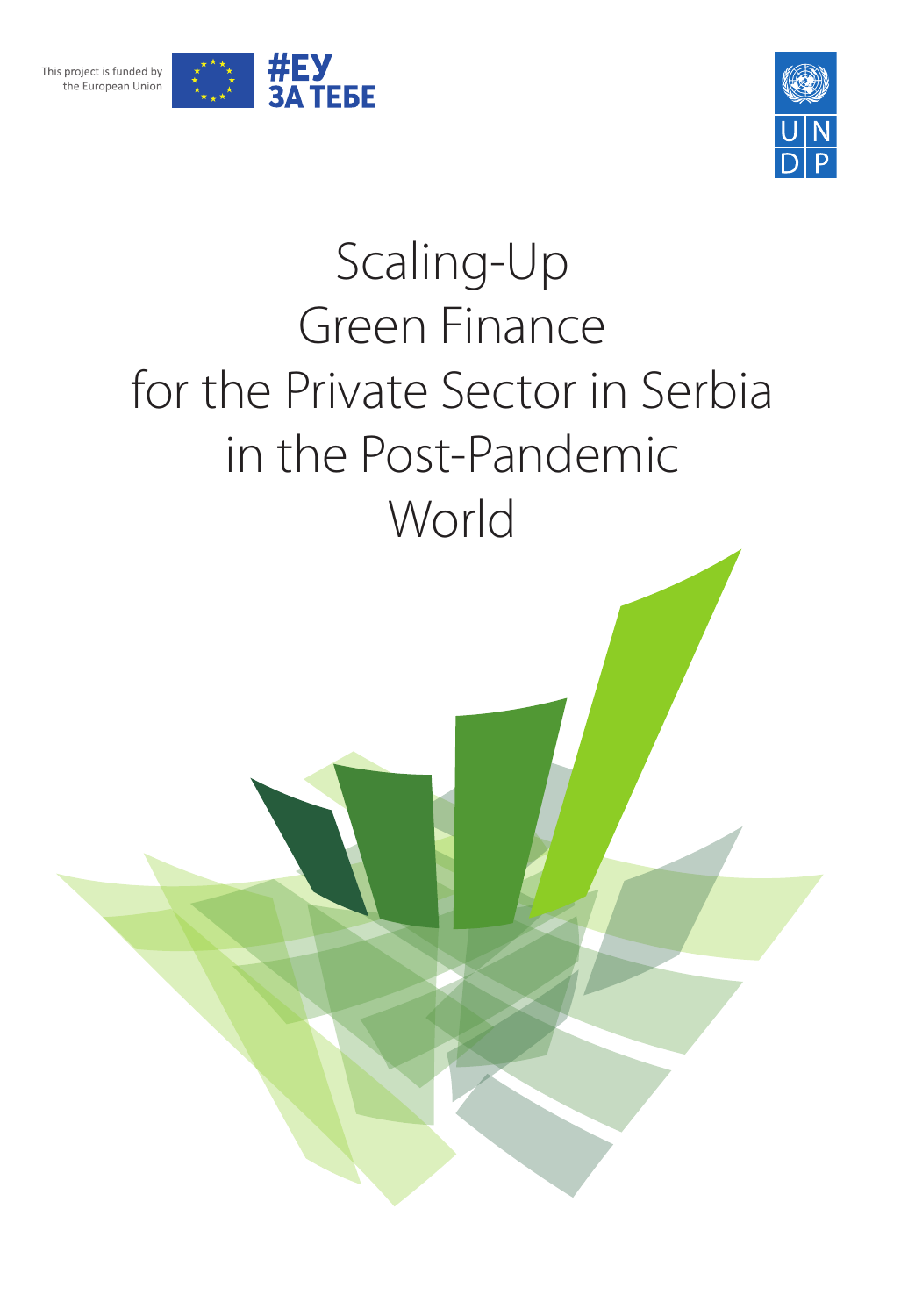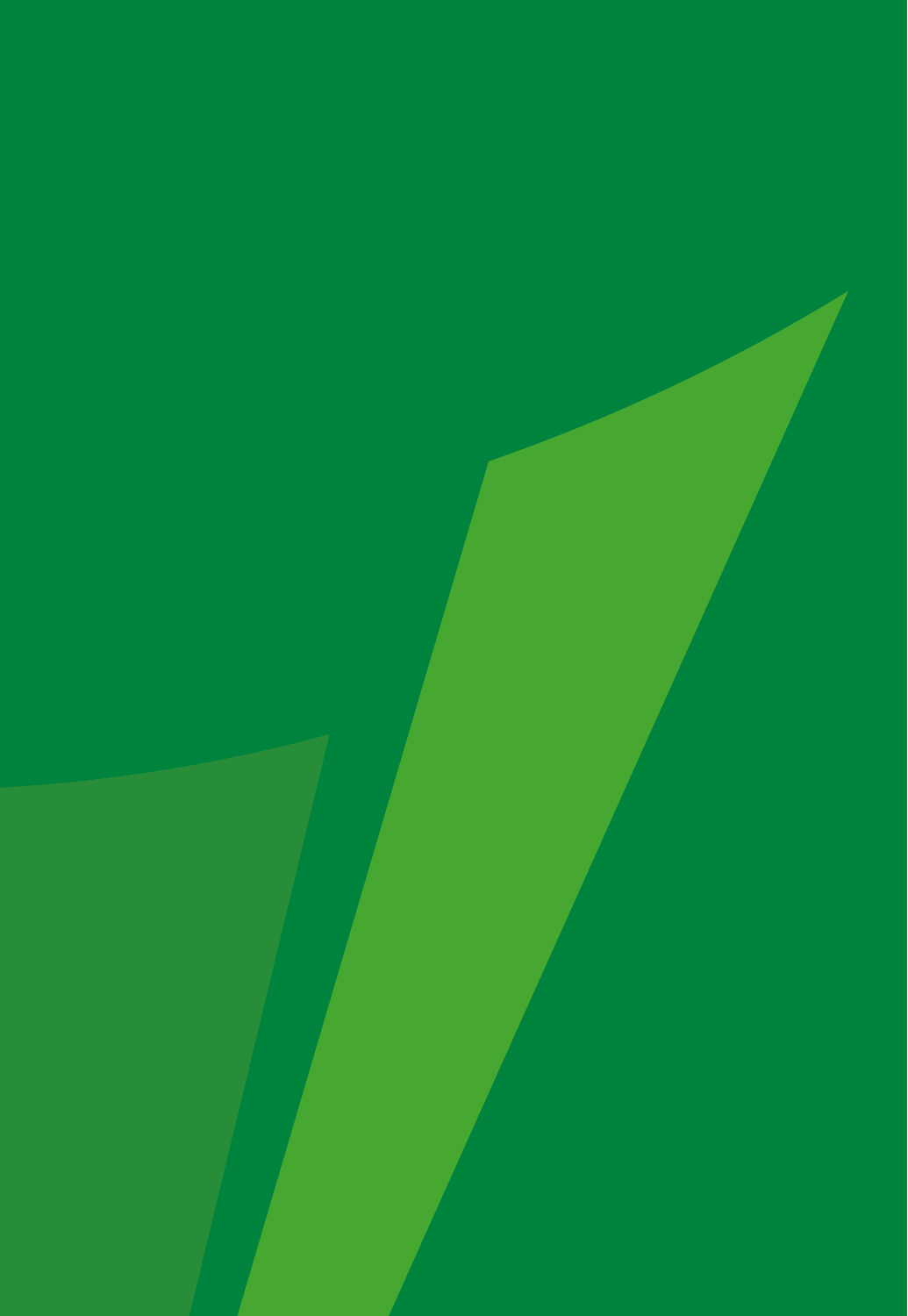# Scaling-Up Green Finance for the Private Sector in Serbia in the Post-Pandemic World

**14. May 2021**

#### **Lead Author: Arno Behrens**

*The Study was done with the research team composed of: Milan Lakicević (lead researcher), Vladimir Krušković and Zoran Pavlović.*

*The Study was conceptualized by Žarko Petrović and Antoine Avignon, who were also the main contributors to the Study. The Study also benefited from the contribution of Stevan Pechitch and Slobodan Perović.*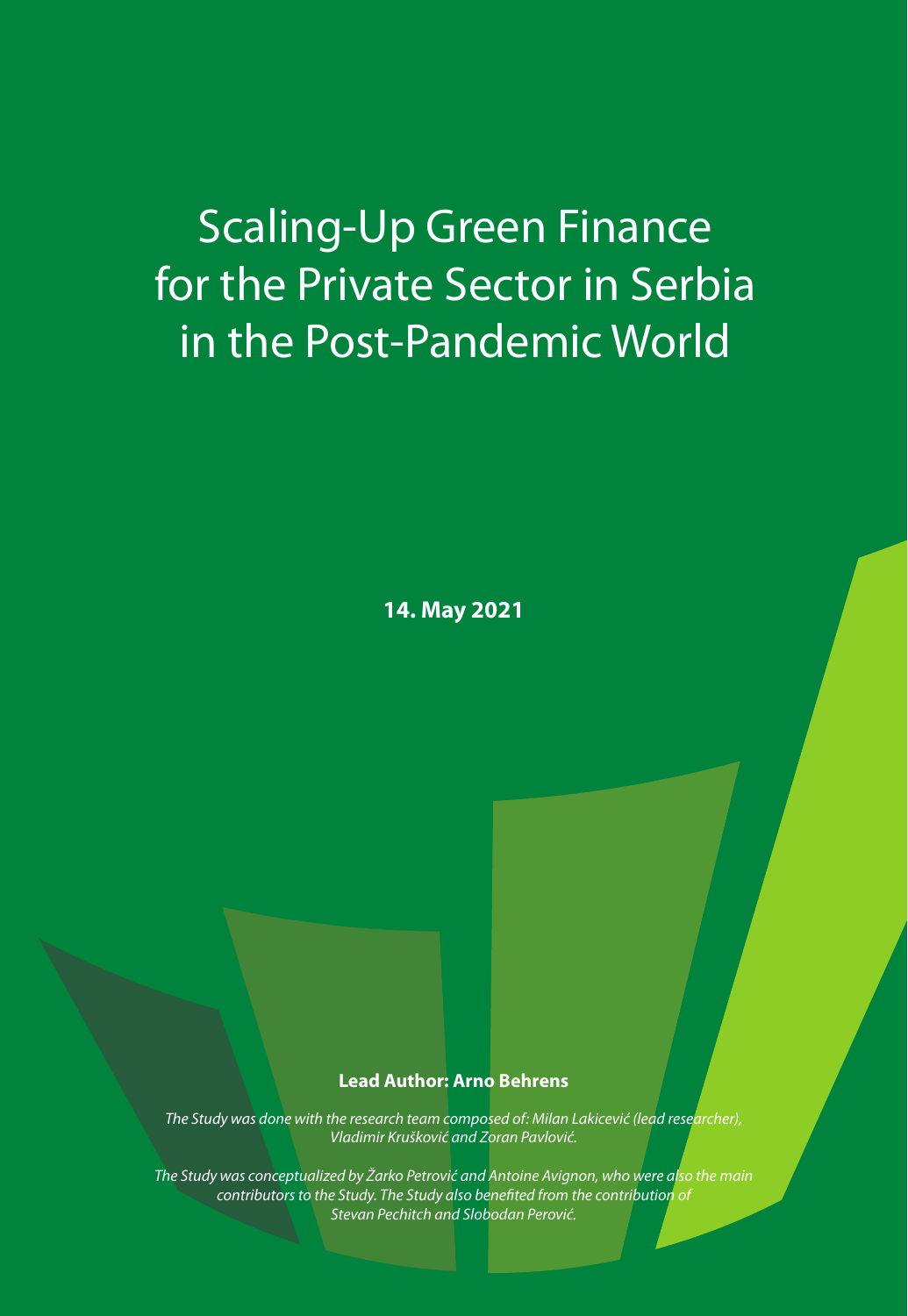#### **DISCLAIMER**

The present Study is co-financed by the European Union, through the project «EU for better environment in Serbia» and by the United Nations Development Programme (UNDP) Rapid Response Facility and Rapid Finance Facility. The contents of this material are the sole responsibility of the authors and do not necessarily reflect the views of the EU nor the UNDP.

ISBN-978-86-7728-295-0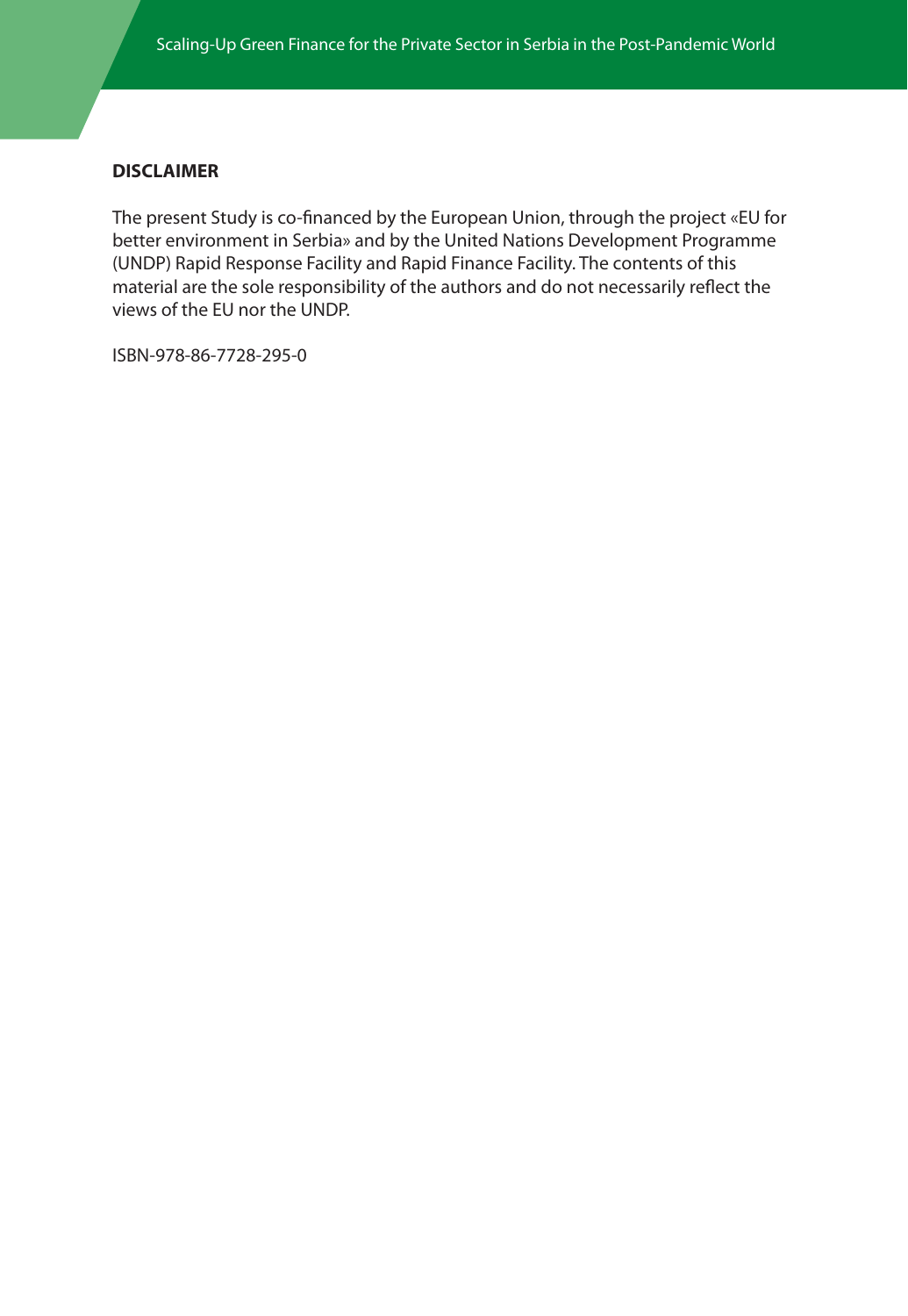# Table of Contents

|    | <b>Key Findings and Recommendations</b>                              | 6  |
|----|----------------------------------------------------------------------|----|
| 1. | <b>Introduction</b>                                                  | 9  |
| 2. | <b>Policy Drivers for Green Finance in Serbia</b>                    | 12 |
|    | The Green Economy in Serbia: A Long Way to Go                        | 12 |
|    | National Legislation Accelerating the Green Transition in Serbia     | 13 |
|    | Greening MSMEs in Serbia                                             | 15 |
|    | The European Green Deal as a Key Driver of Serbia's Green Transition | 15 |
|    | A Green Agenda for the Western Balkans                               | 17 |
|    | Defining Sustainable Finance - The EU Taxonomy                       | 18 |
| З. | The Perspective of MSMEs on Green Finance in Serbia                  | 19 |
|    | Incentives and Barriers for Green Investments                        | 22 |
|    | Green Investments to be Postponed or Downsized due to COVID-19 24    |    |
|    | Financial Instruments Preferred by MSMEs                             | 25 |
|    | Education, Training and Technical Assistance                         | 27 |
| 4. | The Banks' Perspective on Green Finance in Serbia                    | 28 |
|    | The Role of Commercial Banks                                         | 28 |
|    | The Role of International Financial Institutions (IFIs)              | 34 |
|    | Example of a de-risking mechanism for green financing:               |    |
|    | The UNDP Innovation Challenge                                        | 37 |
|    | The Green for Growth Fund:                                           |    |
|    | Providing Technical Assistance to MSMEs in Serbia                    | 39 |
|    | <b>Annex: Methodology</b>                                            | 40 |
|    | Quantitative approach – A survey among Serbian MSMEs                 | 40 |
|    | Qualitative approach - Online interviews                             | 41 |
|    | <b>Ethics</b>                                                        | 41 |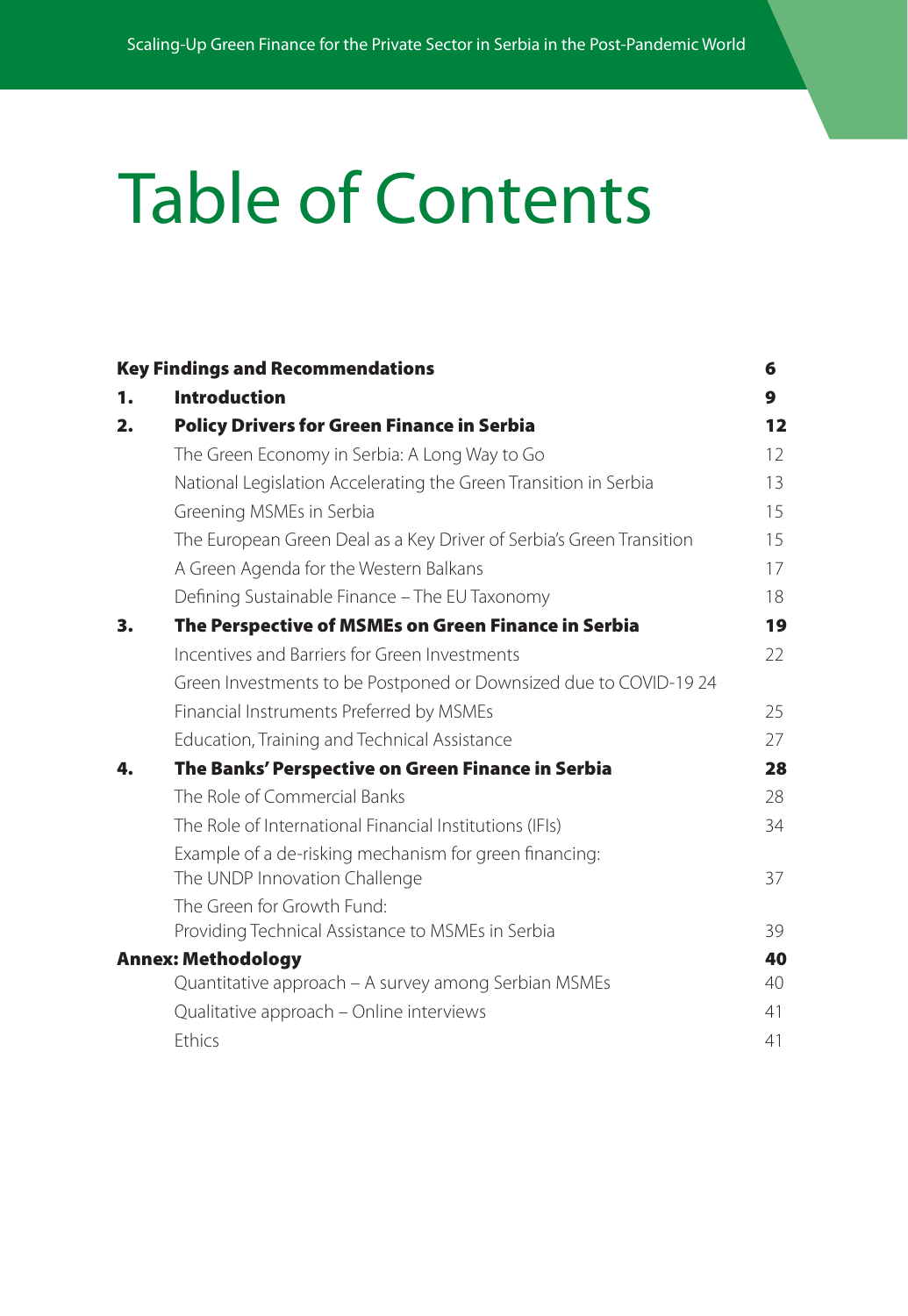# Key Findings and Recommendations

The demand for green finance is bound to increase substantially in Serbia as the transition to an inclusive, low-carbon and circular economy unfolds. Despite the fact that the COVID-19 pandemic has recently led to the postponement and downsizing of green investments, this development will be led by both policy and markets. In terms of policy, the EU Green Deal and the related Green Agenda for the Western Balkans will lay the basis for Serbia's growth strategy in the future, as the country continues to align its (environmental) policies with the EU. Markets, when allowed to work properly, will increasingly drive the green transition in the future as investments in energy and resource efficiency, renewable energy sources and other green technologies become more profitable than investments in their (formerly) conventional alternatives.

#### Green finance will increase in Serbia, driven by EU policy developments and increasingly competitive green investment opportunities

The role of the private sector in the transition to an inclusive, low-carbon and circular economy cannot be overestimated. Many MSMEs in Serbia have already invested in energy efficiency and renewable energy sources (e.g., solar panels) in the past, commonly in the process of replacing old and inefficient equipment. Future investments are likely to focus on energy and water efficiency, renewable energy sources and resource efficiency through the digitalization of business operations.

MSMEs continue to face barriers to green investments, some of which have been exacerbated by the COVID-19 pandemic, including lack of capital, insufficient skills and information about green technologies and financial products, and inadequate support from the regulatory environment. Some MSMEs criticize that commercial banks do not follow a particularly green approach and are not supportive of companies that plan green projects, for example, by asking for significant collateral on unfavorable terms. Similarly, regarding the regulatory environment, the lack of a functioning fiscal/ financial framework does not incentivize MSMEs to reduce their environmental footprint.

MSMEs have ample ideas for green projects and business models and can already show some successes, but they have to be encouraged and supported along the way. Without adequate financial departments, many MSMEs are unaware of their options and still resort to expensive financial instruments such as short-term loans or even overdrafts. Financial institutions play a fundamental role in guiding MSMEs, by providing finance, education, training and technical support.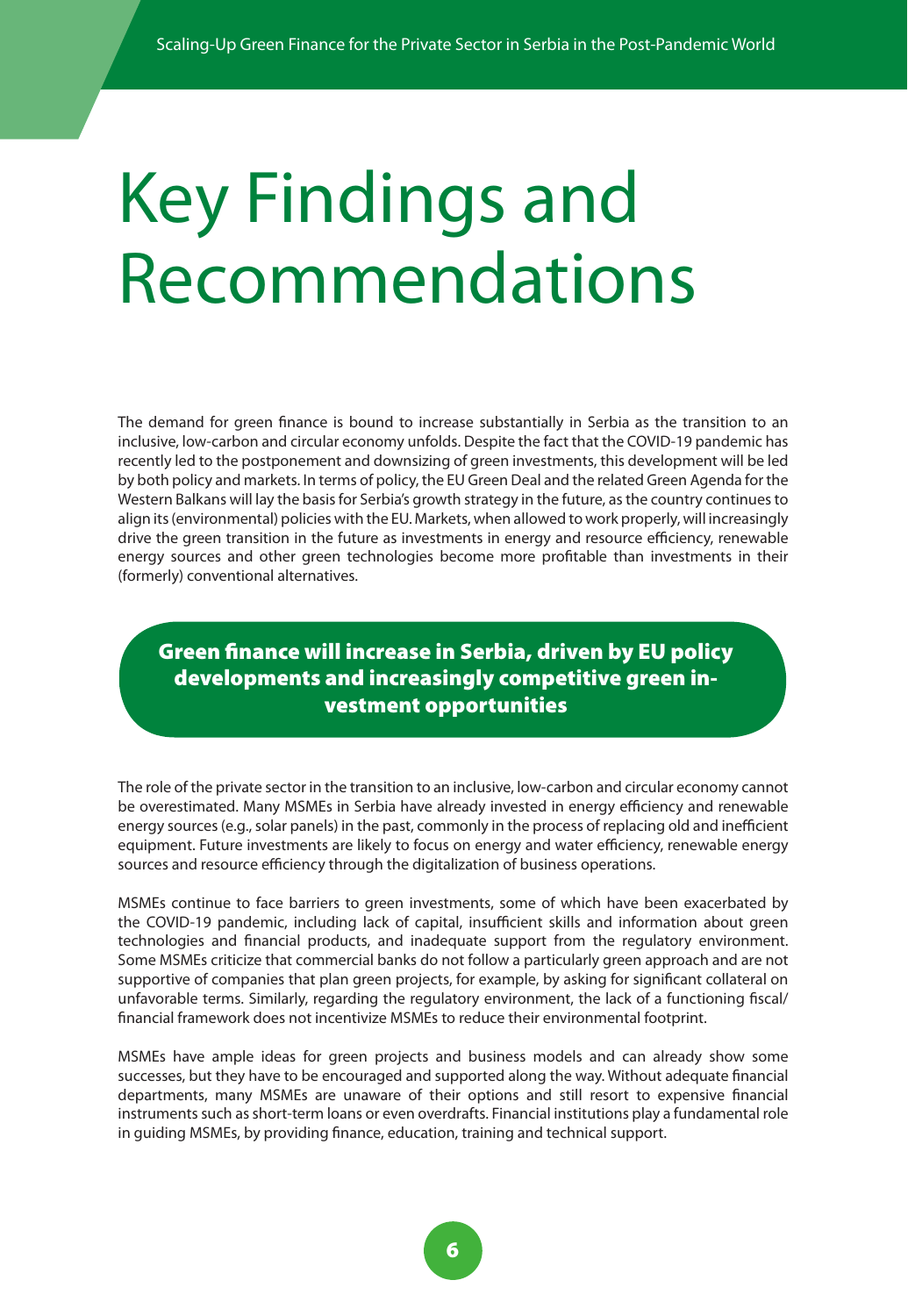<span id="page-6-0"></span>De-risking mechanisms for successful green MSME projects: Innovations + partnerships + internal funds + support + technical assistance

The majority of MSMEs still has a very limited overview of the support available for green projects. Only few have experience in using innovation support from public or other sources. It is thus important to create safe zones where ideas can grow, where businesses and technologies can incubate, and where the best ideas can be accelerated and financially supported.

#### A formula for successful green MSME projects: Long-term loan + guarantee + internal funds + grant + technical assistance

Almost three quarters of MSMEs are interested in taking loans to finance green projects. The vast majority would prefer loans to be connected with grants or subsidies. In fact, the preferred mix of finance for green projects turns out to be 20% grants or subsidies, 15-25% internal funding and 50-60% external funding. The most common instrument of external funding are loans. As regards borrowing conditions, MSMEs prefer interest rates of below 3%, a tenor of up to 10 years, a grace period of at least one year and a reasonable collateral and/or guarantee covering collateral requirements.

In addition, technical assistance is considered as a key enabler for green investments. Almost 50% of companies would accept technical support for the implementation of green projects, in particular regarding financial forecasts, legal requirements, feasibility studies, environmental and social compliance, as well as training in emerging technologies or technological processes relevant to the green economy. Moreover, businesses need to be enabled to report on environmental performance indicators regarding GHG emissions, air/soil/water pollution, resource use and waste generation.

Local banks know local markets best, but they need a long-term approach to green finance. IFIs can help banks in building the capacities needed to assess and implement Green Projects of MSMEs on a continuous basis.

Increasing demand for green finance must be met by an effective banking system which can provide sustainable finance and know-how to assess and implement green projects. Currently, with few exceptions, commercial banks operating in Serbia lack the long-term commitment to financing green projects, do not have the capacity to assess and implement these kinds of projects and often perceive related investments as unprofitable. To fully benefit from the potentials of the green transition, commercial banks need to train and invest in dedicated staff able to develop, assess and implement green projects of MSMEs on a continuous basis. Technical assistance and trainings provided by IFIs are essential in internal capacity building.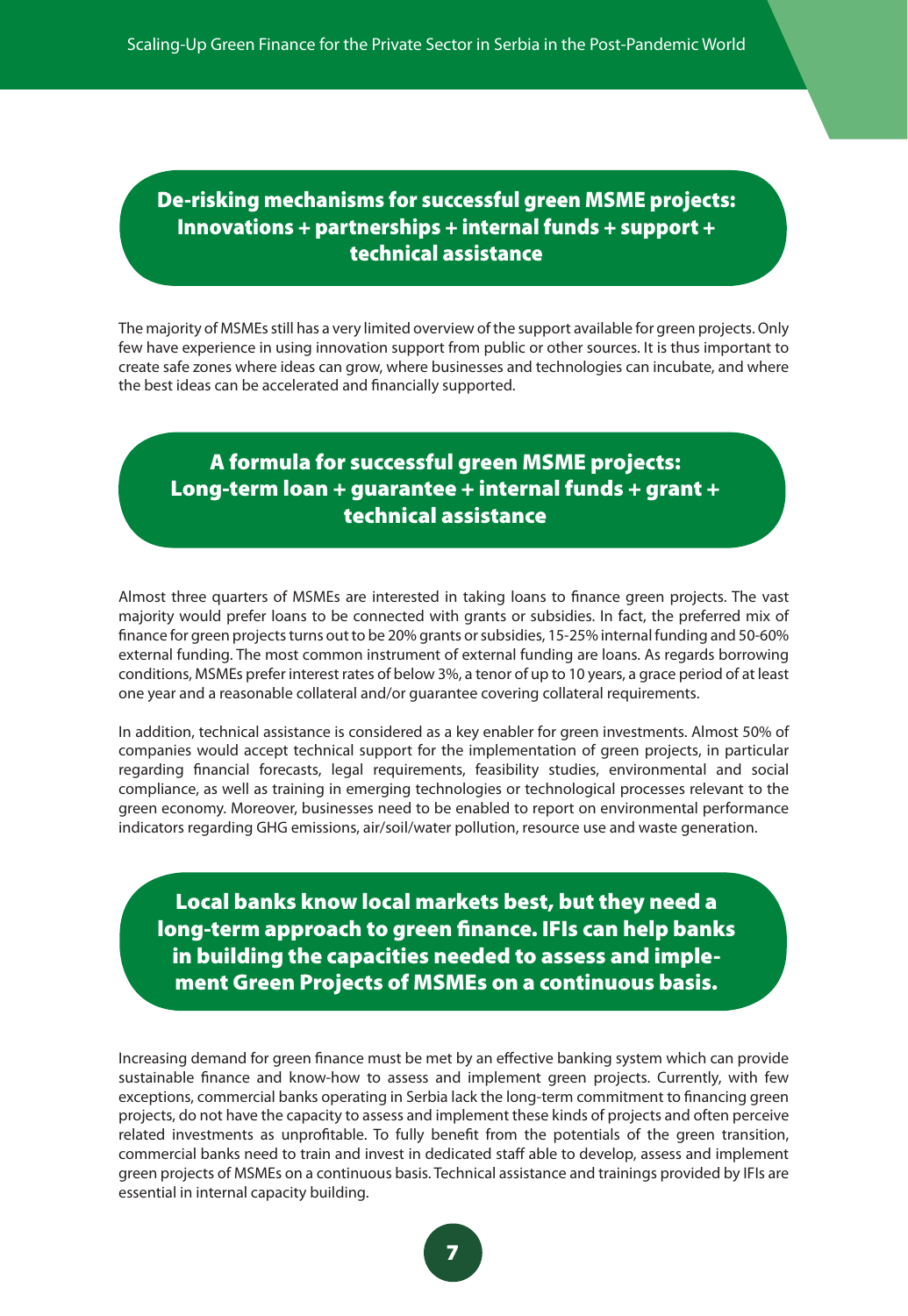There are also numerous concerns voiced by the banking sector related specifically to the nature of MSMEs that continue to obstruct the accelerated implementation of small-scale green projects in Serbia. The three most commonly cited issues with MSMEs include insufficient equity, lack of collateral and a general inadequacy of project preparation and presentation by MSMEs. Insufficient equity can be addressed by fiscal policy and a larger role of private equity funds in Serbia. The general lack of collateral of MSMEs can be addressed by credit guarantees, currently dominantly provided by IFIs. Technical assistance by banks, IFIs or MSME associations is essential in building capacity of MSMEs to better prepare and implement green projects.

Once a green project is considered bankable, banks commonly quote a breakdown of funding to be roughly 30% equity and 70% external financing. The latter can consist of a mix of instruments, including credit lines, guarantees, grants, and/or technical assistance. In addition, loans by commercial banks may be supplemented by IFI loans. No green bonds have yet been certified in Serbia due to considerable drawbacks, which include high costs, dinar denomination and cumbersome regulation.

#### Regulation needs to be simplified, provide long-term incentives and predictable returns from Green Projects

As regards policy, uncertainties related to the regulatory framework need to be addressed, for example, by adopting a replacement for the expired Decree on feed-in-tariffs for renewable energy sources. In addition, the existing regulatory framework needs to be implemented with effective bylaws and directives to support the green transition. There also exist high administrative requirements for green investments. The procedure for environmental compliance needs to be clear, easy to assess and follow, less time consuming and asking for a minimum of documentation. In essence, regulation should support businesses, not restrain them. Regulations should provide investors and banks with predictable returns from green projects. In addition, the fiscal/financial framework needs to be improved to incentivize MSME greening, for example by linking eco-taxes to the polluter-paysprinciple and by phasing-out subsidies on fossil fuels and other polluting industries in a socially acceptable manner.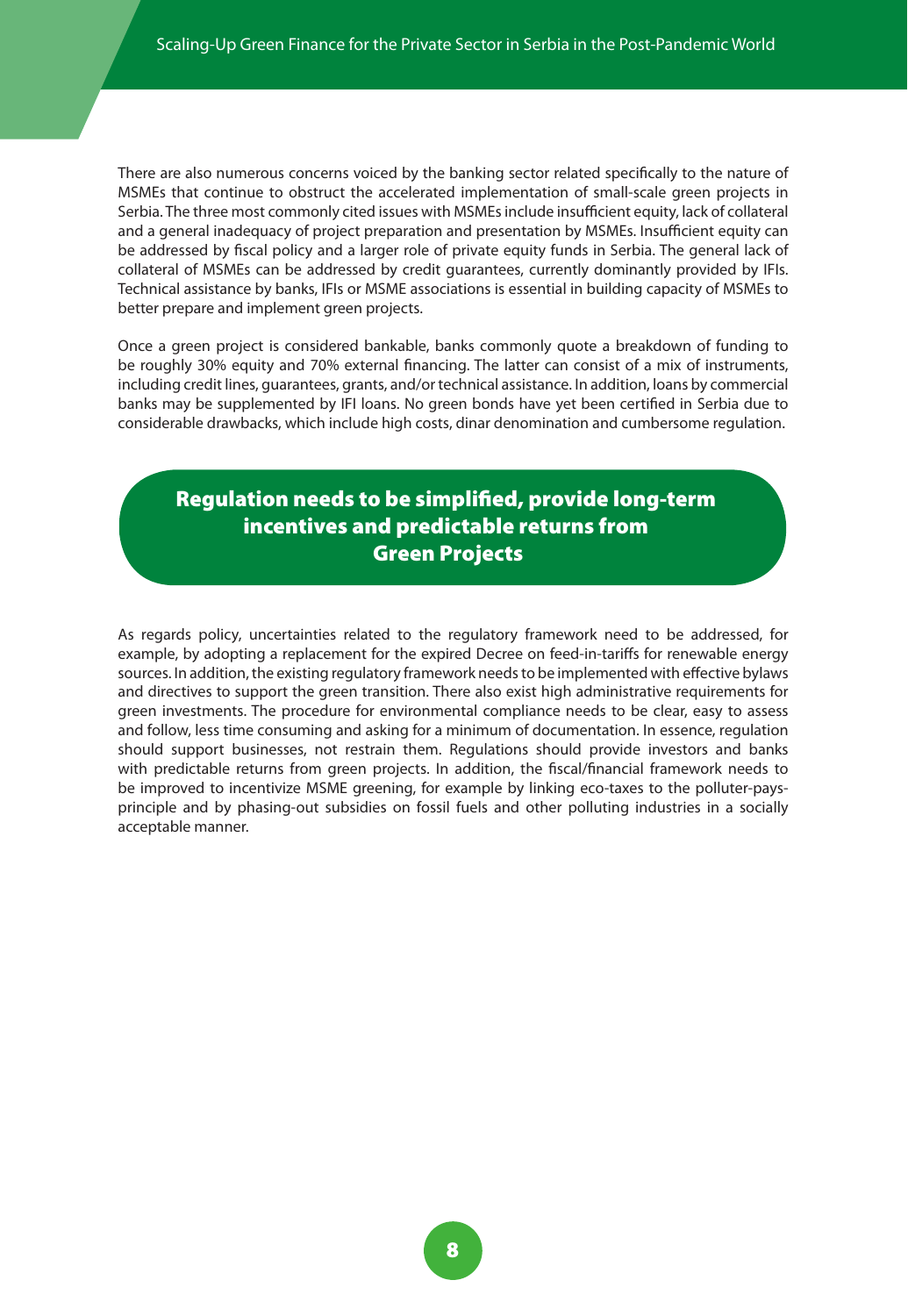# <span id="page-8-0"></span>1.Introduction

The outbreak of the COVID-19 pandemic in 2020 and its continuation in 2021 severely impacts societies, economies and business around the world. The World Bank estimates that the global economy contracted by 4.3 percent in 2020.<sup>1</sup> Although Serbia was less affected than its neighbors in the Western Balkans, the Serbian Finance Ministry still estimates a decrease in real GDP of 1.0 percent in 2020.<sup>2</sup> Micro, small and medium-sized enterprises (MSMEs)<sup>3</sup> are particularly vulnerable to the economic consequences of the pandemic due to the fact that they cannot sustain long periods of revenue losses. Increasing worries about their liquidity position, jobs and eventual business survival have already led to the deferral and downsizing of much needed (green) investments, undermining the competitiveness of Serbian MSMEs on regional and global markets.

To counter the negative economic effects of the pandemic, recovery plans are being devised by governments around the world. It is widely understood that an economic recovery based on prevailing linear business models will lock-in high levels of greenhouse gas (GHG) emissions and natural resource consumption for decades to come, making it impossible to achieve internationally agreed targets such as the 1.5°C target stipulated in the Paris Agreement. For example, even though global fossil CO<sub>2</sub> emissions are estimated to have decreased by 6.7% in 2020 (compared to 2019) due to COVID19related lockdown measures,<sup>4</sup> these reductions are not based on structural changes and thus likely to be short lived with emissions rebounding once the pandemic ends. Returning to business as usual after the pandemic is thus not an option in the face of the ongoing climate and biodiversity crises.

Already in April 2020, Achim Steiner, UNDP Administrator, urged to "insert the DNA" of a low-carbon future into stimulus packages.<sup>5</sup> Indeed, there is no shortage of capital on the world's capital markets to achieve this. The total stock of global financial assets has been estimated at close to USD 300 trillion. Also, international institutional investors — such as sovereign wealth funds and pension funds hold an estimated USD 115 trillion in assets under management.<sup>6</sup> Although an increasing number of

<sup>1</sup> World Bank (2021), Global Economic Prospects, available at https://[openknowledge](https://openknowledge.worldbank.org/bitstream/handle/10986/34710/9781464816123.pdf).worldbank.org/bitstream/ handle[/10986/34710/9781464816123.](https://openknowledge.worldbank.org/bitstream/handle/10986/34710/9781464816123.pdf)pdf (accessed on 8 February 2021)

<sup>2</sup> See https://www.mfin.gov.rs/dokumenti/[makroekonomski](https://www.mfin.gov.rs/dokumenti/makroekonomski-i-fiskalni-podaci/)-i-fiskalni-podaci/ (accessed on 17 March 2021)

<sup>3</sup> Micro, small and medium-sized enterprises (MSMEs) are defined in the EU recommendation 2003/361. They are determined by staff headcount (micro <10, small <50, medium <250) and either turnover (micro ≤ EUR 2 million, small ≤ 10 m, medium ≤ 50 m) or balance sheet total (micro  $\leq 2$  m, small  $\leq 10$  m, medium  $\leq 43$  m).

<sup>4</sup> Global Carbon Project (2020), Global Carbon Budget 2020, available at https://www.[globalcarbonproject](https://www.globalcarbonproject.org/carbonbudget/index.htm).org/carbonbudget/index.htm (accessed on 8 February 2021)

<sup>5</sup> Climate Home News (2020), UN development chief calls for green shift away from 'irrational' oil dependence, available at https://[www](https://www.climatechangenews.com/2020/04/24/un-development-chief-calls-green-shift-away-irrational-oil-dependence/). [climatechangenews](https://www.climatechangenews.com/2020/04/24/un-development-chief-calls-green-shift-away-irrational-oil-dependence/).com/2020/04/24/un-development-chief-calls-green-shift-away-irrational-oil-dependence/ (accessed on 23 March 2021)

<sup>6</sup> Achim Steiner (2017), Keynote speech at the High-Level Conference on Financing for Development and the Means of Implementation of the 2030 Agenda for Sustainable Development, Doha, Qatar, 18-19 November 2017, available at https://[www](https://www.un.org/esa/ffd/high-level-conference-on-ffd-and-2030-agenda/wp-content/uploads/sites/4/2017/11/Opening_Achim-Steiner.pdf).un.org/esa/ffd/high-levelconference-on-ffd-and-2030-agenda/wp-content/uploads/sites[/4/2017/11/](https://www.un.org/esa/ffd/high-level-conference-on-ffd-and-2030-agenda/wp-content/uploads/sites/4/2017/11/Opening_Achim-Steiner.pdf)Opening\_Achim-Steiner.pdf (accessed on 23 March 2021)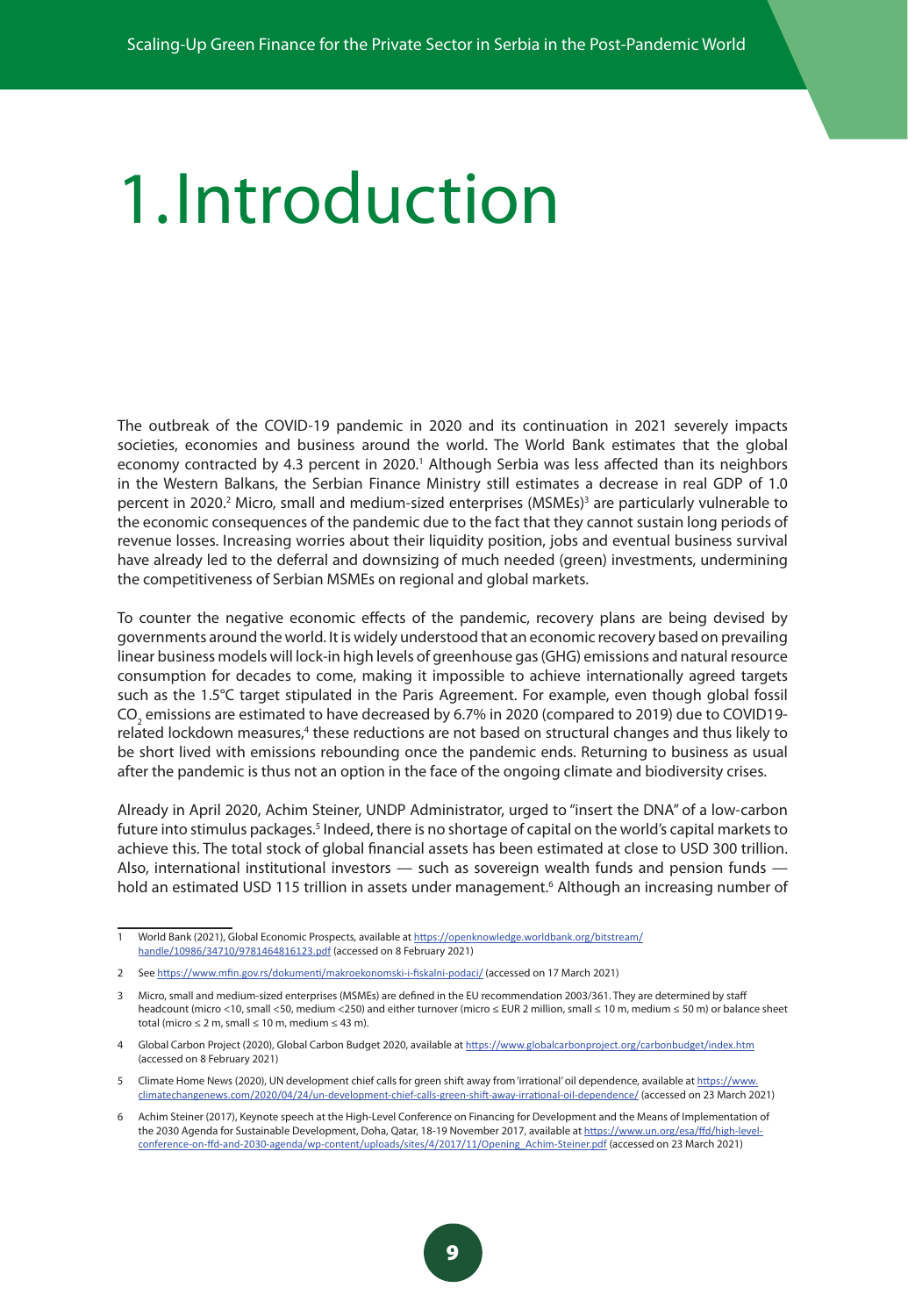investors and private sector companies are investing in the Sustainable Development Goals (SDGs), there is still significant potential for increasing private investments in the green sector, especially in the Western Balkans.

As laid out in the UNDP Human Development Report 2020, people and planet are entering an entirely new geological epoch, the Anthropocene or the Age of Humans. This epoch is characterized by ever growing pressures of socioeconomic systems on the environment with life threatening consequences in terms of climate change, biodiversity loss, ocean acidification and many more. The 2020 report puts considerable emphasis on incentives and regulations which need to evolve to ease planetary pressures. Finance, prices and incentives for collective action are key to addressing these challenges.<sup>7</sup>

As a result, the concept of green recovery has emerged, with the aim to "build back better", i.e., to increase the resilience of economies and societies in the face of the economic recession and accelerating environmental challenges.<sup>8</sup> Key elements include environmental, regulatory and fiscal reforms aimed at injecting green finance in sectors such as energy, transportation, industry, housing, waste management, agriculture and forestry. The benefits of such investments are manifold, including economic growth and job creation in the short and long term, higher innovation and new market opportunities, a reduction of economic and social inequalities, as well as decreasing costs associated with pollution and environmental degradation, and – last but not least – a decent rate of return.

The 2020 COVID-19 Socio-Economic Impact Assessment published by the UN in Serbia and UNDP identified that a green recovery should also be the key priority in Serbia in order to increase the resilience of society and economy to future potential shocks while improving well-being and equality among its citizens. Therefore, future fiscal stimulus programs, developed by the Government, should be used to make progress on environment and climate change objectives.<sup>9</sup>

Green finance aims to increase the level of financial flows from banking, microcredit, insurance and investment to sustainable development priorities. In the widest sense, green finance refers to any structured financial product or service with the objective to achieve a better environmental outcome.<sup>10</sup> The European Union (EU) applies a stricter definition, referring to an environmentally sustainable investment only if it focuses on climate change mitigation, adaptation, sustainable water use, circular economy, pollution prevention, or biodiversity protection.<sup>11</sup> As such, the principle aim of green finance is to nurture the green economy, an economy that results in improved human well-being and social equity, while significantly reducing environmental risks and ecological scarcities.<sup>12</sup>

Green finance needs to come from all sectors, including public, private and not-for-profit. Particularly in times of economic recovery, emphasis is often put on the public sector. However, the role of the private sector in the transition to a green economy is essential. Companies around the world are engaging in more sustainable business models, driven - amongst others - by the increasing supply of sustainable finance on capital markets. At the same time, MSMEs are trying to reduce their environmental footprint through business practices, products or services.

<sup>7</sup> UNDP (2020), Human Development Report 2020, available at http://hdr.undp.org/en[/2020-](http://hdr.undp.org/en/2020-report)report (accessed on 23 March 2021)

<sup>8</sup> See also OECD (2020), Making the green recovery work for jobs, income and growth, available at http://www.oecd.org/[coronavirus](http://www.oecd.org/coronavirus/policy-responses/making-the-green-recovery-work-for-jobs-income-and-growth-a505f3e7/)/policy[responses](http://www.oecd.org/coronavirus/policy-responses/making-the-green-recovery-work-for-jobs-income-and-growth-a505f3e7/)/making-the-green-recovery-work-for-jobs-income-and-growth-a505f3e7/ (accessed on 8 February 2021)

<sup>9</sup> United Nations Serbia, UNDP, COVID-19 Socio-Economic Impact Assessment, available at https://www.rs.undp.org/[content](https://www.rs.undp.org/content/serbia/en/home/library/crisis_prevention_and_recovery/covid-19-socio-economic-impact-assessment-.html)/serbia/en/home/ library/crisis\_prevention\_and\_recovery/covid-19-socio-economic-impact-[assessment](https://www.rs.undp.org/content/serbia/en/home/library/crisis_prevention_and_recovery/covid-19-socio-economic-impact-assessment-.html)-.html (accessed on 23 March 2021)

<sup>10</sup> World Economic Forum (2020), What is green finance and why is it important?, available at https://www.weforum.org/agenda[/2020/11/](https://www.weforum.org/agenda/2020/11/what-is-green-finance/) what-is-green-[finance](https://www.weforum.org/agenda/2020/11/what-is-green-finance/)/ (accessed on 8 February 2021)

<sup>11</sup> European Commission (2021), EU taxonomy for sustainable activities, available at https://ec.europa.eu/info/business-[economy](https://ec.europa.eu/info/business-economy-euro/banking-and-finance/sustainable-finance/eu-taxonomy-sustainable-activities_en)-euro/ banking-and-finance/sustainable-finance/eu-taxonomy-[sustainable](https://ec.europa.eu/info/business-economy-euro/banking-and-finance/sustainable-finance/eu-taxonomy-sustainable-activities_en)-activities\_en (accessed on 8 February 2021)

<sup>12</sup> UNEP (2021), What is an "Inclusive Green Economy"?, available at https://www.[unenvironment](https://www.unenvironment.org/explore-topics/green-economy/why-does-green-economy-matter/what-inclusive-green-economy).org/explore-topics/green-economy/why-doesgreen-[economy](https://www.unenvironment.org/explore-topics/green-economy/why-does-green-economy-matter/what-inclusive-green-economy)-matter/what-inclusive-green-economy (accessed on 8 February 2021)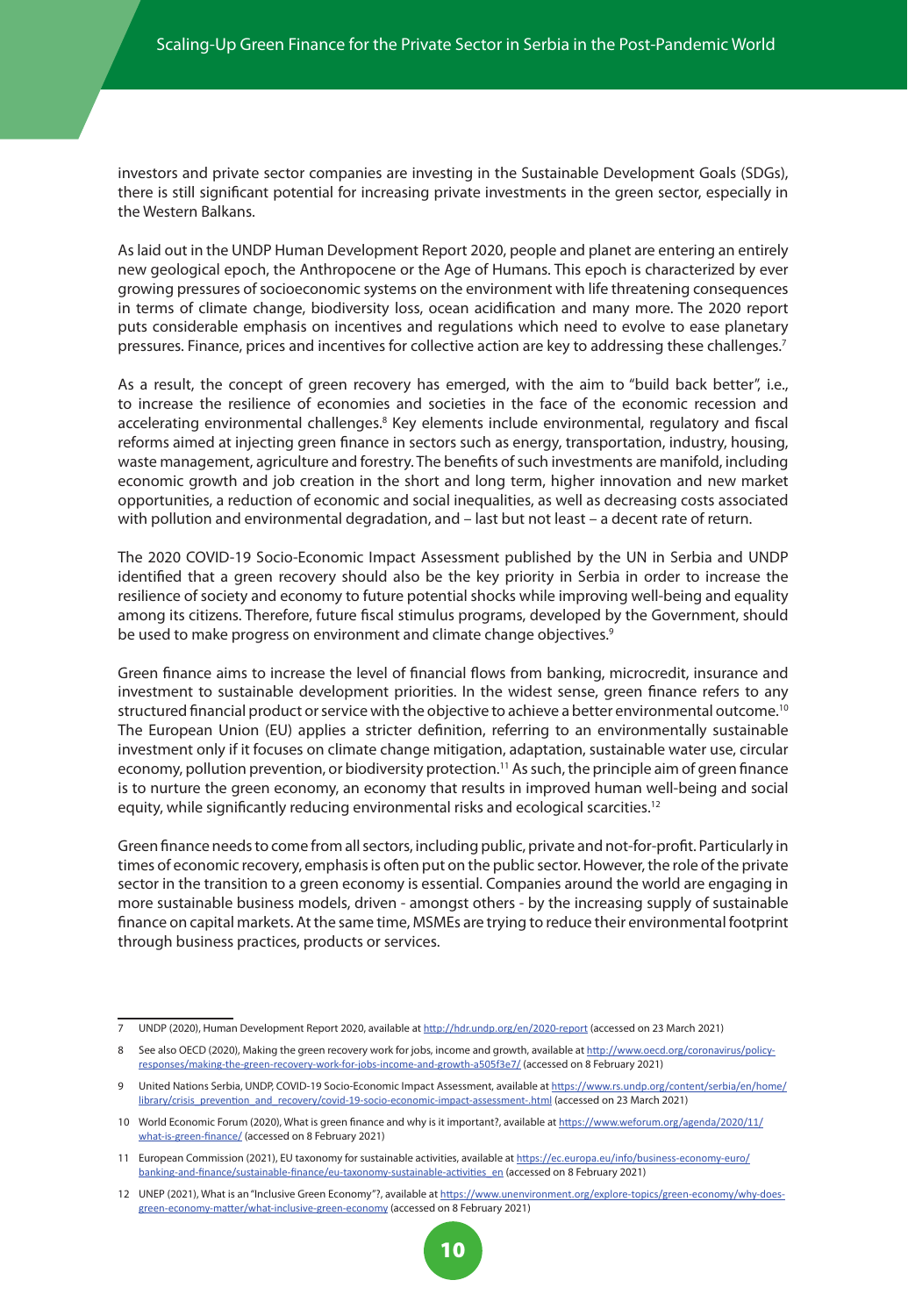In Serbia, the green economy transition and the financing for recovery from COVID-19 is a major challenge and simultaneously an opportunity for changing unsustainable patterns of energy consumption and resource consumption of Serbian enterprises.13 Many MSMEs in Serbia are willing to invest in more energy-efficient and environmentally friendly processes, but they continue to face numerous MSME-specific barriers to green investments, including lack of capital, insufficient skills and information about green technologies and financial products, and inadequate support from the regulatory environment. One of the key questions is thus how Serbian MSMEs can be provided with sufficient finance and skills to undertake investments in low-carbon and circular business models, products and services.

This publication offers practical insights from Serbian MSMEs, commercial banks and international financial institutions (IFIs) into challenges and opportunities associated with sustainable finance for MSMEs. The results are based on surveys, questionnaires and interviews conducted between September 2020 through February 2021 by by the consultants and staff of the EU Delegation and the UNDP Office in Serbia. More details on the methodology are provided in the Annex to this report. The results allow for drawing concrete conclusions for businesses themselves, for the domestic financial sector, as well as for policy makers aiming to scale-up sustainable finance for MSMEs in Serbia while supporting the post COVID-19 recovery of the economy.

<sup>13</sup> See also Strategija održivog razvoja Republike Srbije do 2030 ("Službeni glasnik RS" br. 47/2019)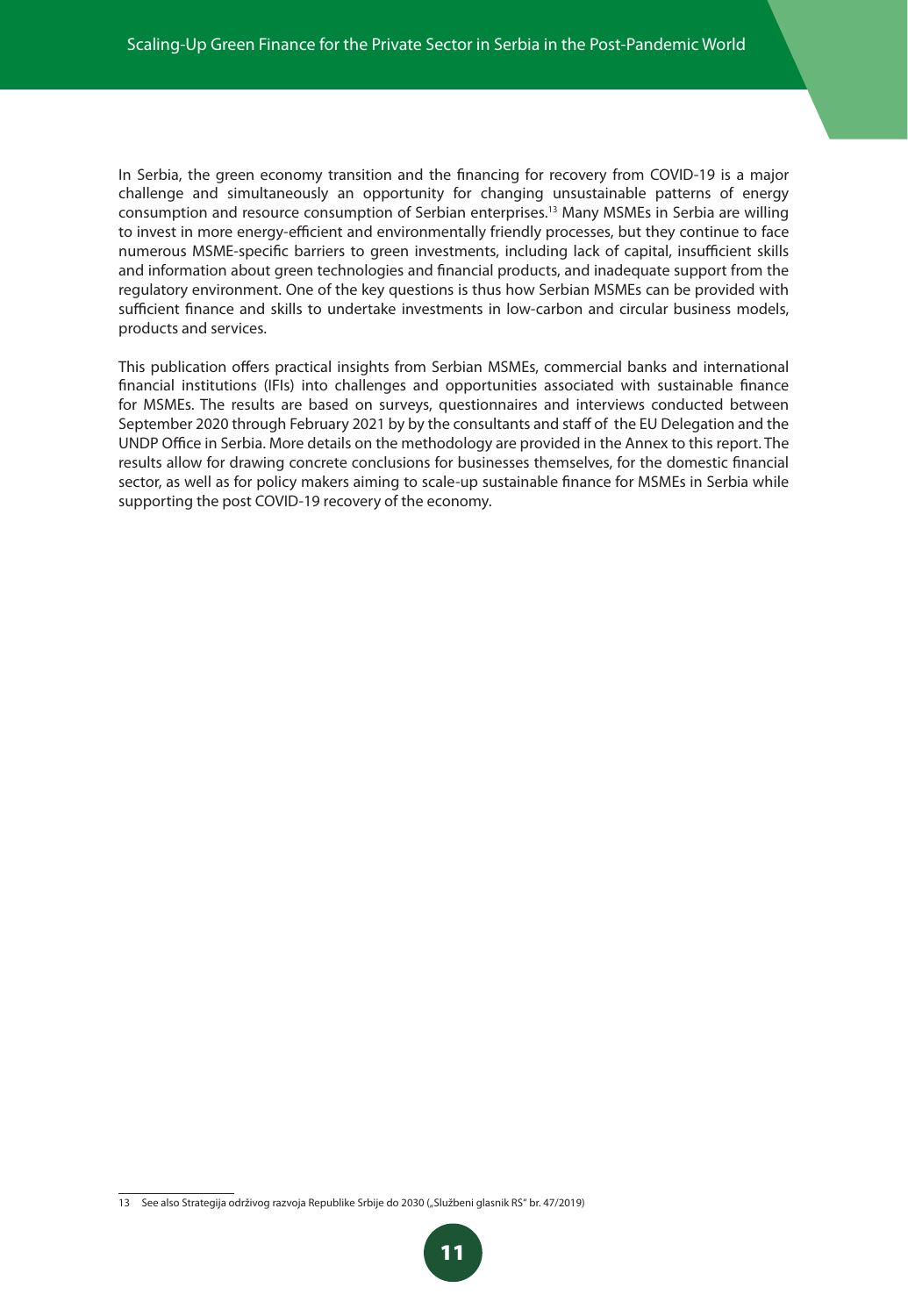# <span id="page-11-0"></span>2.Policy Drivers for Green Finance in Serbia

The demand for green finance in Serbia is driven both by internal and external policy and capital market developments. It is set to increase substantially over the coming years and decades, driven by major political decisions aimed at speeding up the transition towards an inclusive, low-carbon and circular economy. On the international level, Serbia is a signatory and has ratified all major international environmental agreements, including the 2030 Agenda for Sustainable Development, the UN Framework Convention on Climate Change and its Paris Agreement, as well as the Convention on Biological Diversity. However, these international commitments are only slowly translated into concrete progress in Serbia and the green transition remains in its early phases. New impetus has been given by the EU and its European Green Deal, which will also constitute a game changer in Serbia, inter alia through the Green Agenda for the Western Balkans.<sup>14</sup> These developments will impact Serbian MSMEs not only because the EU is the key market for the Western Balkans and Serbia, but also because they will increasingly find their way into domestic policy.

This section outlines the main policy drivers for the green transition in Serbia. The focus is on the Serbian and the EU policy level, as well as on some of the specificities regarding policy for greening MSMEs.

### **The Green Economy in Serbia: A Long Way to Go**

Despite the fact that there is ample political commitment to the transition to an inclusive, low-carbon and circular economy, Serbia's green transition is still at an early stage.

The energy sector, for example, is still largely dominated by fossil fuels. Electricity generation continues to be dominated by coal (69% in 2019), which significantly contributes to GHG emissions and air pollution across the country. New renewables such as wind and biomass still play a minor – albeit growing – role with only 2.5% of electricity generation in 2019.15 One reason for this is the fact that coal subsidies per unit of final electricity consumption continue to exceed the incentives paid to renewable energy producers.<sup>16</sup>

<sup>14</sup> European Commission (2020), Guidelines for the Implementation of the Green Agenda for the Western Balkans, SWD(2020) 223 final, 6 October 2020, Brussels.

<sup>15</sup> International Energy Agency (2021), Serbia – Key Energy Statistics, available at https://www.iea.org/[countries](https://www.iea.org/countries/serbia)/serbia (accessed on 16 February 2021)

<sup>16</sup> Energy Community (2021), WB6 Energy Transition Tracker, available at https://energy-community.org/dam/jcr:[fe09c4f2-9151-4a48](https://energy-community.org/dam/jcr:fe09c4f2-9151-4a48-b5c4-8eba920b4554/EnC_WB6_ETT2_22021.pdf)-b5c4- 8eba920b4554/EnC[\\_WB6\\_ETT2\\_22021.](https://energy-community.org/dam/jcr:fe09c4f2-9151-4a48-b5c4-8eba920b4554/EnC_WB6_ETT2_22021.pdf)pdf (accessed on 18 February 2021)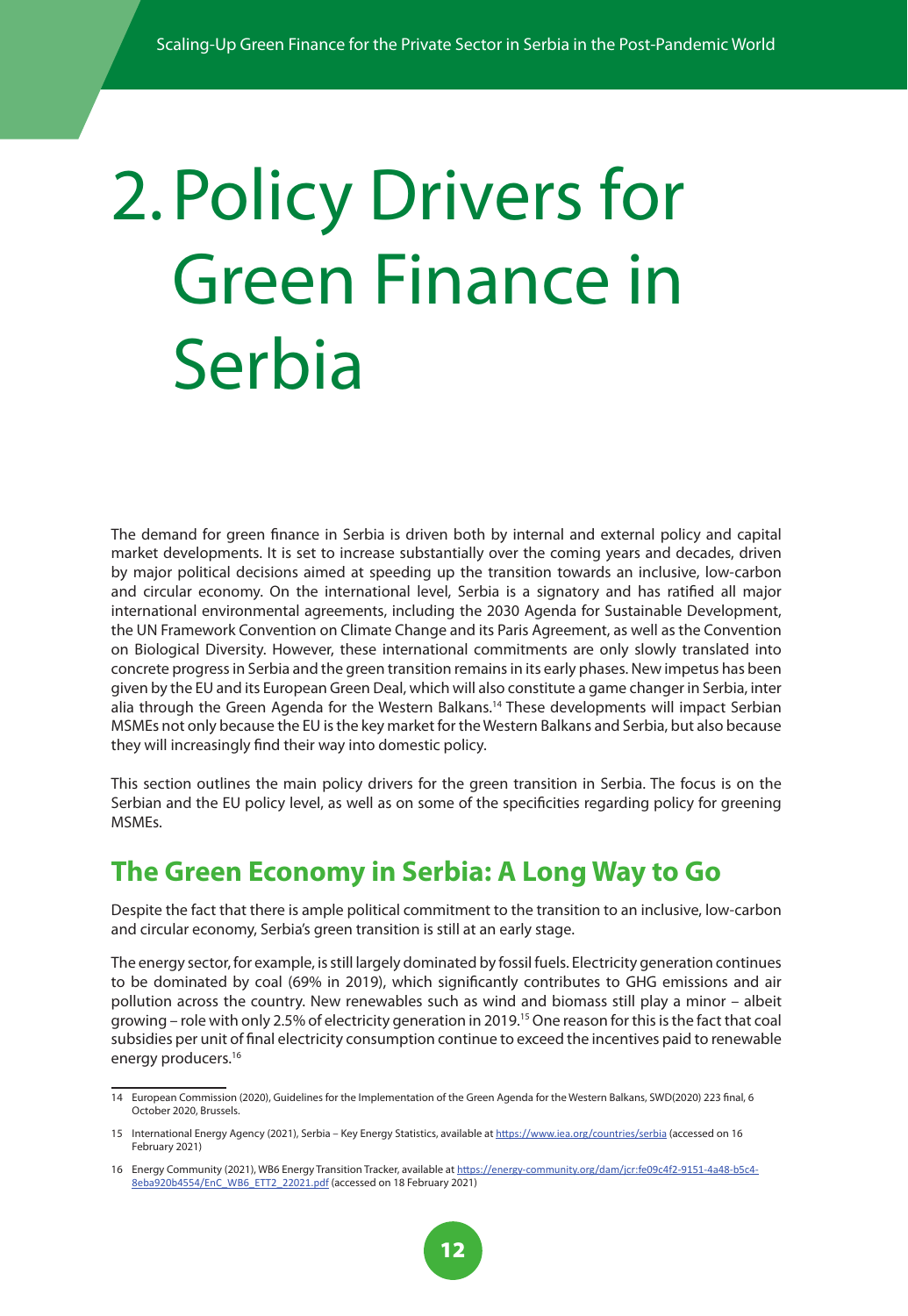<span id="page-12-0"></span>Significant investments are also required into landfills, wastewater treatment plants, sewers and water supply networks, amongst others. Serbia is the country in Europe with the lowest resource productivity and the lowest recycling rate of municipal waste (together with Bosnia and Herzegovina).<sup>17</sup> In fact, around three quarters of communal waste are disposed of in landfills, which do not meet sanitary standards, being subject to significant leakages and fires. Similarly, around 90% of wastewater continues to drain untreated into surface water, even in the largest cities, such as Belgrade and Novi Sad. As regards industrial wastewater, the majority of Serbian industrial installations have no treatment facilities at all. As a result, only 42% of industrial wastewater is treated, and only 10% at an adequate level (with investments underway to rectify this situation).<sup>18</sup>

The required public expenditures associated with addressing these challenges have been estimated at around EUR 8.5 billion over a ten-year period.<sup>19</sup> This translates into an increase of the public budget of some EUR 500 million annually. Apart from improving the state of the environment and public health, these investments would help to raise public investments in Serbia to a level comparable to other countries of Central and Eastern Europe (CEE) and are projected to provide significant short-term economic benefits. By raising demand for domestic labor, equipment and materials, such investments could increase Serbian GDP growth by at least 0.5%.20

Despite the need to expand investments in environmental protection, the COVID-19 pandemic had the opposite effect on the public budget. As a result of budget cuts, numerous planned activities in the environmental sector need to be scaled down or postponed. This affects all areas, including waste and wastewater management, pollutant emissions reductions, climate change mitigation and the adaptation of measures for natural protection.<sup>21</sup> This is also reflected in the 2021 budget, which does not plan for any major increases in government expenditures for these purposes.<sup>22</sup> Delays of projects in the area of energy and environment are not only due to budget cuts but also due to the inability of Parliament to meet and ratify loans during lockdown, as well as due to reduced speed of project approvals from global donors.<sup>23</sup> In addition, it has been criticized that the Serbian rescue package did not contain any green conditionalities placed on recipients of government support, thus lacking incentives for investments in improving the environment and mitigating climate change.<sup>24</sup> This can be considered as a missed opportunity for accelerating the green transition in the context of "building back better".

# **National Legislation Accelerating the Green Transition in Serbia**

Notwithstanding the slow start to the green transition, there are numerous developments on the national policy level with the potential to accelerate progress over the coming years and thus also to increase demand for green finance in the country. For example, the Government of Serbia, in March 2021, adopted a law on climate change, which sets the legal framework for future action on

<sup>17</sup> European Environment Agency (2019), The European environment – state and outlook 2020, available at https://www.eea.[europa](https://www.eea.europa.eu/publications/soer-2020).eu/ [publications](https://www.eea.europa.eu/publications/soer-2020)/soer-2020 (accessed on 11 February 2021)

<sup>18</sup> Republic of Serbia - Fiscal Council (2018), Investments in environmental protection: a social and fiscal priority, available at http://[www](http://www.fiskalnisavet.rs/doc/eng/FC%20-%20Investments%20in%20environmental%20protection.pdf). fiskalnisavet.rs/doc/eng/FC%20-%20Investments%20in%[20environmental](http://www.fiskalnisavet.rs/doc/eng/FC%20-%20Investments%20in%20environmental%20protection.pdf)%20protection.pdf (accessed on 16 February 2021)

<sup>19</sup> Ibid.

<sup>20</sup> Ibid.

<sup>21</sup> United Nations Serbia/UNDP (2020), COVID-19 Socio-Economic Impact Assessment, available at https://[serbia](https://serbia.un.org/en/download/50709/92907).un.org/en/ download/[50709/92907](https://serbia.un.org/en/download/50709/92907) (accessed on 18 February 2021). The document is also available in Serbian.

<sup>22</sup> Republic of Serbia - Fiscal Council (2020), Assessment for the Draft Budget for 2021, available at http://[fiskalnisavet](http://fiskalnisavet.rs/doc/analize-stavovi-predlozi/2020/FC_Summary_Assessment_of_the_draft_budget_2021.pdf).rs/doc/analize-stavovi-predlozi/2020/FC\_Summary\_[Assessment](http://fiskalnisavet.rs/doc/analize-stavovi-predlozi/2020/FC_Summary_Assessment_of_the_draft_budget_2021.pdf)\_of\_the\_draft\_budget\_2021.pdf (accessed on 16 February 2021)

<sup>23</sup> United Nations Serbia/UNDP (2020), COVID-19 Socio-Economic Impact Assessment, available at https://[serbia](https://serbia.un.org/en/download/50709/92907).un.org/en/ download/[50709/92907](https://serbia.un.org/en/download/50709/92907) (accessed on 18 February 2021).

<sup>24</sup> Ibid.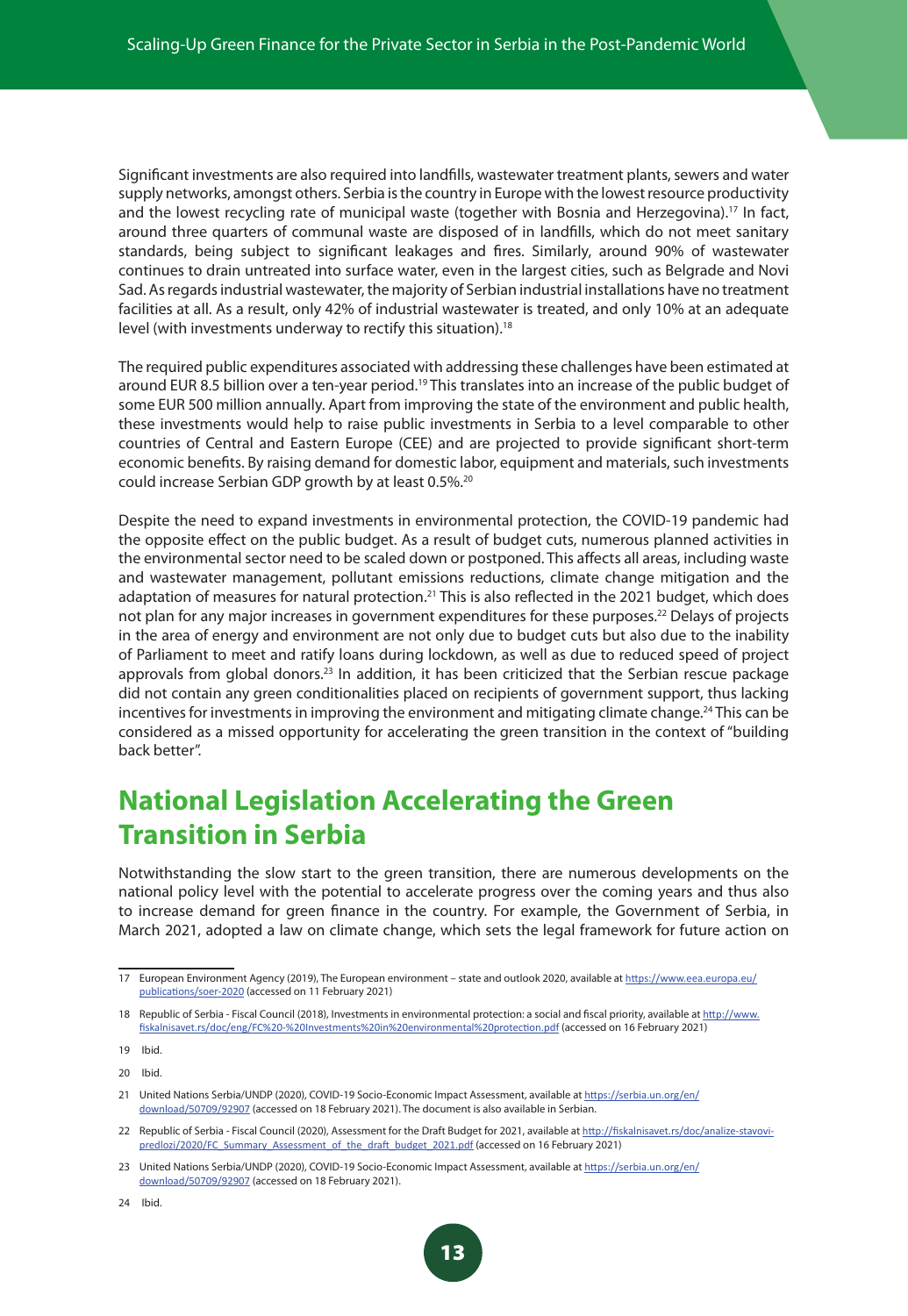greenhouse gas mitigation and adaptation. Based on this law, the Government plans to adopt a 10 year national low-carbon development strategy with an action plan within the next two years.<sup>25</sup> In addition, the Government is currently working on a set of regulations on renewable energy sources, energy efficiency, and mining and geological research. The draft law on renewable energy sources stipulates that a mandatory target for the share of renewable energy sources will be set out in Serbia's upcoming National Energy and Climate Plan (NECP), to be part of an amended Law on Energy.<sup>26</sup> It proposes the continuation of feed-in-tariffs for the production of electricity from renewable energy sources but also introduces an auction scheme to select renewable energy projects and the level of support received by them. In line with the EU's Clean energy for all Europeans package adopted in 2019, the draft aims to empower Serbian energy consumers by introducing the concept of prosumers $^{27}$ and renewable energy communities.<sup>28</sup>

Further impetus to the green transition can also be expected from the adoption of the Serbian Circular Economy Roadmap in September 2020, which focuses on four priority sectors, including manufacturing industry, agriculture and food, plastics and packaging, and construction.<sup>29</sup> Against this background, the Government plans to adopt in 2021 a Program for Circular Economy together with an Action Plan for a three-year period. A particular focus will be on waste management, where the Government plans to adopt a number of policies, including a Waste Management Strategy and associated Action Plan, a new Law on Waste, and amendments to the Law on Packaging and Packaging Waste. Circular economy principles will also increasingly be integrated in green public procurement, inter alia through a new Law on Public Procurement and the Strategy for Development of Public Procurement with its associated Action Plan.

In addition, a major investment cycle in the field of wastewater treatment and water supply was started, mainly driven by the Multiannual Investment and Financing Plan (MIFP), an annex to the Chapter 27 negotiation position document<sup>30</sup> and incorporated within the broader "Serbia 2025" infrastructure framework.<sup>31</sup> This investment cycle covers a financing gap of some EUR 8 billion mainly through the blending of donor funds, budgetary resources and loans from International Financial Institutions (IFIs). In addition to financial arrangements with the German KfW in the field of energy and environment, the Council of Europe Development Bank (CEB) in the field of climate action and water management, and the European Bank for Reconstruction and Development (EBRD) in the area of waste management and circular economy, the Government of Serbia also works with Chinese state-owned enterprises and banks in the field of waste and wastewater management with potential participation of Serbian MSMEs.32

<sup>25</sup> See also Balkan Green Energy News (2021), Serbia adopts bill on climate change, available at https://[balkangreenenergynews](https://balkangreenenergynews.com/serbia-adopts-bill-on-climate-change/).com/serbiaadopts-bill-on-[climate](https://balkangreenenergynews.com/serbia-adopts-bill-on-climate-change/)-change/ (accessed on 23 March 2021)

<sup>26</sup> See also Balkan Green Energy News (2021), Serbia opens public consultation on draft law on renewable energy, available at [https](https://balkangreenenergynews.com/serbia-opens-public-consultation-on-draft-law-on-renewable-energy/):// [balkangreenenergynews](https://balkangreenenergynews.com/serbia-opens-public-consultation-on-draft-law-on-renewable-energy/).com/serbia-opens-public-consultation-on-draft-law-on-renewable-energy/ (accessed on 10 February 2021)

<sup>27</sup> Energy users who also produce renewable energy.

<sup>28</sup> A collective of final customers (natural persons, MSMEs, local authorities etc.) located in the proximity of the renewable energy project owned and developed by the community with the aim to provide local environmental, economic or social community benefits for its members.

<sup>29</sup> Republic of Serbia – Ministry of Environmental Protection, circular economy, UNDP (2020), Roadmap for circular economy in Serbia, available at https://[circulareconomy](https://circulareconomy.europa.eu/platform/sites/default/files/roadmap-for-circular-economy-in-serbia.pdf).europa.eu/platform/sites/default/files/roadmap-for-circular-economy-in-serbia.pdf (accessed on 16 February 2021)

<sup>30</sup> See https://www.srbija.gov.rs/vest/439116/joksimovic-[pregovaracka](https://www.srbija.gov.rs/vest/439116/joksimovic-pregovaracka-pozicija-za-poglavlje-27-podneta-ek.php)-pozicija-za-poglavlje-27-podneta-ek.php (accessed on 17 March 2021)

<sup>31</sup> See https://www.predsednik.rs/lat/pres-centar/vesti/[predstavljen](https://www.predsednik.rs/lat/pres-centar/vesti/predstavljen-program-srbija-2025)-program-srbija-2025 (accessed on 17 March 2021)

<sup>32</sup> See https://www.mgsi.gov.rs/lat/aktuelnosti/momirovic-najznacajniji-projekat-izgradnje-komunalne-[infrastrukture](https://www.mgsi.gov.rs/lat/aktuelnosti/momirovic-najznacajniji-projekat-izgradnje-komunalne-infrastrukture-u-srbiji)-u-srbiji (accessed on 17 March 2021)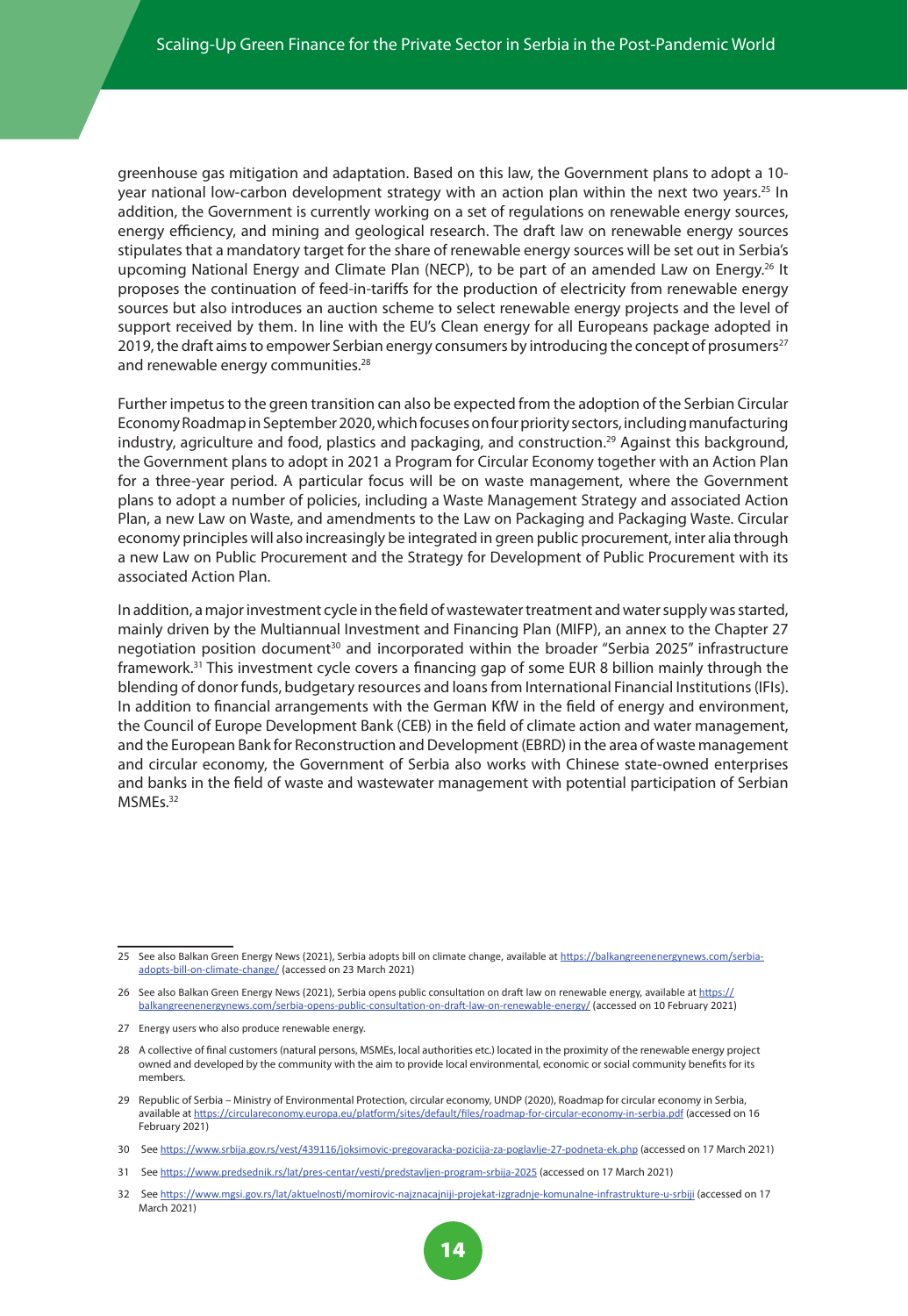# <span id="page-14-0"></span>**Greening MSMEs in Serbia**

SMEs are the backbone of the Serbian economy, constituting 99% of all enterprises, employing more than 65% of the labor force and accounting for over 57% of gross value added in 2018.<sup>33</sup> These figures are very similar to EU-wide averages.

Despite the fact that there are some positive developments in terms of greening (M)SMEs, greening policies targeted at enterprises are still in their infancy in Serbia. Serbian performance in the area of SME greening is quite low and Serbia is among the three lowest-performing economies in the region.<sup>34</sup>

However, due to its gradual convergence with the EU, Serbian businesses show readiness to be part of the green transition driven by the EU. While companies are generally aware of the economic and social benefits of the transition to greener business models, a range of policy and financial barriers to the transition remain.

A current drawback in Serbia is the unpredictability of the business and administrative environment. For example, there is a discontinuity in passing directives and decrees, which creates uncertainty on behalf of clients and financing institutions. The expiration and long-overdue reintroduction of feed-in-tariffs for renewable energy sources is an example. Similarly, where regulations exist, bylaws and directives are either missing or overdue, which equally affects investors and projects, which get delayed, put on standby or are abandoned completely. Any uncertainty translates into business risks: technological – whether the idea or product will work technically, market – whether there will be sufficient demand, and financial – whether borrowed funds will be repaid. All together these risks may result in higher operating costs of green businesses.

In addition, there is a lack of cooperation between responsible ministries due to overlapping competencies and incompatible strategies. It has thus been proposed to develop a coordination body for MSME greening in order to improve coordination between different government institutions, to avoid duplication of efforts, and to increase the uptake of measures aimed at greening MSMEs.<sup>35</sup>

However, probably the most significant obstacle for the greening of MSMEs is the absence of sufficient capital and financial instruments responding to the specific needs of MSMEs. The next chapters will address this issue by giving an evidence-based overview about the demand and supply of green finance in support of MSME greening.

# **The European Green Deal as a Key Driver of Serbia's Green Transition**

Serbia's dedication to the green transition is emphasized by its EU perspective and the related requirement to align national legislation with the EU acquis. The EU's major new growth strategy, the EU Green Deal, and the Green Agenda for the Western Balkans launched in Sofia on 10 November 2020, will support the Serbian economy in leaping from a traditional economic model to a green economy, and should increase related demand for green finance in the future.

<sup>33</sup> OECD (2020), Financing SMEs and Entrepreneurs 2020: An OECD Scoreboard, available at https://www.oecd-ilibrary.org/sites/[54da3754](https://www.oecd-ilibrary.org/sites/54da3754-en/index.html?itemId=/content/component/54da3754-en)-en/ index.html?itemId=/content/[component](https://www.oecd-ilibrary.org/sites/54da3754-en/index.html?itemId=/content/component/54da3754-en)/54da3754-en (accessed on 16 February 2021)

<sup>34</sup> OECD (2019), SME Policy Index - Western Balkans and Turkey 2019, Chapter 18. Serbia: Small Business Act profile, available at https://[www](https://www.oecd-ilibrary.org/sites/354bd091-en/index.html?itemId=/content/component/354bd091-en). oecd-ilibrary.org/sites/354bd091-en/index.html?itemId=/content/[component](https://www.oecd-ilibrary.org/sites/354bd091-en/index.html?itemId=/content/component/354bd091-en)/354bd091-en (accessed on 16 February 2021)

<sup>35</sup> OECD (2019), SME Policy Index - Western Balkans and Turkey 2019, Chapter 18. Serbia: Small Business Act profile, available at https://[www](https://www.oecd-ilibrary.org/sites/354bd091-en/index.html?itemId=/content/component/354bd091-en). oecd-ilibrary.org/sites/354bd091-en/index.html?itemId=/content/[component](https://www.oecd-ilibrary.org/sites/354bd091-en/index.html?itemId=/content/component/354bd091-en)/354bd091-en (accessed on 16 February 2021)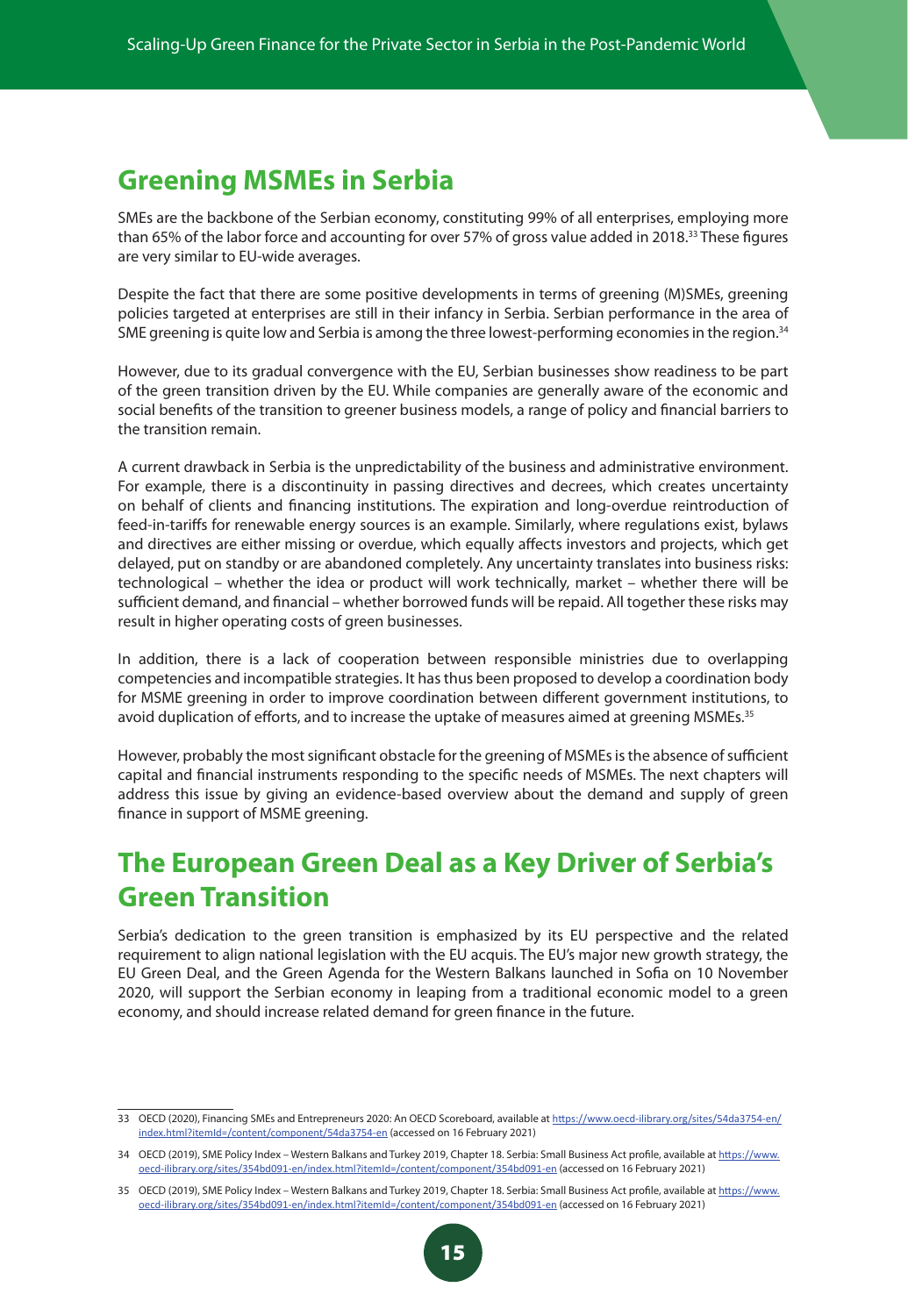With the European Green Deal, $36$  the EU aims to become carbon neutral by 2050. The forthcoming European Climate Law<sup>37</sup> will make this political commitment legally binding on the EU-level. Other objectives of the Green Deal include the efficient use of natural resources by switching to a circular economy, reducing pollution and protecting nature and biodiversity. To support industry towards climate neutrality, the Commission has also adopted a new Industrial Strategy<sup>38</sup> focusing on the green and digital transitions as well as competitiveness on the global stage. A new SME strategy<sup>39</sup> will help to address the particular challenges of SMEs in the green and digital transitions by building the required capacity and securing access to the right skills. In support of the transition to a circular economy, the Industrial Strategy establishes a strong link with the new Circular Economy Action Plan,<sup>40</sup> adopted in parallel to the Industrial Strategy. This action plan establishes a sustainable product policy framework addressing the entire life cycle of (initially) seven priority product value chains with both high resource use and high potential for circularity.<sup>41</sup>

Reaching the objectives of the European Green Deal will require significant investment from the EU, national public sector and private sector. To finance the green transition, the Sustainable Europe Investment Plan (SEIP)<sup>42</sup> has been created as the investment pillar of the European Green Deal. It plans to mobilize at least EUR 1 trillion of public and private sustainable investments over the upcoming decade. About half of this amount will be financed from the new long-term EU budget for 2021-2027, 30% of which must support climate objectives. More than a quarter will be raised through the InvestEU Fund, which will provide an EU budget guarantee for the European Investment Bank (EIB) and others to invest in higher-risk projects, thus crowding in private investment. Other sources include national co-financing and the Just Transition Mechanism (JTM), which will mobilize at least EUR 150 billion for re-skilling workers and citizens and for helping businesses create new economic opportunities in those regions particularly affected by the green transition.<sup>43</sup> It should be noted that InvestEU and the JTM are not open to non-EU27 countries. Nevertheless, they could be seen as testcases of how the just transition could be tailored.

Both InvestEU and the JTM are under the EU's post COVID-19 economic recovery effort called NextGenerationEU (NGEU)44. This temporary instrument designed to boost the EU's recovery will also support local economic growth and jobs in the context of the green transition, for example, through a renovation wave of buildings and infrastructure and a more circular economy. It also aims to accelerate the roll-out of renewable energy projects – especially wind, solar – and kick-start a clean hydrogen economy in Europe.

Due to the close political and economic interlinkages with between the EU and Serbia, the EU Green Deal is directly relevant for Serbian business, including MSMEs. Within the EU integration progress, Serbia will be required to align national legislation to the EU acquis, including environmental

<sup>36</sup> European Commission (2019), The European Green Deal, COM(2019) 640 final, 11 December 2019, Brussels.

<sup>37</sup> European Commission (2020), Proposal for a Regulation of the European Parliament and of the Council establishing the framework for achieving climate neutrality and amending Regulation (EU) 2018/1999 (European Climate Law), COM(2020) 80 final, 2020/0036(COD), 4 March 2020, Brussels.

<sup>38</sup> European Commission (2020), A New Industrial Strategy for Europe, COM(2020) 102 final, 10 March 2020, Brussels.

<sup>39</sup> European Commission (2020), An SME Strategy for a sustainable and digital Europe, COM(2020) 103 final, 10 March 2020, Brussels.

<sup>40</sup> European Commission (2020), A New Circular Economy Action Plan for a Cleaner and more Competitive Europe, COM(2020) 98 final, 11 March 2020, Brussels.

<sup>41</sup> Electronics and ICT, batteries and vehicles, packaging, plastics, textiles, construction and buildings, as well as food, water and nutrients.

<sup>42</sup> European Commission (2020), Sustainable Europe Investment Plan – European Green Deal Investment Plan, COM(2020) 21 final, 14 January 2020, Brussels.

<sup>43</sup> See also European Commission (2021), The Just Transition Mechanism: making sure no one is left behind, available at https://ec.[europa](https://ec.europa.eu/info/strategy/priorities-2019-2024/european-green-deal/actions-being-taken-eu/just-transition-mechanism_en). eu/info/strategy/priorities[-2019-2024/](https://ec.europa.eu/info/strategy/priorities-2019-2024/european-green-deal/actions-being-taken-eu/just-transition-mechanism_en)european-green-deal/actions-being-taken-eu/just-transition-mechanism\_en (accessed on 19 February 2021)

<sup>44</sup> See also European Commission (2021), Recovery plan for Europe, available at https://ec.europa.eu/info/strategy/[recovery](https://ec.europa.eu/info/strategy/recovery-plan-europe_en)-plan-europe\_en (accessed on 19 February 2021)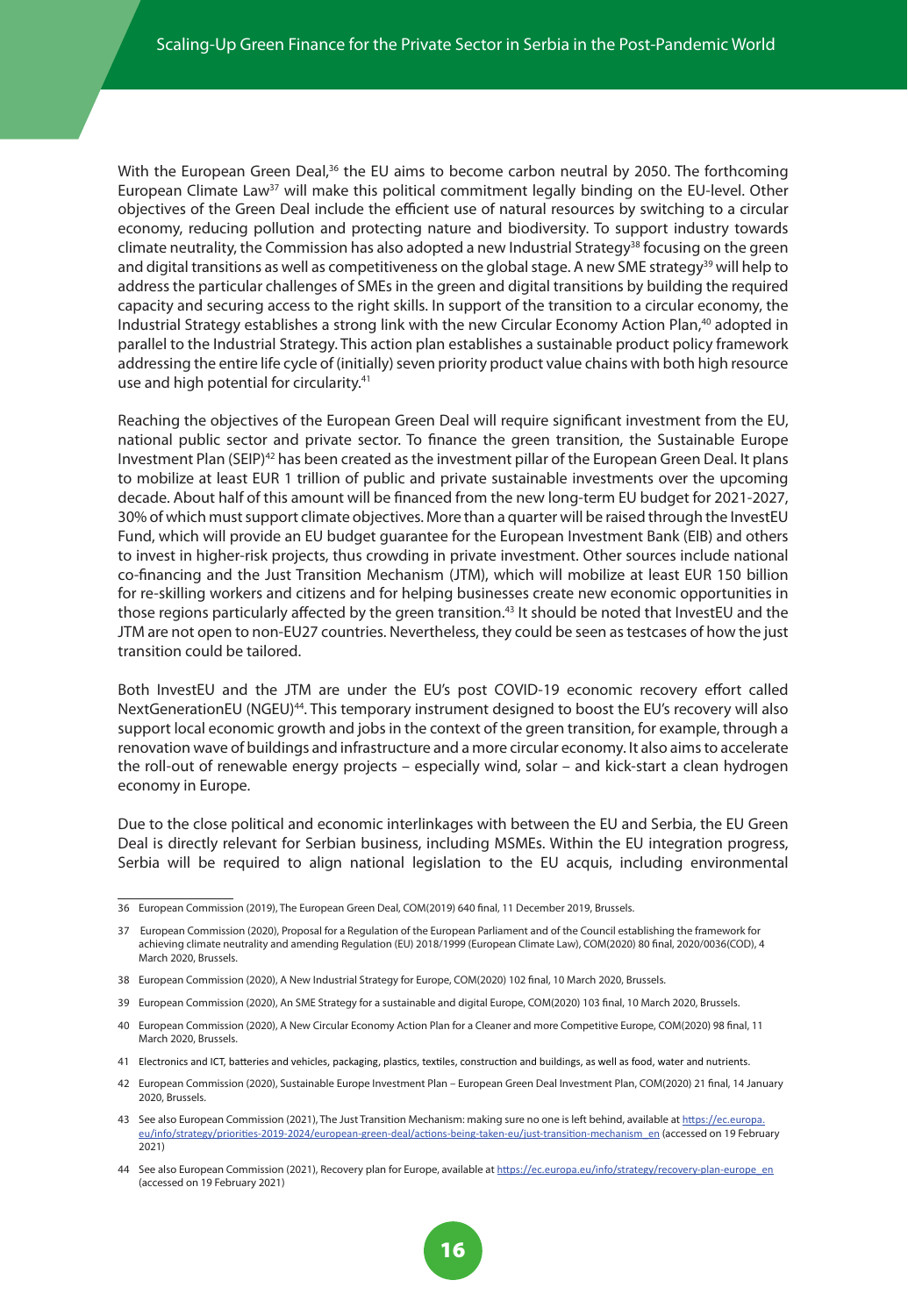<span id="page-16-0"></span>legislation. However, Serbia is already economically highly integrated with the EU market, with almost two thirds of Serbian exports destined for the EU in 2019<sup>45</sup> and thus required to comply with internal market legislation.

### **A Green Agenda for the Western Balkans**

The European Green Deal is also a central element of the future engagement of the EU in the Western Balkans region, which is outlined in two strategic documents adopted by the European Commission in October 2020: the Economic and Investment Plan (EIP) for the Western Balkans and the associated Green Agenda for the Western Balkans.46

The EIP constitutes a long-term investment package, which seeks to mobilize up to EUR 9 billion of IPAIII<sup>47</sup> funding for the period 2021-2027 to support sustainable connectivity, human capital, competitiveness and inclusive growth, as well as the green and digital transitions. As part of this investment package, the EU will set up a new Western Balkans Guarantee Facility, which will aim at crowding-in private investors with the ambition to potentially raise investments of up to EUR 20 billion along the lines of the six investment priorities set by the EIP. The diversified finance envisaged by the EIP will strengthen competitiveness in the region and will also help Serbian MSMEs to grow and green their businesses. Emphasis will be put on green growth and the circular economy, and in particular on scaling up investments in green technologies and reducing the costs of deployment of green technologies in the region.

Aimed at implementing the European Green Deal in the region, a Green Agenda for the Western Balkans<sup>48</sup> has been embedded in the EIP. At the Western Balkans Summit held in Sofia on 10 November 2020, Western Balkans leaders launched the Green Agenda and committed to a transition to a sustainable economy in the areas of climate change, circular economy, pollution, sustainable agriculture and biodiversity. The Sofia Declaration<sup>49</sup> aligns the countries of the Western Balkans with the EU's target to become carbon neutral by 2050 and requires them to develop and implement integrated Energy and Climate Plans showing how climate action will be mainstreamed in all relevant sectoral policies. Some of the concrete measures included in the declaration include boosting energy efficiency and renewable energy sources, aligning with the EU Emissions Trading Scheme, implementing sustainable mobility solutions, phasing-out of coal subsidies, improving waste management infrastructure, establishing adequate air quality monitoring systems, and many more.

The implementation of the Green Agenda will be supported by the EU through IPAIII. A key implementing mechanism in this regard will be the Western Balkans Investment Framework (WBIF), and in particular two existing WBIF blending facilities, namely the Green for Growth Fund (GGF) and the Regional Energy Efficiency Programme (REEP). In addition, guarantees provided through the Western Balkans Guarantee Facility (EFSD+) will be used to attract private funding in key areas.

<sup>45</sup> Delegation of the EU to the Republic of Serbia (2021), Serbia-EU Trade Liberalization, available at http://[europa](http://europa.rs/serbia-and-the-eu/trade/?lang=en).rs/serbia-and-the-eu/ [trade](http://europa.rs/serbia-and-the-eu/trade/?lang=en)/?lang=en (accessed on 18 February 2021)

<sup>46</sup> European Commission (2020), An Economic and Investment Plan for the Western Balkans, COM(2020) 641 final, 6 October 2020, Brussels.

<sup>47</sup> Instrument for Pre-accession Assistance (IPA) III for the period 2021-2027

<sup>48</sup> European Commission (2020), Guidelines for the Implementation of the Green Agenda for the Western Balkans, SWD(2020) 223 final, 6 October 2020, Brussels.

<sup>49</sup> Regional Cooperation Council (2020), Sofia Declaration on the Green Agenda for the Western Balkans, 10 November 2020, available at https://www.rcc.int/download/docs/Leaders%[20Declaration](https://www.rcc.int/download/docs/Leaders%20Declaration%20on%20the%20Green%20Agenda%20for%20the%20WB.pdf/196c92cf0534f629d43c460079809b20.pdf)%20on%20the%20Green%20Agenda%20for%20the%20WB. pdf/[196c92cf0534f629d43c460079809b20](https://www.rcc.int/download/docs/Leaders%20Declaration%20on%20the%20Green%20Agenda%20for%20the%20WB.pdf/196c92cf0534f629d43c460079809b20.pdf).pdf (accessed on 18 February 2021)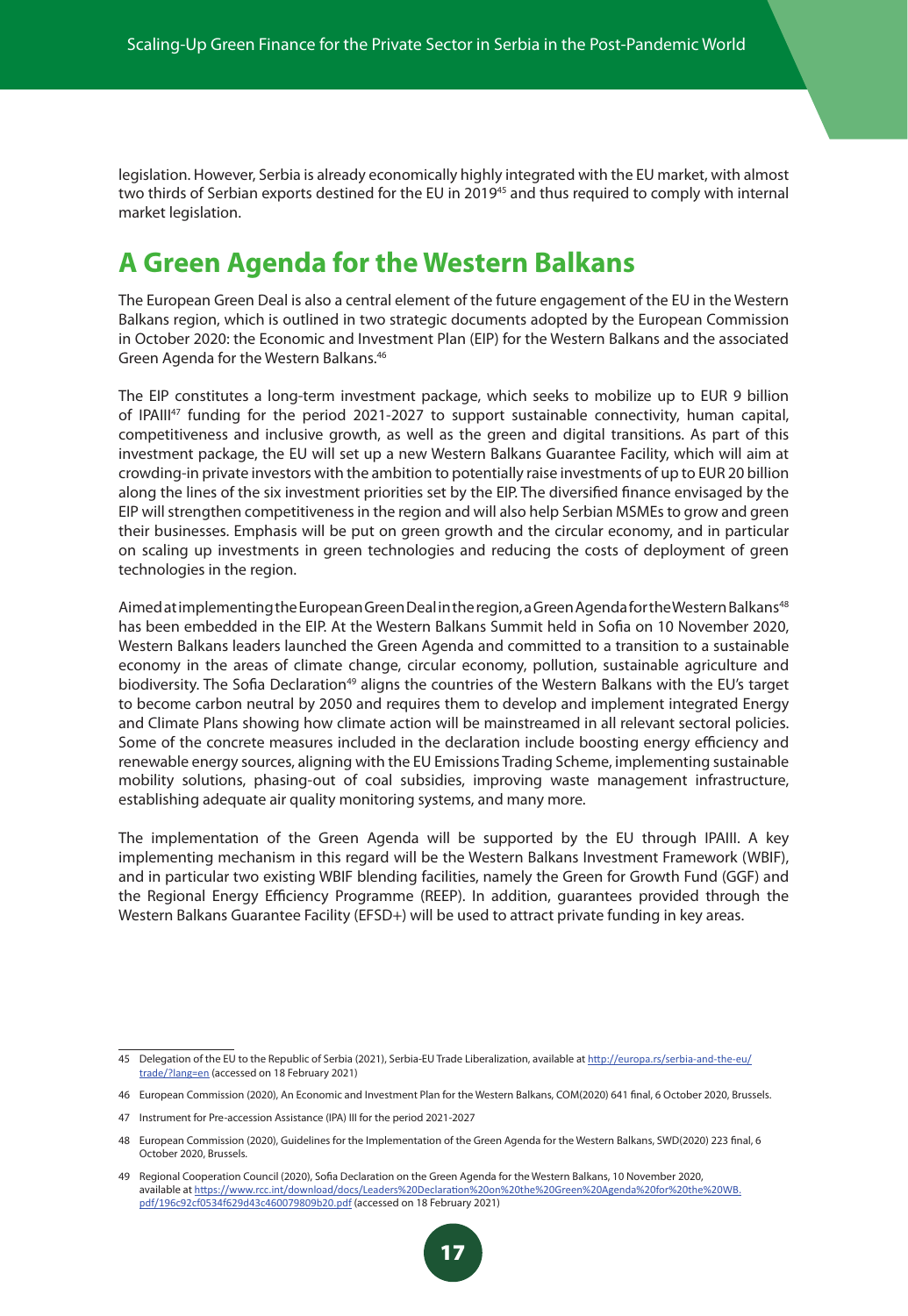<span id="page-17-0"></span>The Green Agenda, endorsed by the Government of Serbia, will have a substantial impact on the policy agenda in Serbia – if implemented properly. It has the potential to set the sails for a green transition of the entire Serbian economy with transformational potential in all sectors. It is essential to create awareness among Serbian MSMEs, allowing them to adapt their business models in due course to ensure their long-term competitiveness in the future.

# **Defining Sustainable Finance – The EU Taxonomy**

In the face of vast and increasing amounts of public and private finance available to make the green transition happen in the EU, the Western Balkans and elsewhere, it is of paramount importance to specify what qualifies as a sustainable investment. With the aim of aligning the financial system with EU policies supporting the green transition, the EU in June 2020 adopted a framework for classifying environmentally sustainable economic activities, including investments, known as the "EU Taxonomy"50. It aims to provide a clear and standardized guidance on which economic activities can be deemed environmentally sustainable, thus facilitating the mobilization of (cross-border) sustainable finance for delivering on the European Green Deal.

Under the current regulation, an economic activity is only considered as environmentally sustainable if it contributes to one or more of the following six environmental objectives:

- Climate change mitigation,
- Climate change adaptation,
- Sustainable use of water and marine resources,
- Circular economy,
- Pollution prevention, and
- Healthy ecosystem.

In reverse, it follows that financial market participants that do not comply with one or more of the aforementioned environmental objectives will not be able to use national labels or issue related green financial products or corporate bonds. This will address concerns about greenwashing, increase investor confidence, and potentially channel more private investments into sustainable activities. The EU Taxonomy will thus help policy-makers, industry and investors to support and invest in economic activities that contribute to the transition towards a low-carbon and circular economy.

<sup>50</sup> European Union (2020), Regulation (EU) 2020/852 of the European Parliament and of the Council of 18 June 2020 on the establishment of a framework to facilitate sustainable investment, and amending Regulation (EU) 2019/2088, available at https://eur-lex.europa.eu/legalcontent/EN/TXT/?uri=CELEX:32020R0852 (accessed on 18 February 2021)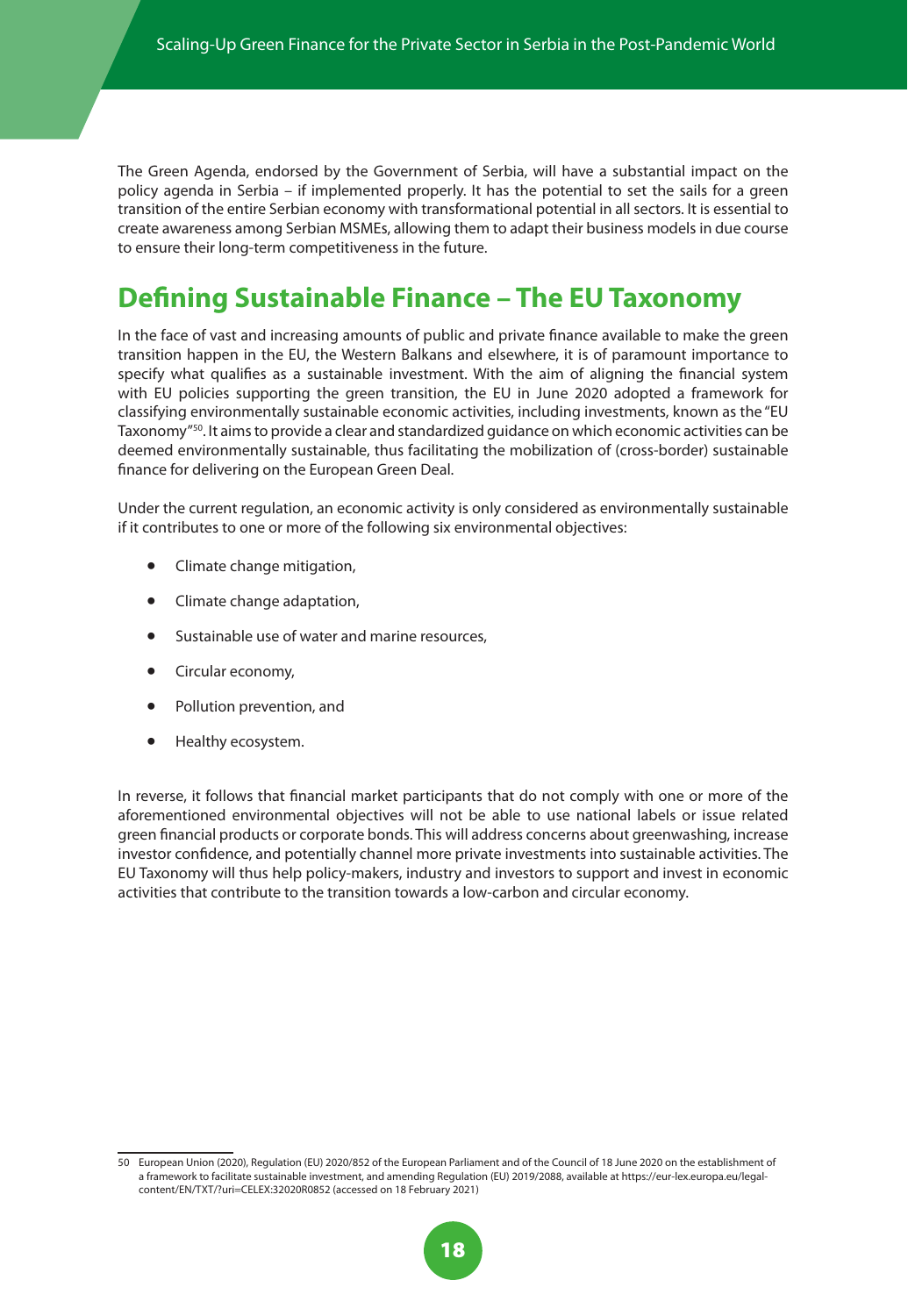# <span id="page-18-0"></span>3.The Perspective of MSMEs on Green Finance in Serbia

This chapter addresses the current practices for financing green investments among MSMEs in Serbia, as well as the needs and suggestions provided by businesses and business representatives for scaling-up green finance in the future. It is mainly based on a survey amongst Serbian MSMEs as well as individual interviews. The survey was implemented with the Chamber of Commerce and Industry of Serbia with a questionnaire (comprised of 64 questions) sent to targeted companies, which was completed and returned by 146 companies.<sup>51</sup> The interviews were conducted with a total of 12 companies, one business association, one consulting company, the Fiscal Council, and the Chamber of Commerce and Industry of Serbia. Box 1 provides examples of business entities interviewed for this report.

The sample of survey responses is largely composed of companies from the manufacturing sector (52%) and the service sector (19%). Respondents are largely micro and small enterprises, 58% of which have 10 or less employees. Figure 1 gives an overview about the sample structure.



#### **Sector representation**

**Figure 1: Sample structure of questionnaires received from MSME** 

**survey (n=146)**

51 Interviews were conducted on 7-18 September 2020 and 15-19 February 2021. The questionnaire was completed and returned by companies on 21-29 September 2020.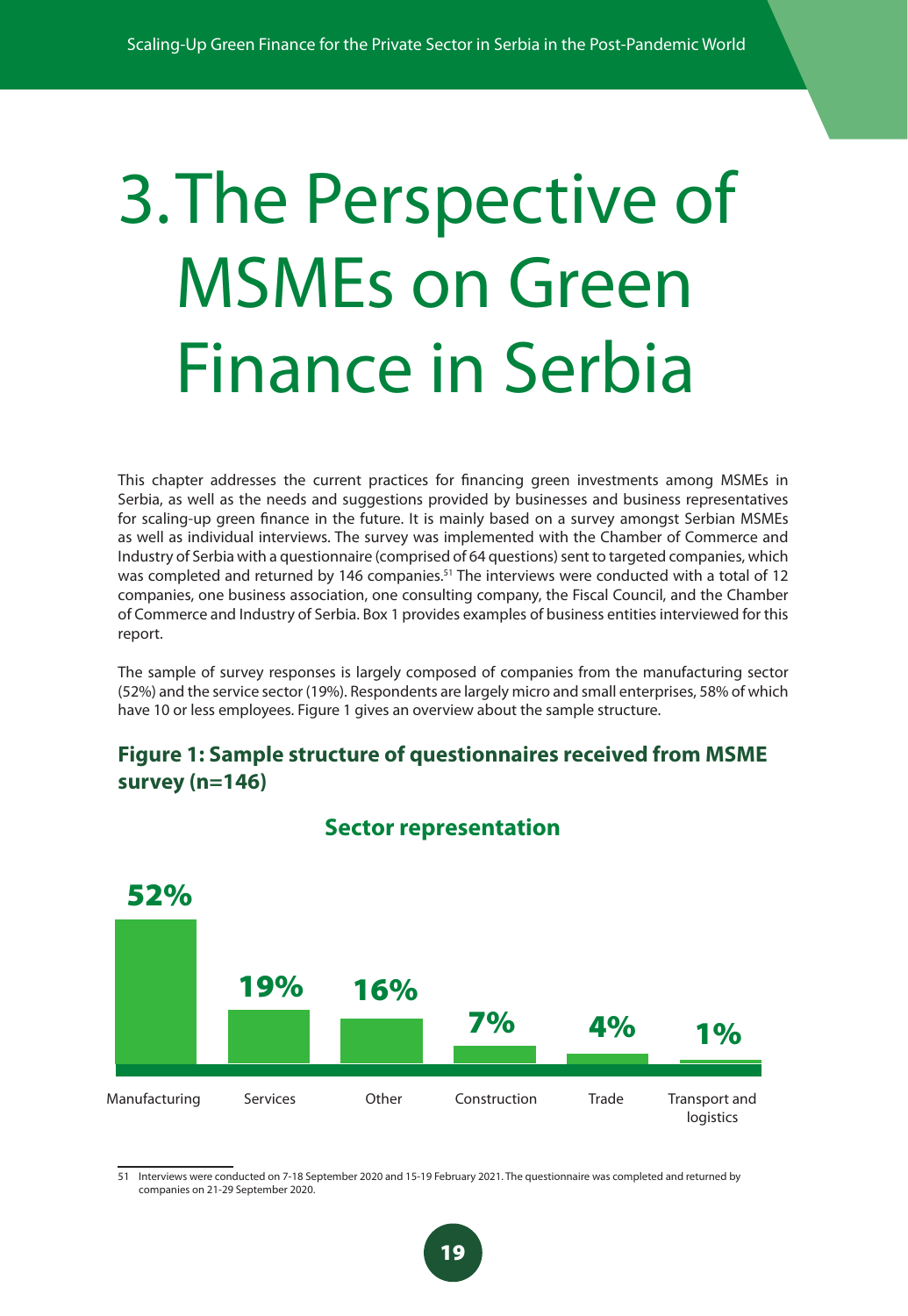Scaling-Up Green Finance for the Private Sector in Serbia in the Post-Pandemic World





### **Classification of the enterprise**



*Source: Own elaboration based on survey conducted among 146 MSMEs in Serbia*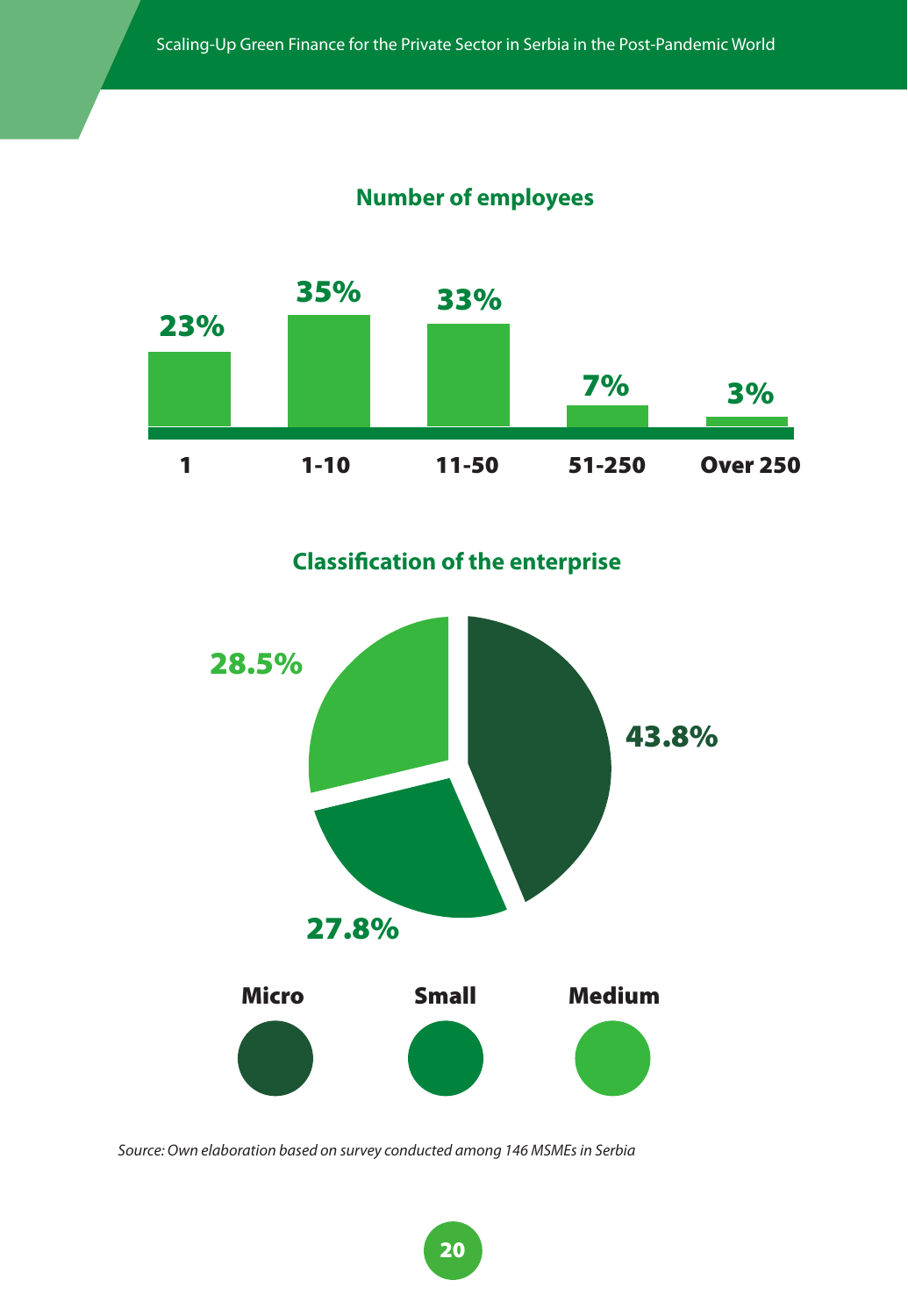While micro and small enterprises constitute the majority of respondents, they are somewhat underrepresented compared to the realities of Serbian business sector, where over 96% of all companies have less than 10 employees. These companies also face the largest difficulties in accessing banking products, as banks require a good credit history, relatively large turnover, low levels of debt, and sufficient equity. In addition, they may also experience problems with defining their financing needs and developing a clear business plan.

#### **Box 1: Examples of business entities interviewed for this report**

#### **Serbian Biogas Association (SBA)**

The SBA was founded in March 2012 to support companies planning to build the first biogas facilities in Serbia. Today, it has over 30 members that own 14 biogas plants with a total installed capacity of over 14.4 MW.

#### **Enviros**

Enviros is an international consulting company in the field of energy, environment and management. Based in Prague, it has offices in the Czech Republic, Slovakia and in Belgrade. Officially registered in Serbia in 2016, Enviros has been operating in the Western Balkans market since 2006. It currently employs 44 professionals.

#### **Eso Tron**

Eso Tron doo was founded in 2011 in Novi Sad. Eso Tron is the largest company collecting waste edible oils in Serbia, and the only company in the wider area that is registered for the organized collection of organic waste and its processing. Eso Tron is the first company in Serbia to obtain a permit for grinding and sanitizing organic waste.

#### **Eko Sistem**

Eko Sistem, based in Jagodina, was founded in 2006. The company specializes in the collection, sorting and recycling of secondary raw materials, especially heat-shrinkable foils, PET packages and all types of soft plastics.

#### **Dairy Petrov**

Dairy factory Petrov was established in 2012 in Veliko Srediste, near Vrsac. The company is known for biodynamic production with a dairy production capacity of up to 1,300 tons per year.

#### **Sanicula**

Sanicula is a Serbian-Belgian company, which produces medical herbs and essential oils of high quality for the international market.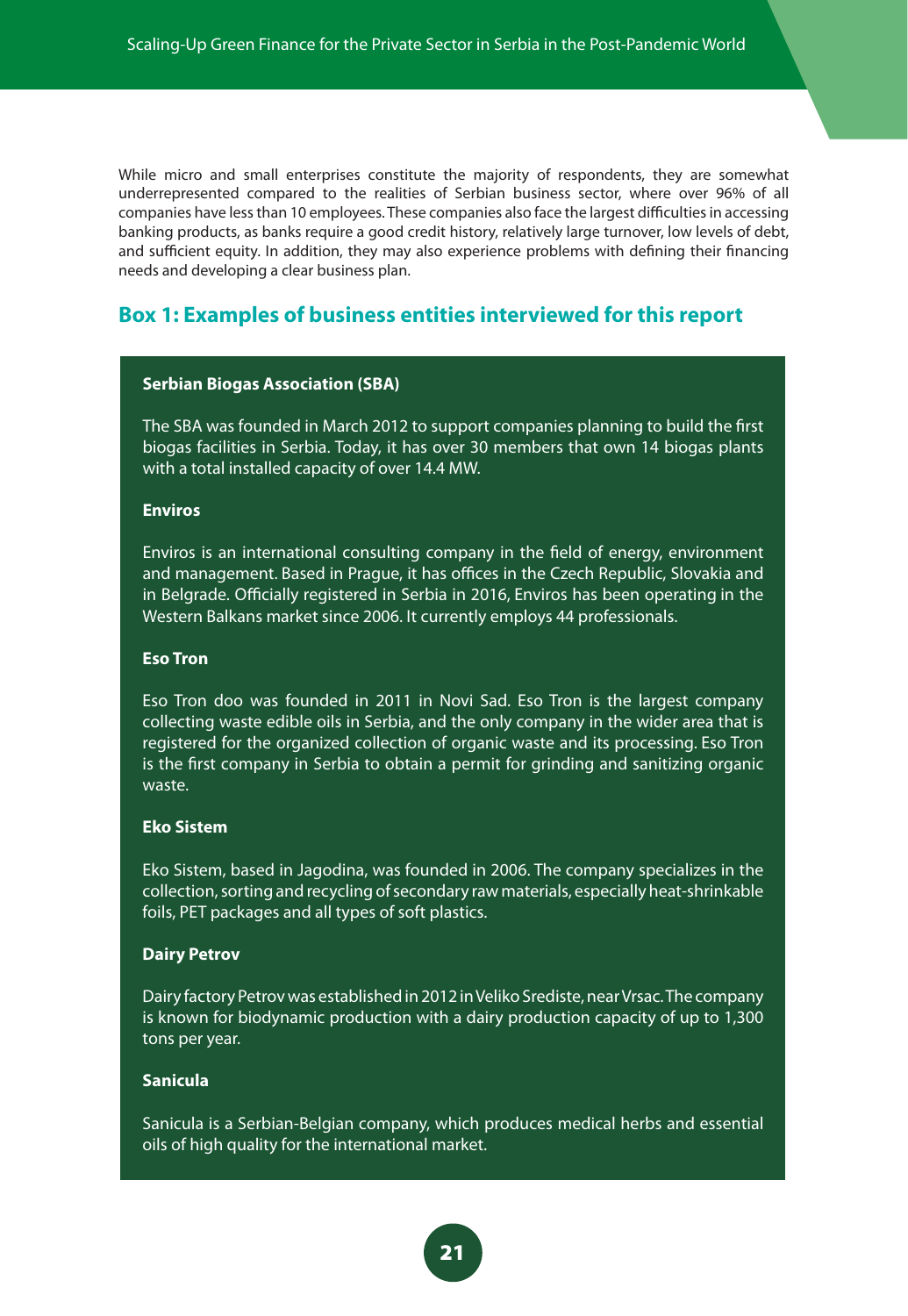### <span id="page-21-0"></span>**Incentives and Barriers for Green Investments**

Many Serbian MSMEs have already engaged in greening their businesses and even more plan to do so in the future. These investments are often small in scale and are also often not part of the core business focus. For example, almost a quarter of the companies had already invested in energy efficiency improvements over the past five years. An additional 16% of respondents had ongoing projects, and over 40% of respondents planned to increase the energy efficiency of their undertakings in the future. Investments in energy efficiency are mostly focused on the replacement of inventory/machines and on reducing energy consumption, to a lesser extent also on solar panels (for internal use and/or for selling electricity to the market) and waste management. This shows that ageing and often inefficient equipment offers the largest potential for greening MSMEs when replaced with cleaner and more resource efficient alternatives.

Future investment plans are summarized in figure 2. It shows that companies mainly planned to invest in energy and water efficiency, renewable energy sources, and resource efficiency through the digitalization of business operations. Only 11% of respondents did not have any plans to invest in green technologies in the future.

#### **Figure 2: Planned Green Investments by MSMEs in Serbia (multiple responses possible)**



*Source: Own elaboration based on survey conducted among 146 MSMEs in Serbia*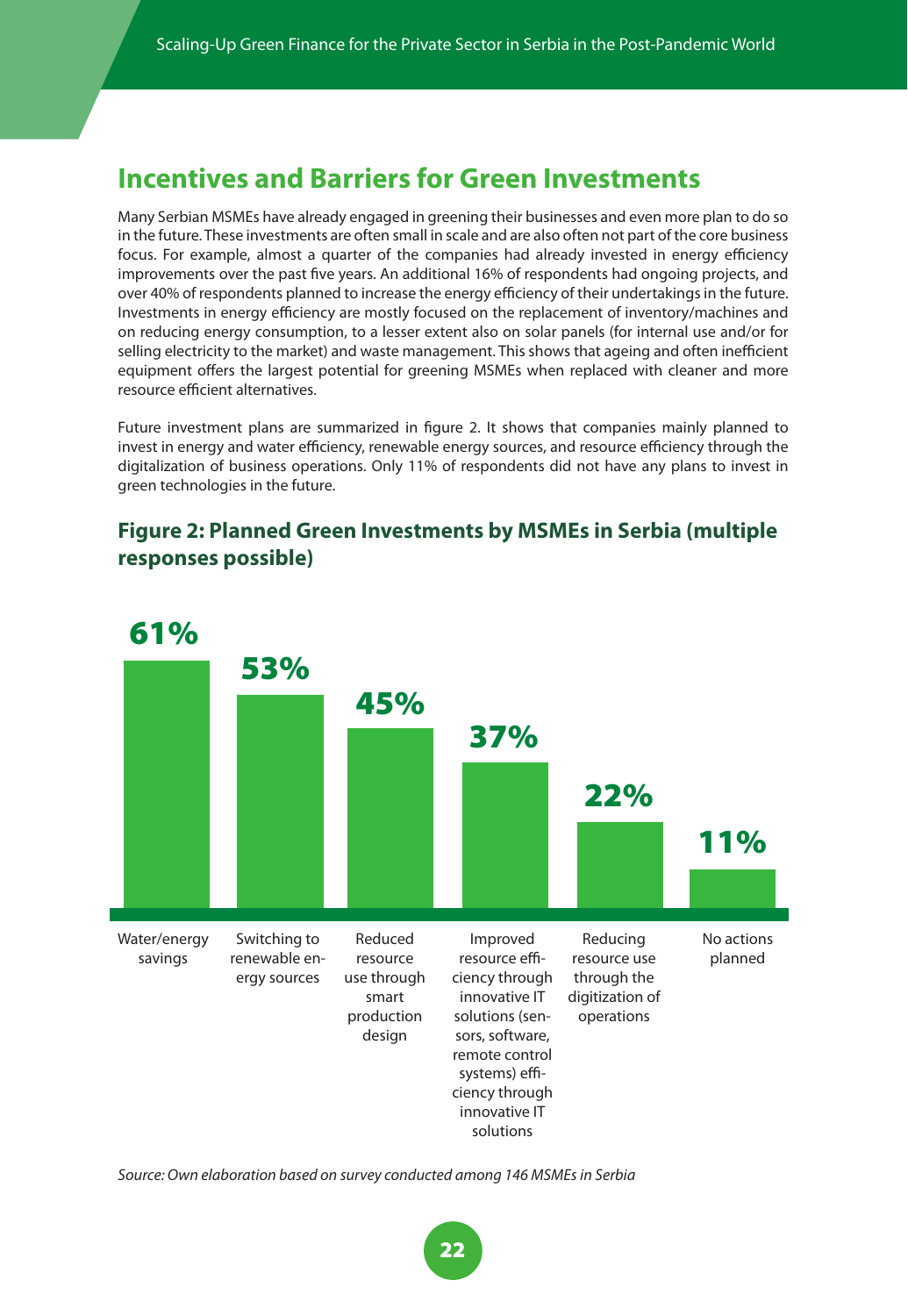More targeted interviews with some of the concerned MSMEs revealed that the key motivation for these investments is reduced operational costs associated with energy and resource savings. This is particularly relevant as almost half of all companies participating in the survey mentioned high operating costs as the key challenge to their business. Although electricity is still relatively cheap in Serbia, cost savings are also expected in view of rising electricity prices in the future. In the packaging industry, green investments are also often driven by the need to minimize waste and to reduce transport costs. Corporate social responsibility has been mentioned as another key driver of green investments, which also includes the desire of MSMEs to decrease pollution and to mitigate GHG emissions. For example, some companies aim to reduce their carbon footprint by replacing old equipment with more eco-friendly equipment, particularly in the context of expanding business operations. A few companies also see a benefit of green investments in the improvement of their credit rating.

Those companies that have invested in greening their business in the past have largely resorted to internal funds (65-84% of companies, depending on investment activity), much fewer to a mix of internal and external sources (11-31%), while only 4-5% of companies relied exclusively on external finance. Companies investing in waste reduction (e.g., equipment, waste reduction, sorting waste etc.) most commonly resort to own sources of finance (84%). Investments in pollution abatement (e.g., wastewater treatment, equipment, solar energy etc.) are also highly dependent on the availability of own sources of finance (77%). As regards companies investing in the reduction of energy consumption (e.g., equipment, solar panels, heating systems, biogas facilities etc.), about one third has resorted to mixed sources of finance – the highest share of all activities.

| <b>Activity</b>                       | Percentage<br>of companies<br>already invested | <b>Percentage of</b><br>companies plan to<br>invest | Percentage<br>of companies<br>which don't plan<br>investments |
|---------------------------------------|------------------------------------------------|-----------------------------------------------------|---------------------------------------------------------------|
| <b>Reduced energy</b><br>consumption  | 69                                             | 7                                                   | 24                                                            |
| <b>Reduced waste</b><br>generation    | 44                                             | 19                                                  | 37                                                            |
| <b>Reduced water/air</b><br>pollution | 45                                             | 26                                                  | 29                                                            |

#### **Table 1: Overview about past and planned Green Investments by MSMEs**

#### *Source: Own elaboration based on survey conducted among 146 MSMEs in Serbia*

The above figures and high levels of own sources are also the result of MSME's limited knowledge about all available financial instruments. Without adequate financial departments, MSMEs are unaware of their options and – for example – often do not know how to use instruments such as leasing or factoring. As a result, when in need of external finance, they resort to more expensive instruments, such as short-term loans or even overdrafts (the most expensive form of finance). The survey conducted in the context of this report revealed that the most commonly used financial product was indeed shortterm loans, used by 41% of companies resorting to external finance. Long-term loans and guarantees are equally preferred by around 30% of companies each. Leasing and overdraft have been used, but only to a very limited extent by 5% and 3% of all companies, respectively.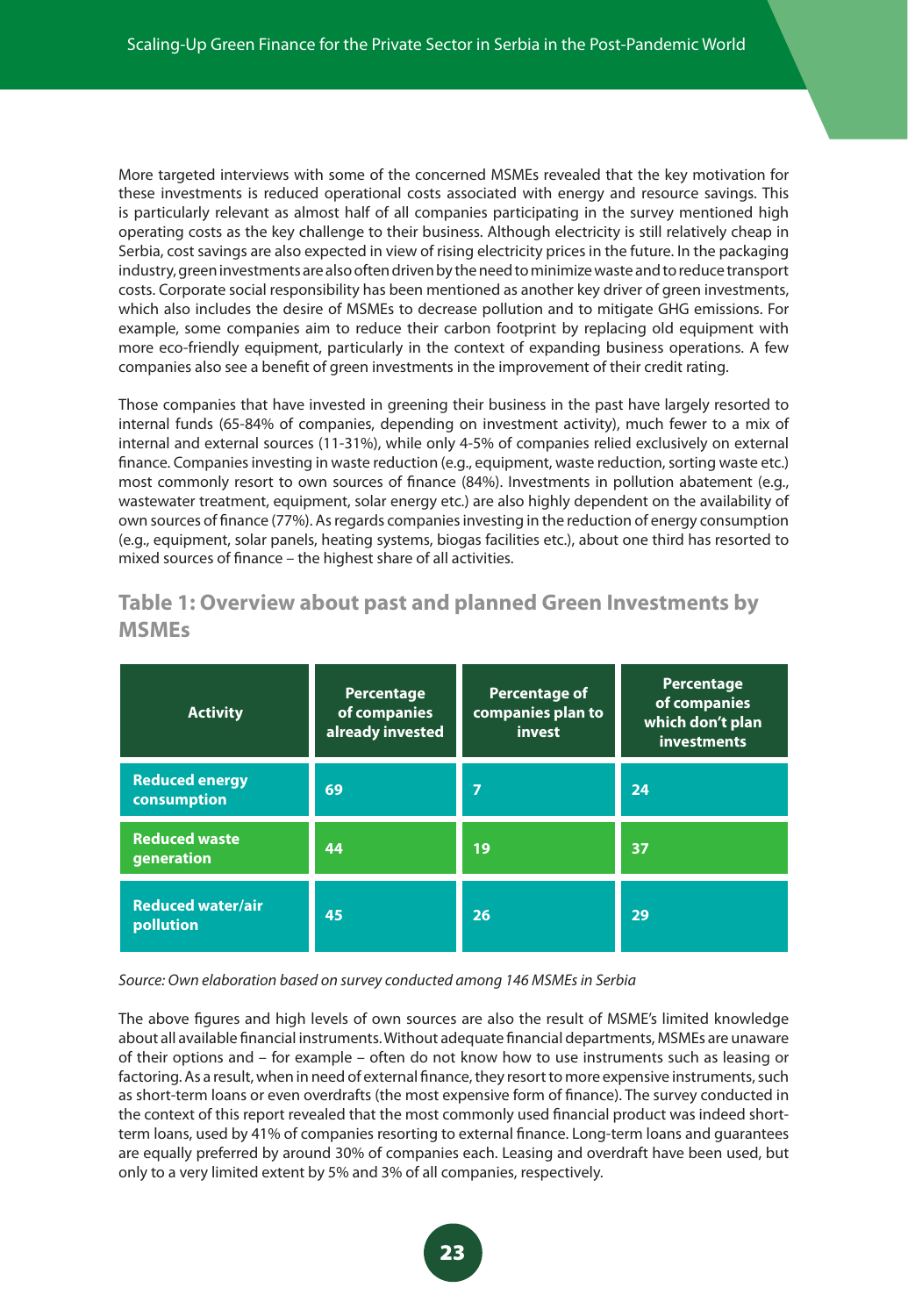<span id="page-23-0"></span>There remain substantial barriers for MSMEs to invest in green technologies, some of which have been exacerbated by the COVID-19 pandemic. High interest rates and the poor development of capital markets in Serbia have been mentioned most often by MSMEs as causes for them to turn their back on green investments. High interest rates are seen in the wider context of high borrowing costs. These also include other additional transaction costs such as banking fees, legal expenses, technical due diligence etc. which increase the price of the initial investment. The poor development of the capital market does not offer a chance for MSMEs to create a more favorable mix of financing instruments and thus obstructs developers/investors to reduce overall borrowing costs.

Other but less prominent barriers include the inability to collect existing receivables and the lack of sufficient collateral. Collateral issues develop in particular with banks which regard green investments more from the asset-based lending standpoint than as a project finance. In the survey, only few companies lamented poor legislation and corruption as a barrier to MSME greening. During the interviews, however, many companies complained about the lack of support from both the regulatory environment and from commercial banks.

As regards policy, the MSMEs interviewed particularly highlighted uncertainties associated with the regulatory framework, high administrative requirements for green investments, and the general lack of a fiscal/financial framework to incentivize MSME greening. For example, in the absence of a polluter-pays system, current eco-taxes are collected based on company size and classification of business activity, thus independent from actual pollution levels. In addition, the current inspection system based on a "findand-fine" approach, does not incentivize green investments as long as fines are much lower than the negative impacts associated with environmental pollution. Another concern that has been mentioned is the limited role played by green public procurement of governmental institutions on all levels.

Similar to the perceived lack of government support, MSMEs criticize that commercial banks do not follow a particularly green approach and are not supportive of companies that plan green projects. In fact, the opposite may be the case where banks ask for significant collateral on very unfavorable terms (ratio 1:2) for projects that are not common from the bank's perspective – often including green projects. The role of guarantees was emphasized in this regard, both national and EU guarantees, as well as the need to involve banks and financial institutions very early on, helping them to better understand green projects and the risks associated with them.

It is interesting to note that the availability of skilled staff is not considered a major barrier to green investments by the majority of companies. About a third of the companies surveyed had problems hiring adequately skilled staff. The top three qualifications demanded are machine engineers, electro engineers and general engineers. Shortages of skilled labor are often addressed by employing retirees and by organizing internal trainings and qualification programs. Only 27% of respondents think that greening MSMEs will create additional employment opportunities.

# **Green Investments to be Postponed or Downsized due to COVID-19**

The financial challenges faced by MSMEs in financing green investments have increased in the face of the COVID-19 pandemic. While the private sector showed overall good resilience during the pandemic, it suffered from an increase in operative costs resulting from workforce absences (especially during pandemic peaks) and health safety measures. According to the Serbian Chamber of Commerce and Industry, micro and small enterprises were less impacted by value chain disruptions because they largely operate on the national market. The biggest problems were faced by foreign companies with up to 500 employees, which had difficulties maintaining value chains (e.g., importing raw materials from abroad) and are facing rising logistics costs (e.g., due to additional costs of PCR tests required for drivers).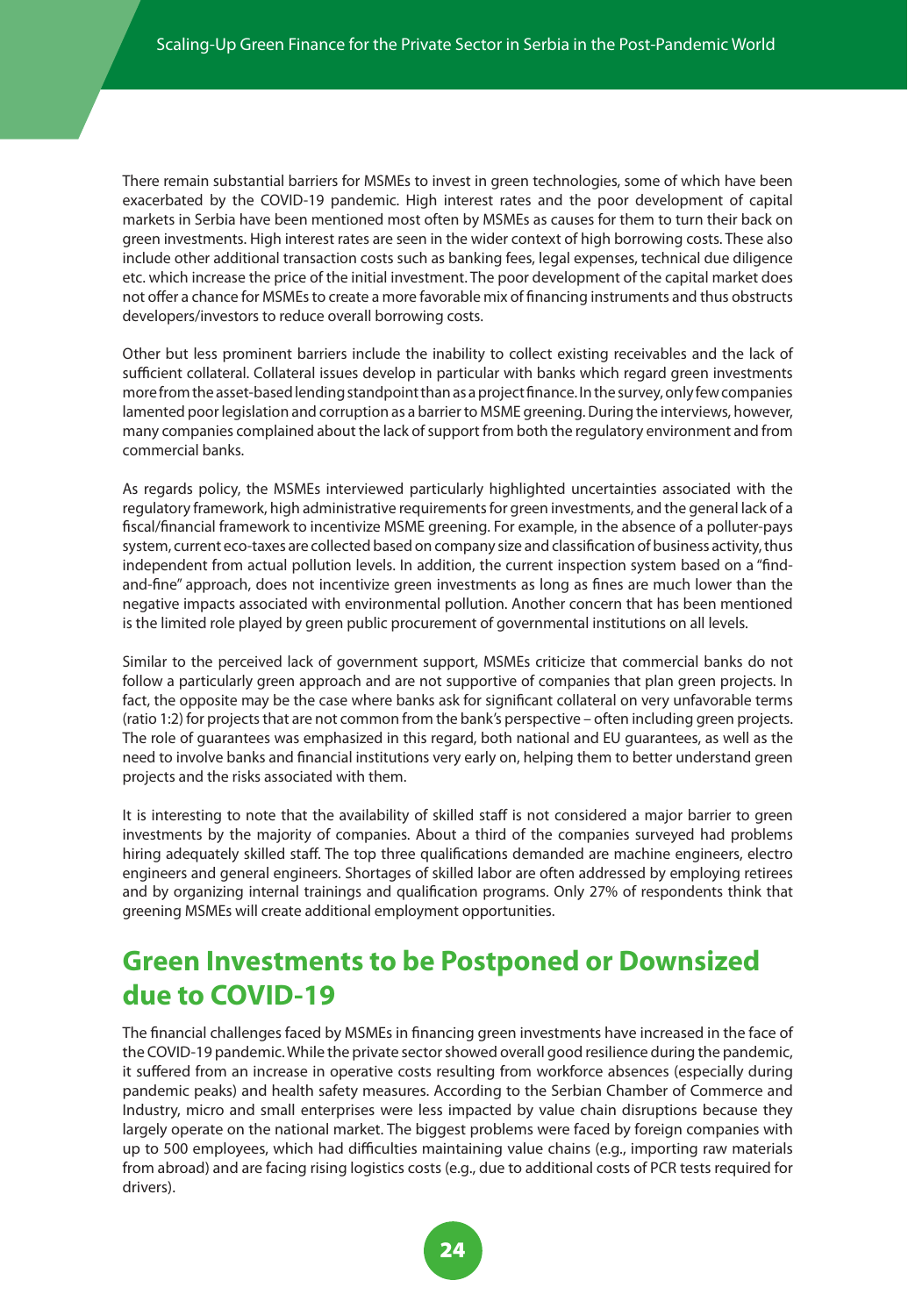<span id="page-24-0"></span>While the sectors most impacted by the pandemic in Serbia were tourism, transport, car industry and the hospitality industry (hotels, restaurants, bars), many companies in other sectors also experienced liquidity issues. In comparatively few cases did companies resorted to loans or other financial products to improve liquidity. The vast majority of MSMEs relied on their own resources and reserves while responding to the COVID-19 crisis.<sup>52</sup> However, despite the fact that companies had green project ideas and concepts developed before the pandemic, hardly any investments came through in 2020. On a positive note, interviews with MSMEs suggest that most investments have been postponed rather than cancelled, while some investments were downsized. Similarly, the pandemic had another positive effect by accelerating the digital transition even among small enterprises. In addition, some companies managed to decrease production costs because of additional efforts to maximize resource utilization, energy savings and other costs to compensate for the workforce absences.

# **Financial Instruments Preferred by MSMEs**

As noted above, access to finance is a key constraint of MSMEs to grow and green their business. It is particularly difficult for MSMEs to obtain loans and they rely more on internal funds to run their businesses. As a result, there is a significant finance gap for MSMEs, which in Serbia amounts to about USD 10.1 billion, equivalent to 27.6% of Serbian GDP.<sup>53</sup> Similarly, some 45% of all MSMEs operating in Serbia are considered financially constrained.<sup>54</sup> In order to improve access to finance, MSMEs do not only require tailored financial products but also technical support, education and training.

Subsidies and grants are perceived as the two most important financing instruments which support and encourage MSME greening. To finance green projects, almost three quarters of survey respondents also indicated their interest in taking a loan, the vast majority of which (90%) prefer a combination between a loan and a grant (see figure 3). The grant element is thus of key importance when considering green finance for MSMEs. However, loans are an appropriate instrument to finance, e.g., energy efficiency investments, since the energy savings can be used to repay the loan, thus eventually representing a gain for the MSME. Figure 3 also shows that MSMEs prefer low interest rates, long repayment periods and an acceptable collateral.



#### **Figure 3: MSME preferences for loans (multiple responses possible)**

*Source: Own elaboration based on survey conducted among 146 MSMEs in Serbia*

<sup>52</sup> United Nations Serbia/UNDP (2020), COVID-19 Socio-Economic Impact Assessment, available at https://[serbia](https://serbia.un.org/en/download/50709/92907).un.org/en/ download/[50709/92907](https://serbia.un.org/en/download/50709/92907) (accessed on 23 February 2021).

<sup>53</sup> SME Finance Forum (2021), MSME Finance Gap, available at https://www.[smefinanceforum](https://www.smefinanceforum.org/data-sites/msme-finance-gap).org/data-sites/msme-finance-gap (accessed on 24 February 2021).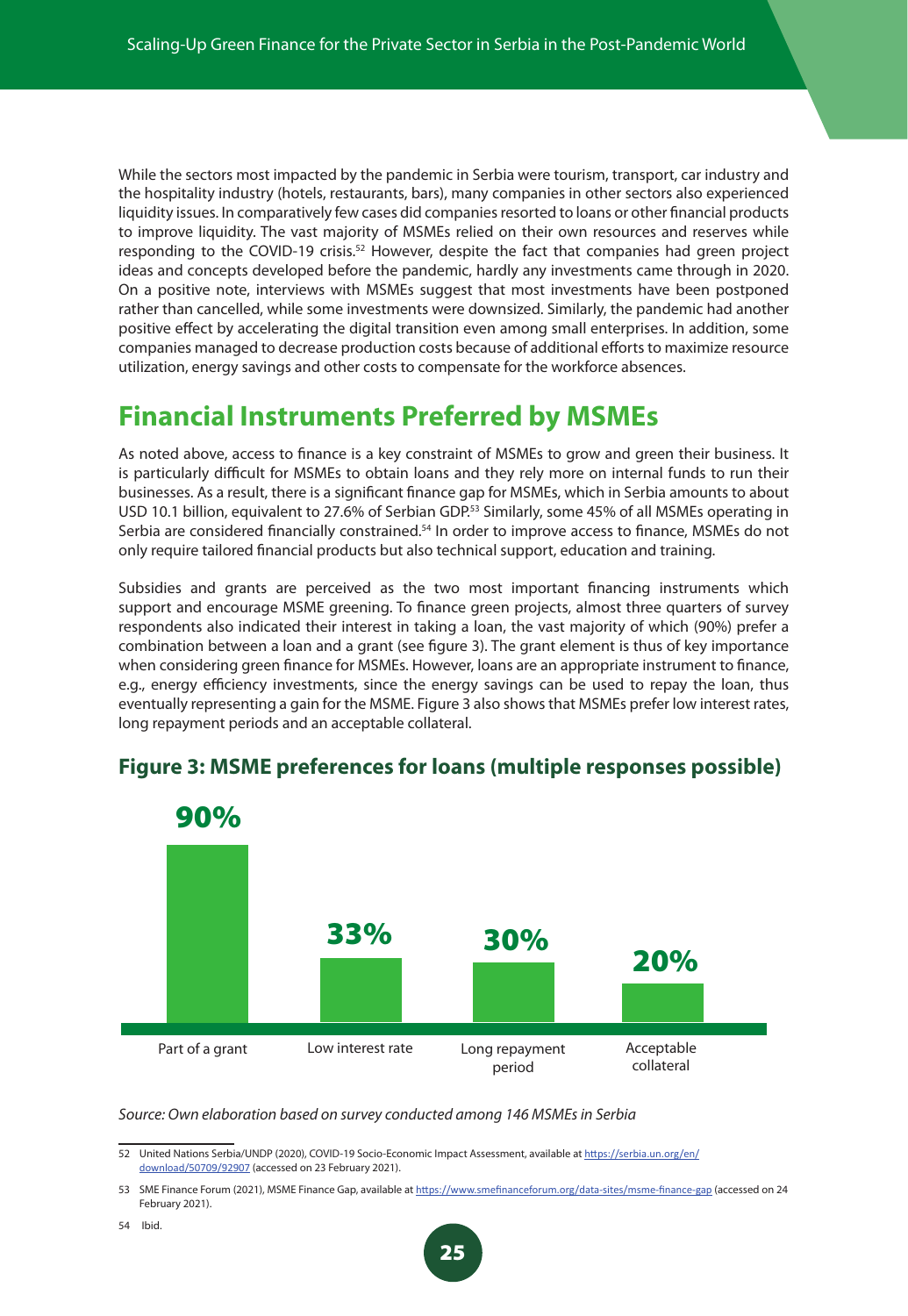Personalized interviews with MSMEs revealed that guarantees play an important role in facilitating loans where banks ask for significant collateral on particularly unfavorable terms for green projects. Another often mentioned preference of MSMEs was also for longer grace periods, i.e., a longer transitional period during which an MSME can refrain from paying towards a loan without penalties. These are often required for MSMEs to generate revenue with new equipment (e.g., after the construction phase) before starting to repay a loan. Other external sources are not met with particular interest by the MSMEs surveyed, including issuing (green) bonds and equity co-finance.

When asked about the preferred mix of finance for green investments, a general picture emerged from the survey and interviews which reflected a mix of about 20% subsidies and grants, 15-25% internal funding and 50-60% bank loan or other external sources of funding.

The most common instrument for externally financing green businesses are loans. As regards borrowing conditions, MSMEs prefer interest rates of below 3%, a tenor of up to 10 years, a grace period of at least one year and a reasonable collateral and/or guarantee covering collateral requirements.

| <b>Condition</b>             | <b>MSME</b> preferences                                                             |
|------------------------------|-------------------------------------------------------------------------------------|
| Interest rate                | 2-3% p.a.                                                                           |
| <b>Tenor</b>                 | 5-10 years                                                                          |
| <b>Optional grace period</b> | 1-2 years                                                                           |
| <b>Collateral</b>            | Reasonable collateral and/or guarantee (partly) covering<br>collateral requirements |

#### **Table 2: Preferred borrowing conditions for MSMEs in Serbia**

*Source: Own elaboration based on survey conducted among 146 MSMEs and interviews conducted with various MSMEs and related stakeholders in Serbia*

As regards the loan tenor, MSME long-term preferences may be in contrast to banks' limited long-term deposits in adequate amounts. Long repayment periods extending for a decade contribute to the risk perception and a high degree of prudence on the part of creditors. Hence, money for long-term loans mainly comes from credit lines and donor development programs.

To reduce risks often associated with MSME borrowing, risk sharing may be an option depending on individual situations. In the case of classic loan products, financial and commercial risks are borne by the borrower. However, there are also models where risks are shared among project stakeholders, including – in addition to the borrower – also contractors, equipment and energy suppliers. The suitability of different risk sharing instruments depends on a MSME's financial strength and credit worthiness, predictability of revenues, regulatory frameworks, commercial financing environment, and nature of a project including implementation capacity.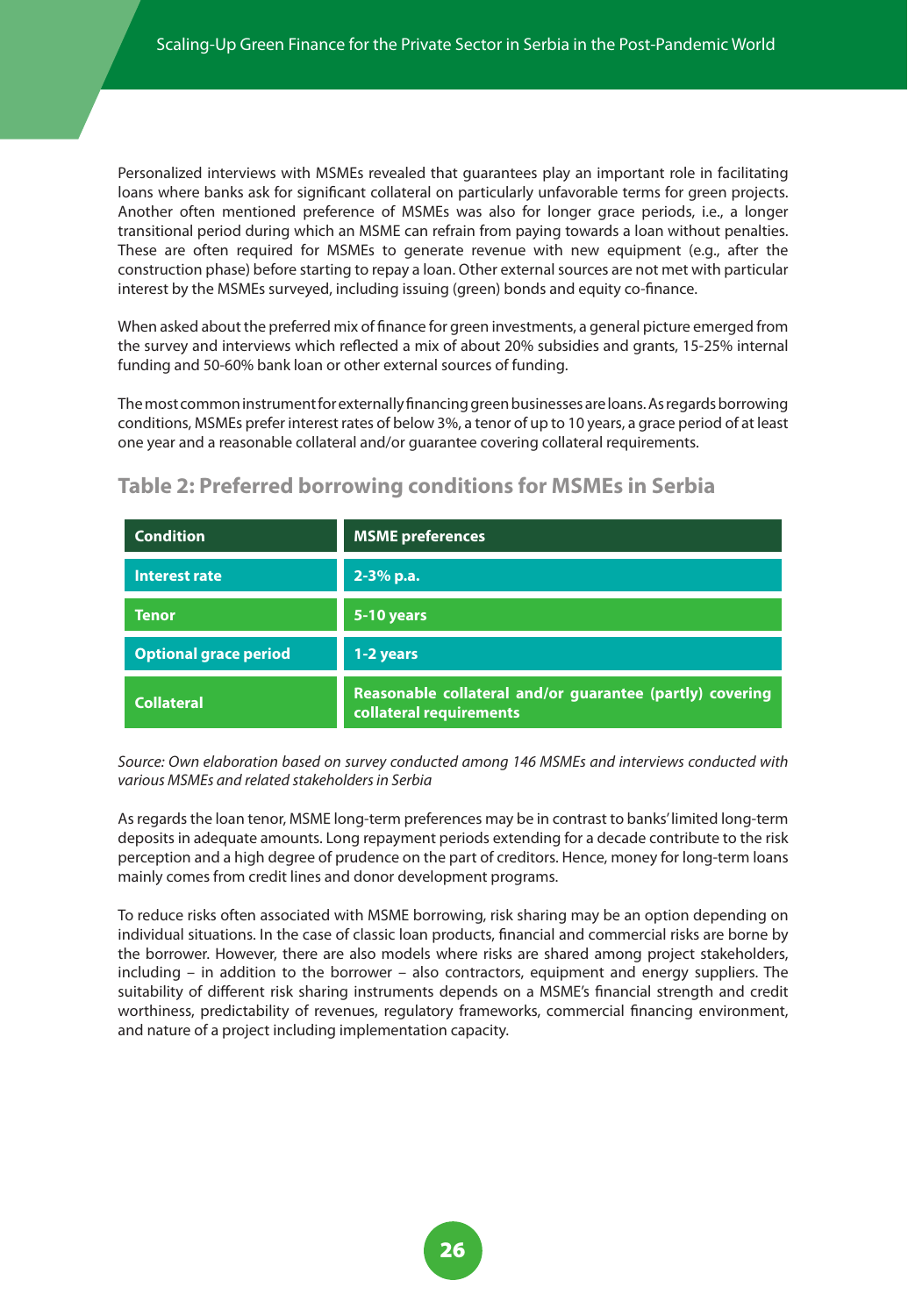### <span id="page-26-0"></span>**Education, Training and Technical Assistance**

Despite the importance of financial support, this is only one – albeit important – aspect of the assistance required by MSMEs to implement green investments. In addition, companies are much in need of education, training and technical support. In fact, 49% of the MSME survey's respondents would accept technical support for the implementation of green projects, in particular regarding financial forecasts, legal requirements, feasibility studies, environmental and social compliance, as well as training in emerging technologies or technological processes relevant to the green economy. Moreover, businesses need to be enabled to report on environmental performance indicators regarding GHG emissions, air/soil/water pollution, resource use and waste generation. Some companies acquire external expertise, e.g., for project preparation, administration and additional know-how. Others would prefer to receive education, training and/or technical assistance from banks, business associations or IFIs in the context of their financing arrangements.

Education, training and technical assistance does not only concern immediate green business opportunities but also longer-term adjustment requirements to new EU legislation. For example, only about 10% of respondents are aware of the EU Green Deal (see above). Similarly, only about 13% are familiar with the EU Emissions Trading Scheme (EU ETS) and less than 4% have started with preparations for entering the EU ETS. Serbian MSMEs are thus in dire need of training and education and about two thirds of respondents show interest for support and assistance to align their business with the obligations and opportunities arising from EU requirements, including the environmental and climate change acquis, the EU Green Deal and the Circular Economy Action Plan. This will be helpful not only for companies operating on the Serbian market and adapting to new legislation, but also for companies cooperating with foreign partners or operating on international markets with additional environmental requirements. However, interest in harmonization with new policies also goes hand in hand with an interest in more financial opportunities for MSMEs, which is quite in the spirit of the EU Green Deal as the EU's growth strategy.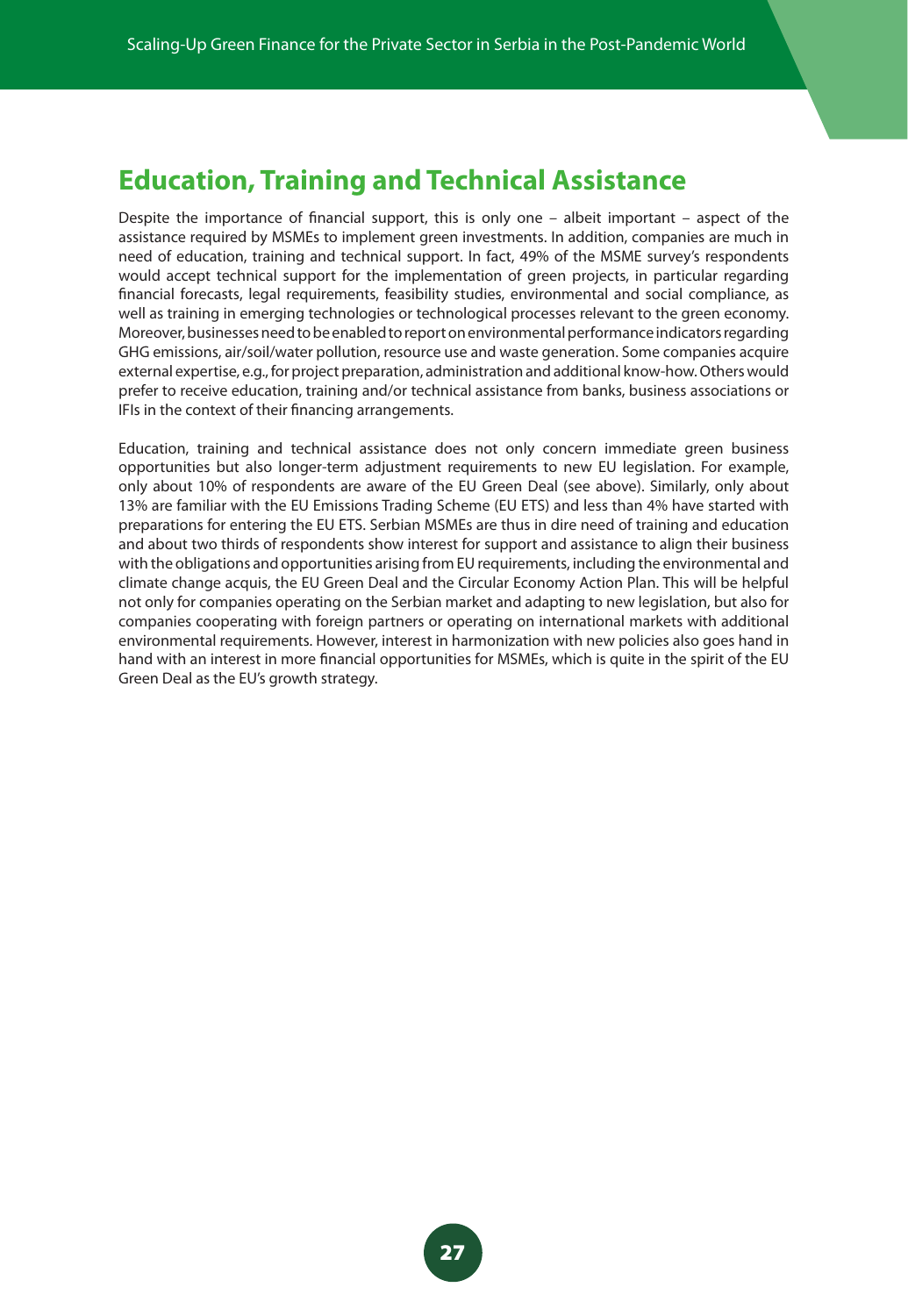# <span id="page-27-0"></span>4.The Banks' Perspective on Green Finance in Serbia

The transition to an inclusive, low-carbon and circular economy requires increasing investments in cleaner and efficient production. The previous chapter has shown that there is a willingness of Serbian MSMEs to invest in greening their business models. This chapter looks into how the increasing demand for green finance can be met by an effective banking system which can provide sustainable finance and know-how to assess and implement green projects. The first section presents challenges and requirements for commercial banks operating in the Serbian market to support the green transition of MSMEs in Serbia. The second sections deals with the role international financial institutions (IFIs) can play to accelerate this transition.

### **The Role of Commercial Banks**

Socially responsible banking requires an understanding that investments have impacts that go beyond financial key performance indicators, thus raising the need to include social and environmental considerations. Green banking aims to increase the environmental benefits of the banking sector by promoting environmentally friendly business practices and models. In order to reduce negative environmental impacts, green banking requires the disengagement from investments that harm the environment, e.g., through large amounts of environmentally harmful emissions and waste streams, and a shift towards activities that nurture sustainable, low-carbon and circular business models. Up until now, green finance in Serbia concentrated mostly on renewable energy sources, energy efficiency and sustainable transport. However, green investments increasingly support other areas as well, including resource efficiency, waste and waste water management, as well as climate resilience (adaptation).

Commercial banks embarking on the green transition need to review their business model in order to green their internal activities and products, as well as those of their clients and borrowers. On the one hand, their daily operations eventually need to become carbon-neutral (e.g., in terms of heating and cooling), while their products will need to prioritize energy and resource efficient alternatives (e.g., mobile and online banking, green accounts, paperless billing etc.). On the other hand, banks need to promote and support the green transition among borrowers through their lending activities.

Regarding green lending in Serbia, a large part of sustainable finance to date has been invested in large-scale energy and transport infrastructure. Project developers in these sectors often have sufficient size and capacity to access and acquire the necessary debt and equity. However, sustainable investments also need to encompass small-scale investments of households and MSMEs aimed at facilitating a broad green transition across the whole economy and along entire value chains.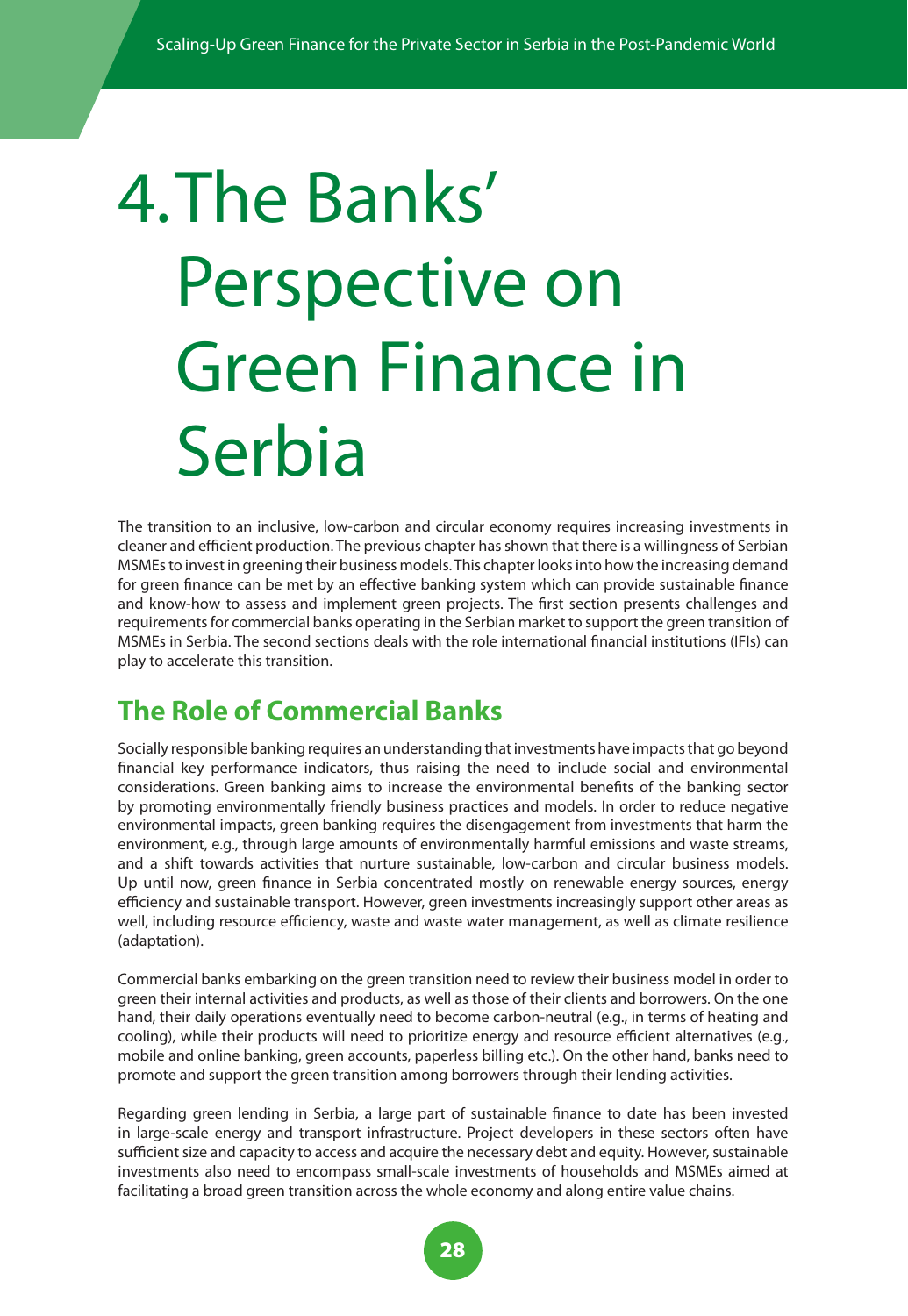In order assess the challenges, opportunities and capacities of Serbian commercial banks to invest in the greening of MSMEs, interviews have been conducted with seven commercial banks operating in the Serbian market, including (in alphabetical order) Banca Intesa, Erste Bank, Komercijalna banka, Procredit Bank, Sberbank, Unicredit Bank and Vojvodjanska banka.55

There is a high level of experience among these banks in renewable energy projects (wind, solar, hydro, biogas, combined heat and power). Energy efficiency projects (mostly building retrofitting) have also benefited significantly in the past. Recycling and solid waste disposal projects have been implemented to a lesser extent. Only few banks already have internal regulations prohibiting "brown" investments, e.g., in fossil fuel industries, but there is a high level of awareness that the importance of green finance will increase in the coming years.

Despite this optimistic outlook for green finance in general, there are numerous concerns related specifically to the nature of MSMEs that continue to obstruct the accelerated implementation of smallscale green projects in Serbia. These concerns are summarized in table 3.

<sup>55</sup> These interviews were conducted from 5-7 October 2020 based on a questionnaire with 15 questions on sustainable banking Serbia.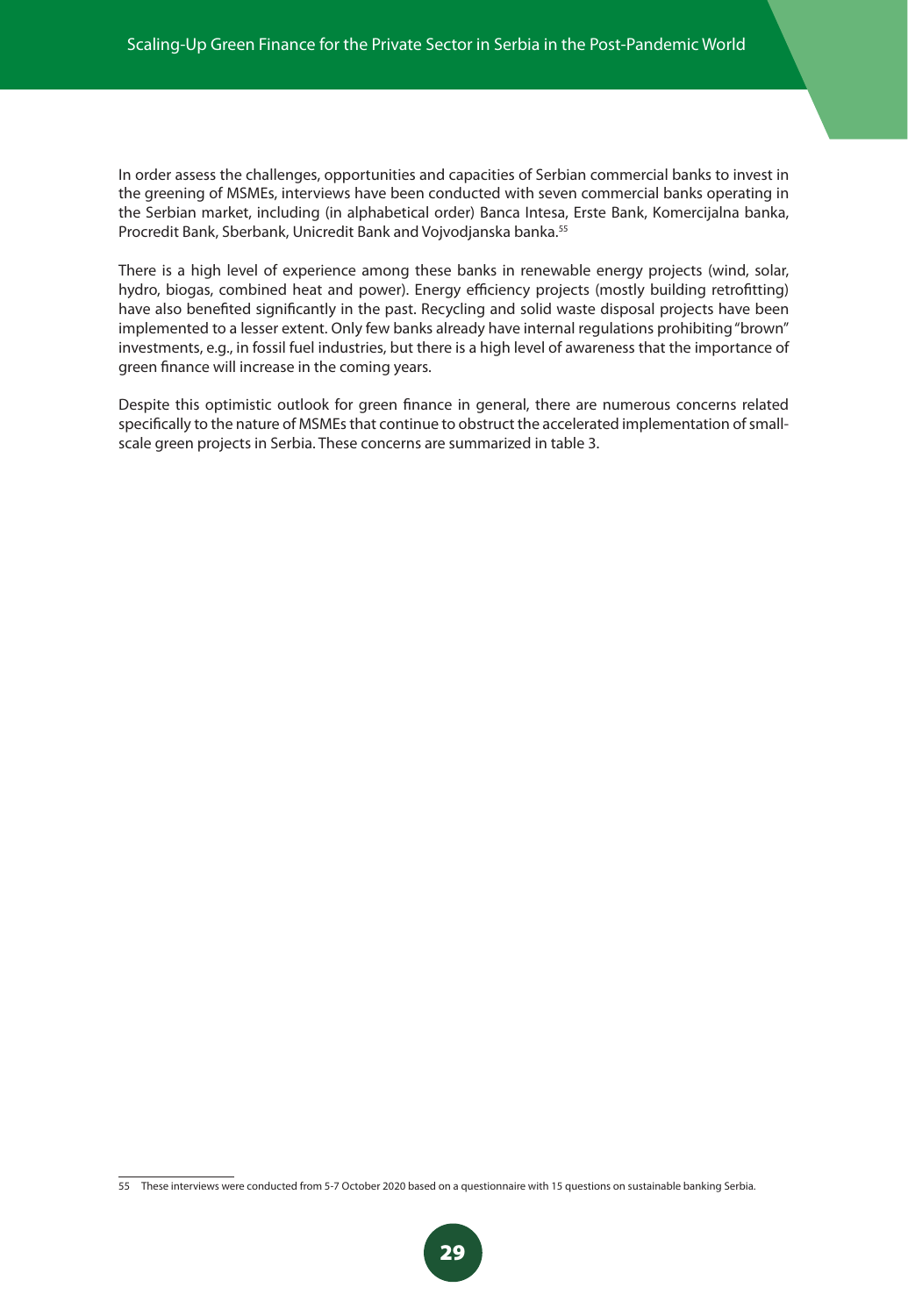**Table 3: Barriers mentioned by commercial banks for the implementation of Green Projects among Serbian MSMEs**

| <b>Barrier</b>                    | <b>MSME</b> relevance                                                                                                                                                                                      | <b>Potential solution</b>                                                                                                                                                             |
|-----------------------------------|------------------------------------------------------------------------------------------------------------------------------------------------------------------------------------------------------------|---------------------------------------------------------------------------------------------------------------------------------------------------------------------------------------|
| <b>Equity participation</b>       | <b>Equity investment is generally</b><br>lower in MSMEs than in large<br>firms.                                                                                                                            | <b>Improved legal framework</b><br>and investment climate to<br>attract investors including<br>private equity funds, grants.                                                          |
| <b>Collateral</b><br>requirements | <b>Collateral of MSMEs is often</b><br>deemed insufficient by banks.                                                                                                                                       | <b>Credit guarantees for project</b><br>portfolio or individual<br>projects.                                                                                                          |
| <b>Loan maturity</b>              | <b>Loan maturities of five to seven</b><br>years are often insufficient for<br><b>MSMEs, which prefer longer</b><br>repayment periods of 12 to 15<br>years.                                                | Long-term loans, support of<br><b>IFIs for loans with maturities</b><br>of more than 15 years.                                                                                        |
| <b>Funding limits</b>             | <b>Past focus of green finance</b><br>in Serbia has been on large<br>infrastructure projects.<br><b>Business income of MSMEs</b><br>is often inadequate to justify<br>financing at all.                    | <b>Integrative solutions such as</b><br>platforms for merging small-<br>scale energy projects.                                                                                        |
| <b>Project preparation</b>        | <b>Business plans or feasibility</b><br>studies of MSMEs are<br>often inadequate, e.g.,<br>lacking environmental or<br>risk assessments, thus not<br>conveying sufficient assurance<br>to outside parties. | <b>Standardization of business</b><br>plans and feasibility studies,<br>technical assistance by<br>IFIs, local banks, Serbian<br><b>Chamber of Commerce, SME</b><br>associations etc. |
| <b>Investor experience</b>        | <b>Investors often lack</b><br>knowledge and previous<br>experience in low-carbon and<br>circular business models.                                                                                         | <b>Awareness raising campaigns,</b><br>grant-funded technical<br>assistance, capacity building,<br>consulting, training                                                               |
| <b>Internal capacity</b>          | <b>MSMEs have limited financial</b><br>literacy and ability to prepare<br>(and implement) bankable<br>projects.                                                                                            | <b>Grant-funded technical</b><br>assistance                                                                                                                                           |
| <b>Regulation</b>                 | <b>MSMEs are very sensitive to</b><br>regulatory uncertainties and<br>discontinuities.                                                                                                                     | <b>Long-term policy framework</b><br>for the transition to a low-<br>carbon and circular economy<br>in the EU and Serbia.                                                             |

*Source: Own elaboration based on interviews conducted with seven commercial banks operating on the Serbian market*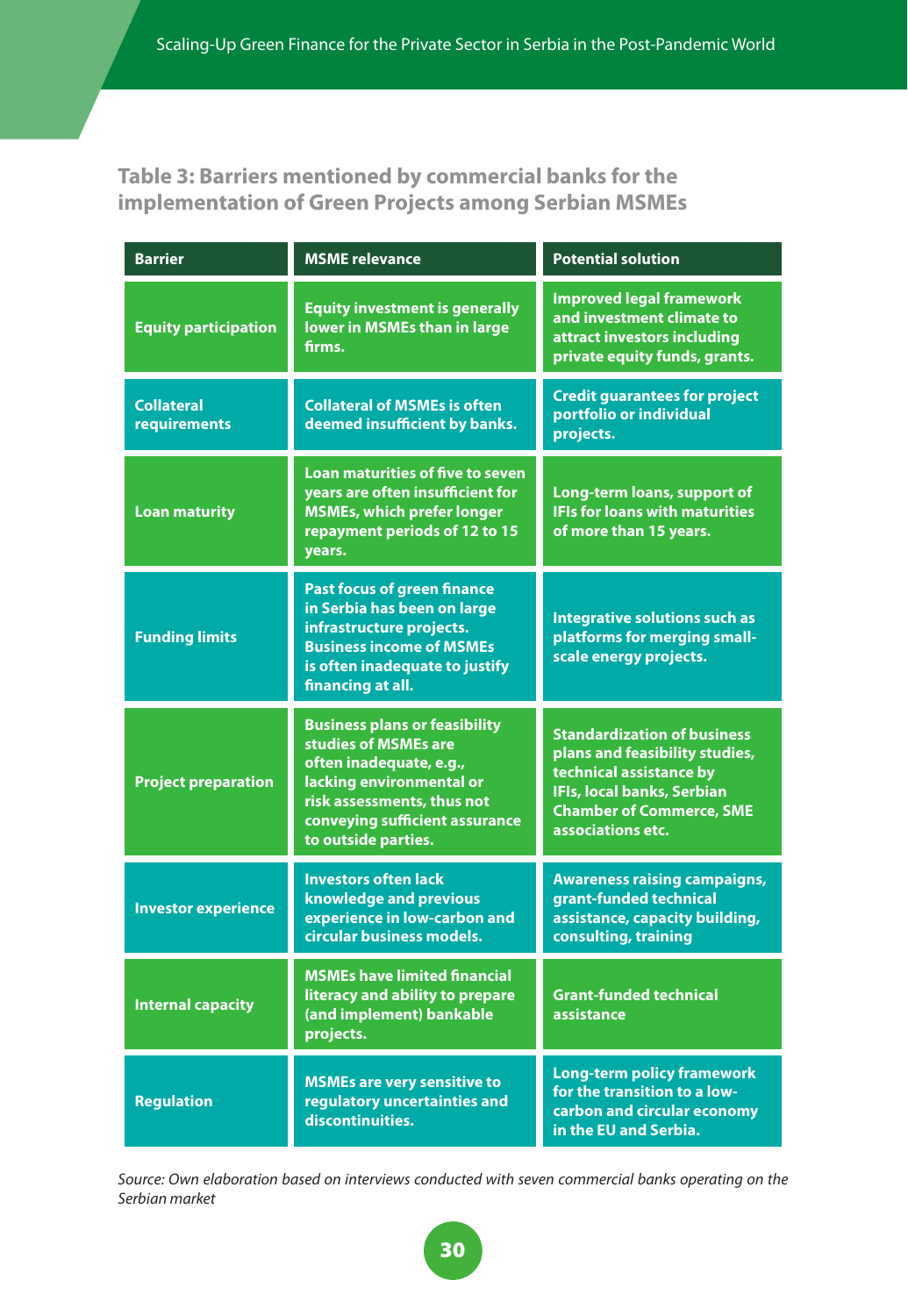The above table gives an indication of how commercial banks need to adapt their services to the specific requirements of MSMEs. The three most commonly cited issues with MSMEs include insufficient equity, lack of collateral and a general inadequacy of project preparation, presentation and implementation.

MSMEs are likely to lack sufficient capital to contribute significant amounts of equity in a green investment. This situation has further been exacerbated by the COVID-19 pandemic, which caused liquidity shortages due to containment measures-related revenue reductions. Where equity participation cannot be replaced by bank loans (e.g., due to high risk profile), it could be incentivized by changes in tax laws, regulation and accounting rules. Similarly, in Serbia there is significant potential to increase the role of private equity funds, not just in providing sufficient equity but also in acting as potentially unbiased intermediaries between all involved stakeholders. Local banks, on the other hand, are not willing to provide equity finance to MSMEs themselves, both due to the Serbian Banking Law and internal procedures.

Given the size of MSMEs, they often do not have enough assets that can be used as collateral by banks. The resulting lack of lending can be addressed by credit guarantees. These are mostly provided by IFIs (see below) – either for an entire project portfolio or for individual projects. Currently two out of the nine available guarantee schemes in Serbia are national schemes, but IFI schemes generally enable local banks to define the general conditions of the guarantees provided through them – in line with internal policies.56 Credit guarantees allow local banks to outsource the risk associated with defaulting MSMEs to a third party such as an IFI. Given the in-depth due diligence required by IFIs for the approval of credit guarantees, these schemes also help commercial banks to better develop and assess green projects. Guarantee schemes by IFIs should therefore be coupled with technical assistance to domestic commercial banks, allowing them to build internal capacity for properly assessing green projects. This is the case, e.g., under the current EFSD and future Western Balkans Guarantee Facility (EFSD+ guarantees).

A third class of investment barriers mentioned by several interviewed Serbian commercial banks is associated with the widespread inability of MSMEs to prepare project proposals and feasibility studies in a proper way. Time and capacity are limited resources in MSMEs. In addition, there is limited knowledge and experience regarding green investments. As a result, project proposals often lack crucial information about investments, such as a proper risk assessment or – in the case of green investments particularly important – proper environmental assessments. The resulting lack of information and transparency not only increases the risk of project failure, but also fails to convey sufficient assurance to commercial banks.

This problem needs to be addressed through a better focus on project preparation and dedicated support to MSMEs. For example, a more standardized approach to project proposals and feasibility studies can help to increase transparency and comparability of projects. At the same time, standardized proposals and feasibility studies may result in a more conservative approach to technology application with negative impacts on the innovative nature of projects, which is the focus of the green transition.

MSMEs can be supported in numerous ways, including through technical assistance by IFIs and local banks, as well as consulting and training provided by institutions such as the Serbian Chamber of Commerce or SME associations. The costs incurred during the project preparation phase are ideally financed by grants.

Similarly, MSMEs can benefit from partnerships with academia and local governments.<sup>57</sup> This can help MSMEs to adopt innovative technology, but also assist them in the implementation phase through mobilizing available experts and project managers at the local level.

<sup>56</sup> Chamber of Commerce and Industry in Serbia (2020), Guarantee Schemes Available in Serbia, Belgrade.

<sup>57</sup> See also Strategija industrijske politike Republike Srbije za period 2021 do 2030 ("Službeni glasnik RS" br. 35/2020)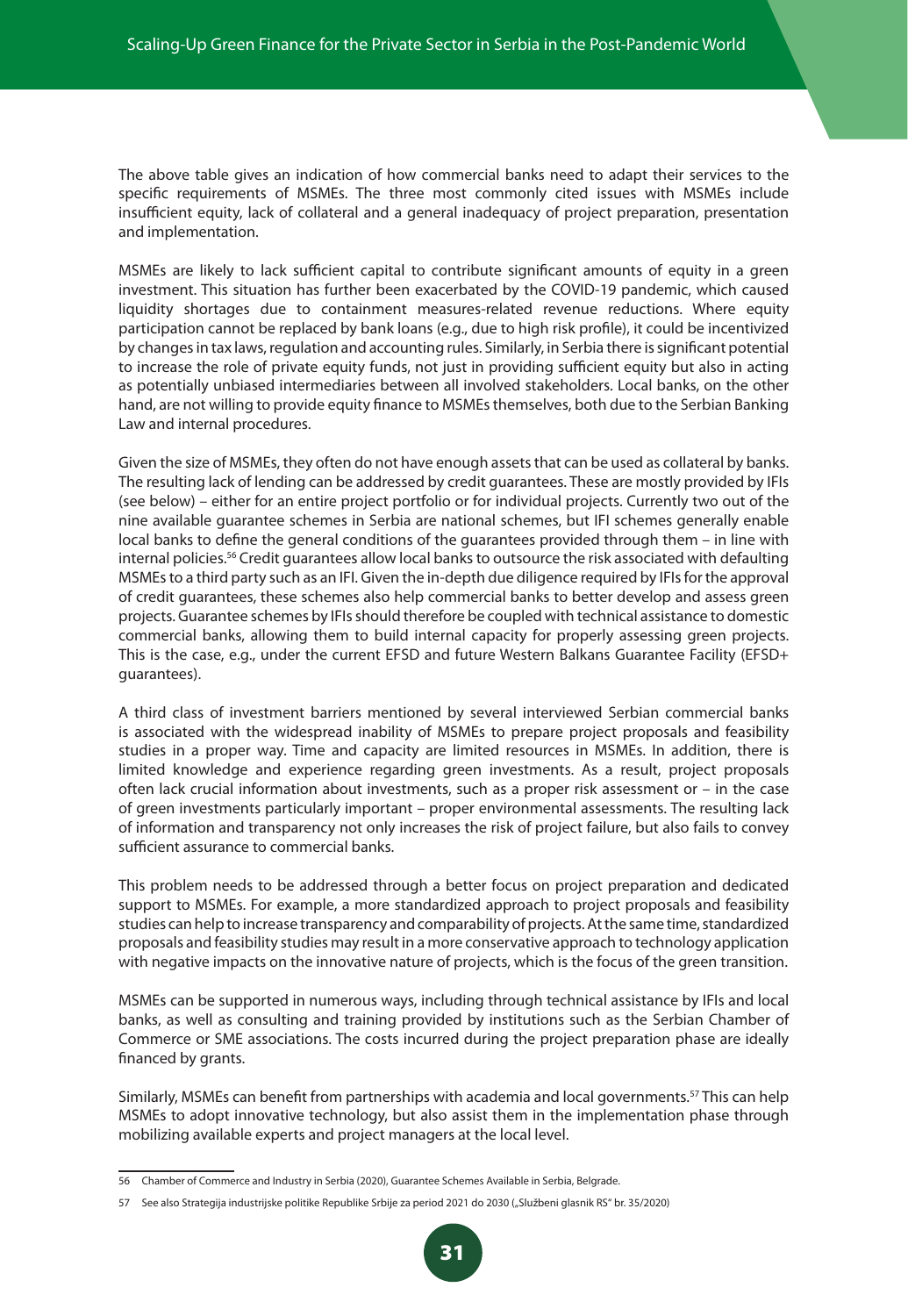Once a green project is considered bankable, banks commonly quote a breakdown of funding to be roughly 30% equity and 70% external financing. The latter can consist of a mix of instruments, including credit lines, guarantees, grants, and/or technical assistance. In addition, loans by commercial banks may be supplemented by IFI loans (see also next subsection). The benefits and drawbacks of these instruments are summarized in the table below.

#### **Table 4: Benefits and drawbacks of common financial instruments for financing Green Projects of Serbian MSMEs**

| <b>Instrument</b>    | <b>Benefits</b>                                                                           | <b>Drawbacks</b>                                                                         |
|----------------------|-------------------------------------------------------------------------------------------|------------------------------------------------------------------------------------------|
| <b>Grant/subsidy</b> | <b>Promotes certain policy</b><br>objectives, e.g., green growth                          | <b>Time limited offer, limited funds</b>                                                 |
| <b>Guarantee</b>     | <b>Risk mitigation tool, improves</b><br><b>bankability of projects</b>                   | In-depth due diligence required                                                          |
| <b>Standard loan</b> | <b>Allows for large investments</b><br>and business growth                                | <b>Creditworthiness of borrower,</b><br>collateral often insufficient                    |
| <b>IFI</b> loan      | <b>Provides additional funds</b><br>and finance, often comes with<br>transfer of know-how | <b>Specific priorities and focus on</b><br>certain business areas                        |
| <b>Green bonds</b>   | <b>Source of fixed income for</b><br><b>banks</b>                                         | <b>Significant capital requirements,</b><br>dinar denomination,<br>cumbersome regulation |

*Source: Own elaboration based on interviews with seven commercial banks operating in the Serbian market.*

MSMEs commonly choose grants and state subsidies as their preferred source of finance. Local banks suggested to use grants at the beginning of a project as part of the initial investment rather than at its end. Grants are also the preferred instrument to finance technical assistance. The EU's instrument for pre-accession assistance for rural development (IPARD) has been mentioned as a good example of direct support to beneficiaries. It was recommended to be extended and modified to support also broader green projects in EU candidate countries. Guarantees, on the other hand, are particularly important to address insufficient collateral of MSMEs. As such guarantees are often an essential precondition for lending, but – particularly when issued by IFIs – tied to a potentially cumbersome but rewarding in-depth due diligence. Standard loans require long term financing, often in combination with a grace period at the beginning of the investment (e.g., during construction until the business becomes operational). One commercial bank noted that the maximum acceptable maturity was 15 years, above which IFI involvement becomes increasingly useful. However, as noted above, these financing instruments do not exclude one another but are seen as mutually reinforcing. A combination of lending, technical assistance, grants and guarantees has repeatedly been suggested to ensure a (green) project's success.

In addition, commercial banks in Serbia are generally interested in both corporate and sovereign green bonds as a means to accelerate green project development. However, while financing for MSMEs is generally dominated by bank loans, the Serbian bond market remains substantially underdeveloped, limited to a small number of municipal bonds. No green bonds have yet been certified in Serbia due to considerable drawbacks for issuing such bonds. In addition to the costs associated with registering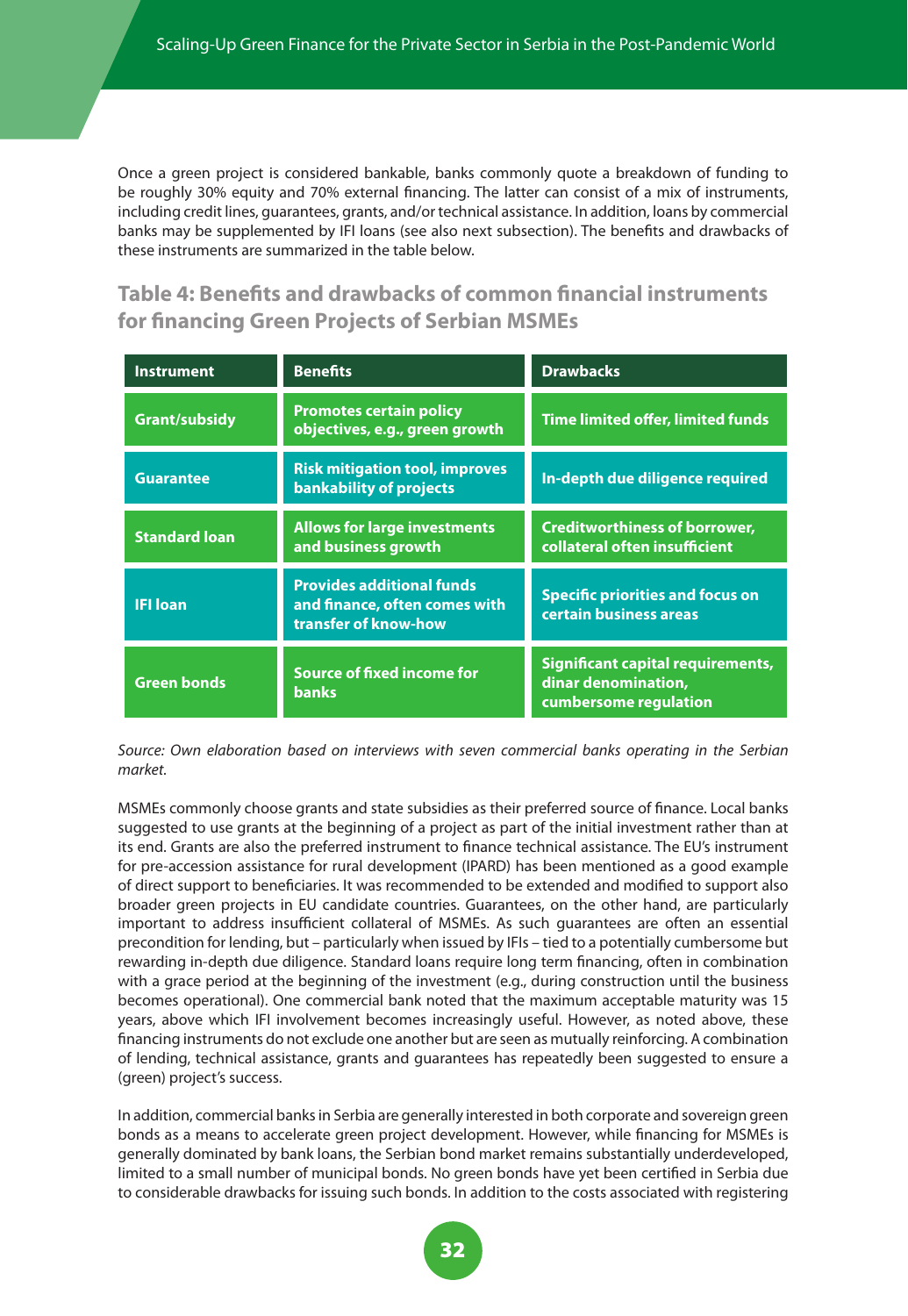bonds with the Central Register of Securities, the certification of bonds as "green" is expensive – in the range of EUR 15,000, which is particularly cumbersome for the green bonds smaller in size. Existing bonds in Serbia remain uncertified, meaning that they could be in line or not in line with the standard setters in the industry (e.g., Climate Bonds Initiative). Similarly, bonds generally require significant capital and are acceptable only for large projects of more than EUR 100 million. A particular concern of commercial banks is the fact that bonds are generally denominated in Serbian dinars only, while the prices in projects are usually denominated in Euros (only the state can issue securities denominated in dinars and foreign currencies).

#### **Box 2: Municipal bonds in Serbia**

Although municipal bonds remain seldom in Serbia due to limited capacity on the local level, a number of Serbian cities/municipalities have issued bonds over the past five years, including Novi Sad, Pancevo, Sabac and Stara Pazova. So far, these bonds have been largely unrelated to environmental projects and were issued to finance communal infrastructure such as water networks, streets, schools and kindergartens, refurbishment of sport halls etc.

Municipal bonds are denominated in Serbian dinars and were issued at an average interest rate of 6.54% and an average term to maturity of seven years. The longest term to maturity was 12 years (Novi Sad), while the shortest was five years (Stara Pazova). Experiences collected with these bonds can be useful for expanding the use of municipal bonds to environmental projects in the future. Similarly, corporate bonds could be the next step in raising additional finance for the green transition as the bond market in Serbia matures.

Commercial banks will need to better align their activities with the ongoing transition to an inclusive, low-carbon and circular economy. The following steps, based on interviews conducted with commercial banks operating in Serbia, will help as guidance in this alignment process.

**- Commitment to financing green projects.** There is widespread agreement among commercial banks that demand for green finance will increase substantially over the coming years. Demand will not only increase in overall scale but also in project diversity, extending beyond energy and transport infrastructure projects towards other areas such as resource efficiency, recycling, waste management, water treatment etc. This creates enormous opportunities for commercial banks which can only be reaped if banks commit to financing green projects in the long-term (beyond the length of IFI credit lines) and install the relevant green finance offices, departments or technical advisors for green financing.

**- Building internal capacity in the bank.** To fully benefit from the potentials of the green transition, commercial banks need to train and invest in dedicated staff able to develop, assess and implement green projects of MSMEs on a continuous basis. Technical assistance and trainings provided by IFIs are essential in internal capacity building. This can be reinforced through partnership with the Chamber of Commerce as well as through using existing UNDP best practice examples.

**- Using experience from green segments of existing portfolio.** Most banks have existing green retail and corporate portfolios. An analysis of ongoing and completed green projects may offer tailored insights, including best practices and lessons-learnt, which can provide a basis for future green investments in new clients and markets.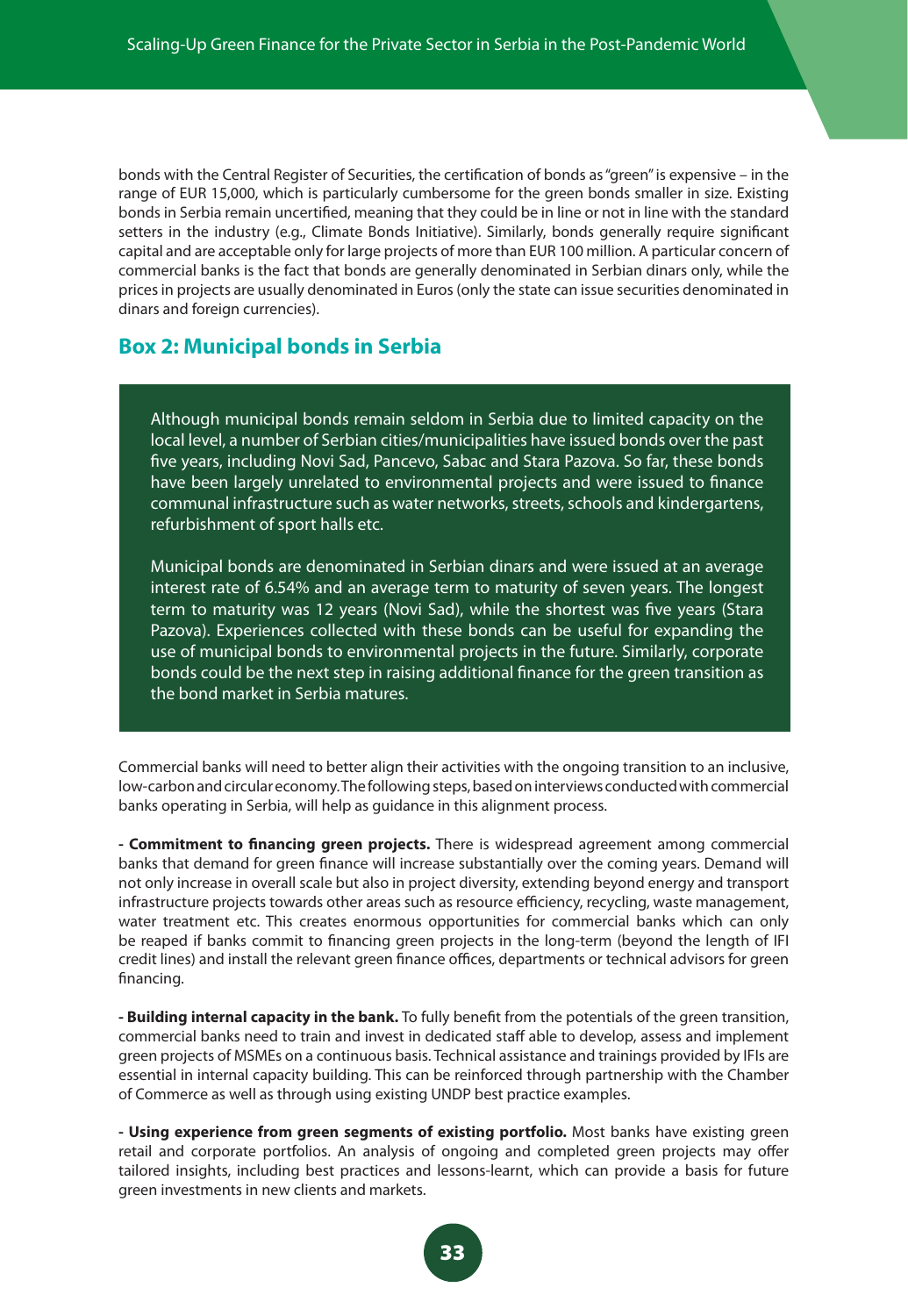<span id="page-33-0"></span>**- Partnering with MSMEs in project identification, preparation and implementation.** On the one hand, banks are usually reluctant to expand their MSME client pool. They prefer to work with existing, well-known clients due to high acquisition costs (due diligence) and are little motivated to expand their client pool with new MSMEs. On the other hand, a lot of MSMEs are bank averse and prefer to fund their business with own funds. Given the limited capacity of MSMEs to prepare bankable projects, commercial banks should consider guiding MSMEs in preparation and implementation of green projects. Economies of scale can be achieved through standardized business plans or feasibility studies, as well es through integrative solutions such as platforms for merging small-scale projects.

**- External funding for green investment.** Commercial banks rarely finance start-ups and new green projects from their own sources – primarily due to maturity gaps. To speed up the green transition, commercial banks in Serbia thus need to cooperate closely with bilateral and multilateral development banks who can provide dedicated credit lines.

# **The Role of International Financial Institutions (IFIs)**

In addition to commercial banks, bilateral and multilateral IFIs play an important role in the green transition of their partner countries. For example, they can help raise awareness for the green transition among market participants, including local banks, businesses, and individuals. In addition, IFIs provide know-how transfer to commercial banks and businesses allowing them to better assess projects for financing. Most importantly, however, IFIs provide additional sources of finance with potentially transformative effects on the economy.

For this report, interviews were conducted with representatives of four multilateral and bilateral IFIs, including the European Bank for Reconstruction and Development (EBRD), European Investment Bank (EIB), International Finance Corporation (IFC, member of the World Bank Group), and the German KfW promotional bank, as well as with the country office of the International Monetary Fund (IMF) in Serbia.<sup>58</sup>

All IFIs support the green transition and the greening of the financial system. In the past, their support concentrated on renewable energy projects (hydro, solar, wind, biogas) and energy efficiency (in buildings). In the future, IFIs project rising importance of projects in the areas of solid waste, waste water treatment, irrigation and de-carbonization of industrial production.

IFIs consider MSMEs as trail blazers in the transition to an inclusive, low-carbon and circular economy. For the past decade IFIs have financed them either directly or through a variety of credit lines. The key instruments used by IFIs to support MSMEs include grants (for project development, combined with capacity building), guarantees (for risk-sharing or risk reduction), debt (including concessional loans, soft loans, credit lines to commercial banks, traditional loans and bonds), as well as equity (private equity and venture capital) and mezzanine financing. However, their engagement in greening MSMEs in Serbia is generally considered as neither cheap nor easy, and characterized by long payback periods and high risk.

An observation made by IFIs is that the general investment climate in Serbia has suffered under the COVID-19 pandemic and that despite the availability of credit lines and incentives for green projects demand for (green) finance has decreased considerably in 2020. This is also linked to a general lack of commitment to financing green projects by commercial banks, who – with few exceptions – do not have the capacity to assess and implement these kinds of projects and often perceive related investments as unprofitable. A strong emphasis of IFIs in their cooperation with Serbian clients is thus on providing technical assistance and trainings to local banks as well as incentives aimed at increasing the appetite for green investments.

<sup>58</sup> Interviews were conducted from 12-16 October 2020.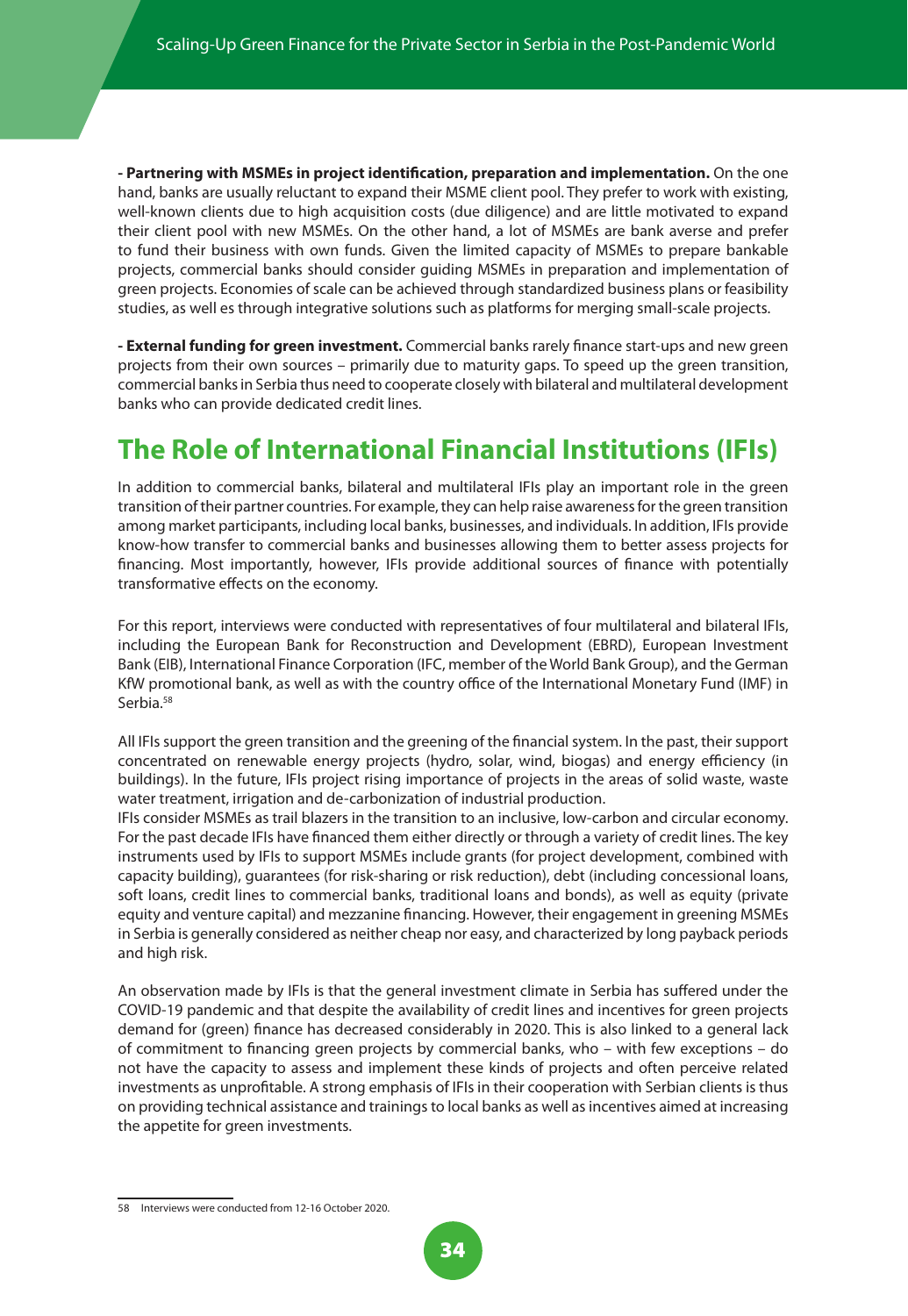Technical assistance and training are generally well received by all involved stakeholders, including end users, commercial banks, intermediaries and public sector (e.g., for procurement). A combination of loans and TA is considered essential, providing training for both lenders and borrowers while also raising awareness for green projects among the general public. In the general absence of established green finance departments in commercial banks, TA plays a crucial role in enabling banks to deal with the demand of their clients for IFI grants and other services, to identify investment opportunities and most importantly to undertake the necessary project assessments. The project assessments can be undertaken by the banks themselves or, given the broad technical expertise required to deal with multidimensional and multisector projects, through a pool of advisers under strict non-disclosure agreements, possibly under the auspices of the Serbian Chamber of Commerce. MSMEs can also benefit directly from TA provided by IFIs, for example in the preparation of investment plans.

However, a major shortcoming is the prevailing short-term perspective of commercial banks on sustainable finance, often aligned with the duration of specific projects or credit lines. This leads to a situation where the know-how provided by TA programs subsides once TA is not extended or no other similar credit line established. It is thus essential that local banks invest in their own internal capacity to ensure that their employees and their clients benefit from such TA programs and additional trainings also in the long run.

A longer-term perspective to internal capacity building is also warranted in view of increasing green finance expected in the context of the EU Green Deal and the Green Agenda for the Western Balkans.

In addition, IFIs link the provision of credit lines to certain development indicators, including GHG emissions targets. These indicators are monitored throughout the repayment period and need to be taken into consideration by local banks in addition to their own lending conditions.

Incentives are generally regarded as a useful tool to motivate business owners to venture into green investments – which are usually not associated with the core areas of their businesses and often regarded as unprofitable. Incentives come in many different forms, as shown in table 5.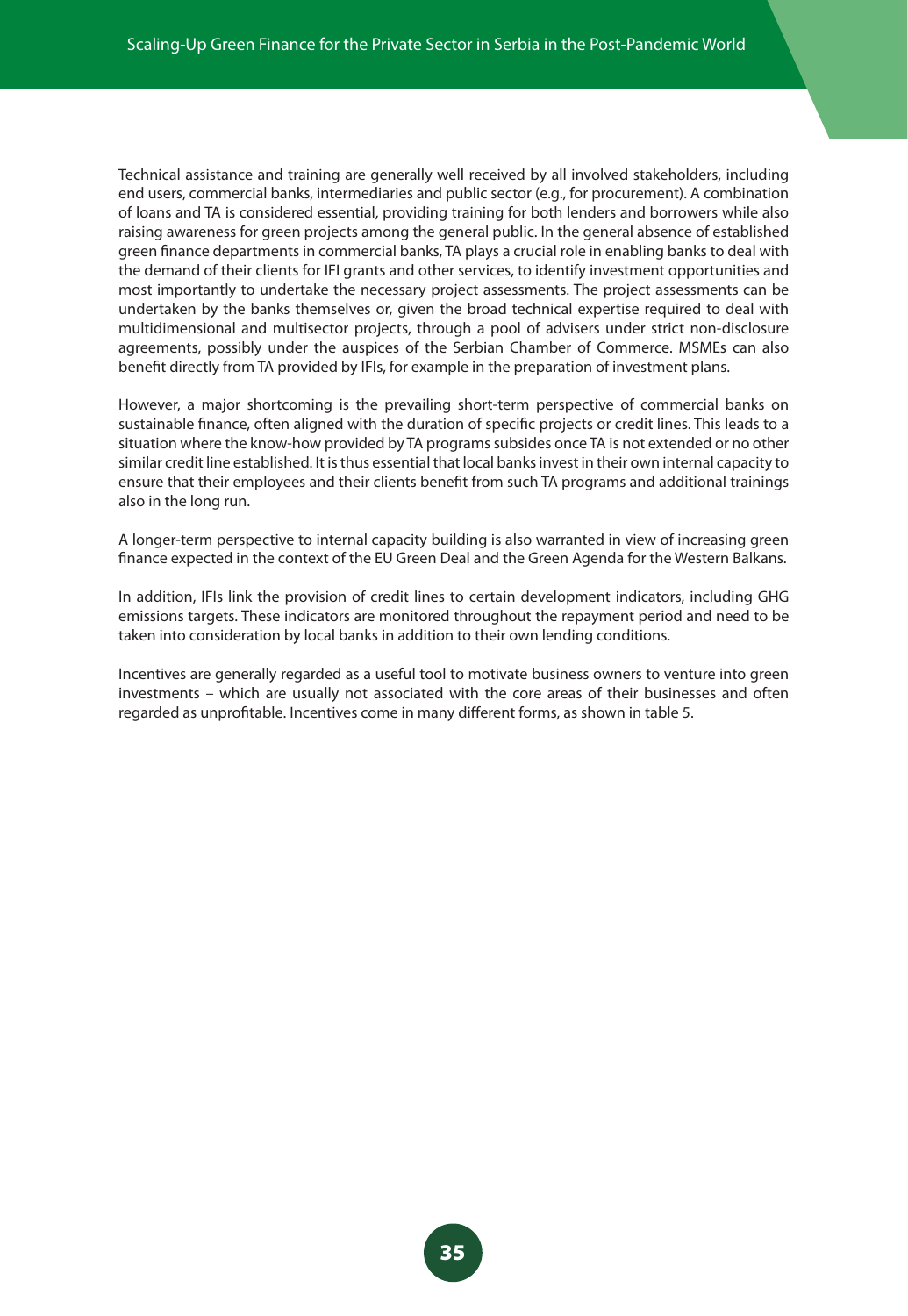**Table 5: Incentives provided by IFIs to MSMEs and commercial banks to increase the uptake of green investments in Serbia**

| <b>Type of incentive</b>                    | <b>Motivation</b>                                                                                                                                                            |  |
|---------------------------------------------|------------------------------------------------------------------------------------------------------------------------------------------------------------------------------|--|
| <b>Credit guarantees</b>                    | Risk sharing mechanism enabling commercial banks to<br>reduce credit risks and increase lending.                                                                             |  |
| <b>Grants</b>                               | Disbursed at the end of a project when agreed<br>environmental indicators are met.                                                                                           |  |
| <b>Concessional loans</b>                   | Reductions of the interest rate can be linked to the<br>achievement of environmental indicators such as<br>reduced GHG emissions.                                            |  |
| <b>Flat incentives</b>                      | Capital relief in the form of a fixed percentage for all<br>investments aligned with certain investment eligibility<br>criteria.                                             |  |
| <b>Broad perception of green</b><br>finance | Helps to raise awareness, get clients attention and<br>interest in green investments.                                                                                        |  |
| <b>Tax incentives</b>                       | Provided in cooperation with the government, tax<br>incentives can reduce costs of green investments.                                                                        |  |
| <b>Other legislation</b>                    | <b>Support to government in introduction or continuation</b><br>of targeted legislation in support green investments,<br>e.g., feed-in-tariffs for renewable energy sources. |  |
| <b>Elimination of disincentives</b>         | Barriers to green investments needs to be phased-out.                                                                                                                        |  |

*Source: Own elaboration based on interviews with IFIs operating in Serbia.*

As noted above, credit guarantees provided by IFIs are essential to promote financial access to MSMEs characterized by insufficient collateral. Risk sharing between IFIs and commercial banks increases the pool of eligible companies and incentivizes local banks to increase lending in areas targeted by credit guarantee schemes, such as green investments.

Currently there are nine available guarantee schemes in Serbia implemented through commercial banks. Six of them are financed through EU programs, two are national schemes, and one is financed by the United States Agency for International Development (USAID). These guarantees are generally in the range of 30-70% of the contract value, cover loans for investment and working capital, and are mainly targeted at industry – although some schemes also specialize in startups, innovative companies, liquidity, social entrepreneurship and agriculture. The majority of programs enables commercial banks to define the general conditions in accordance with internal policies (e.g., guarantee, loan amount, interest rates, repayment period etc.).<sup>59</sup> More quarantee schemes are expected to be established in the future.

Grant contributions by IFIs continue to be an important incentive for green investments in Serbia, particularly in – but not limited to – the project preparation and development phase. They are

<sup>59</sup> Chamber of Commerce and Industry in Serbia (2020), Guarantee Schemes Available in Serbia, Belgrade.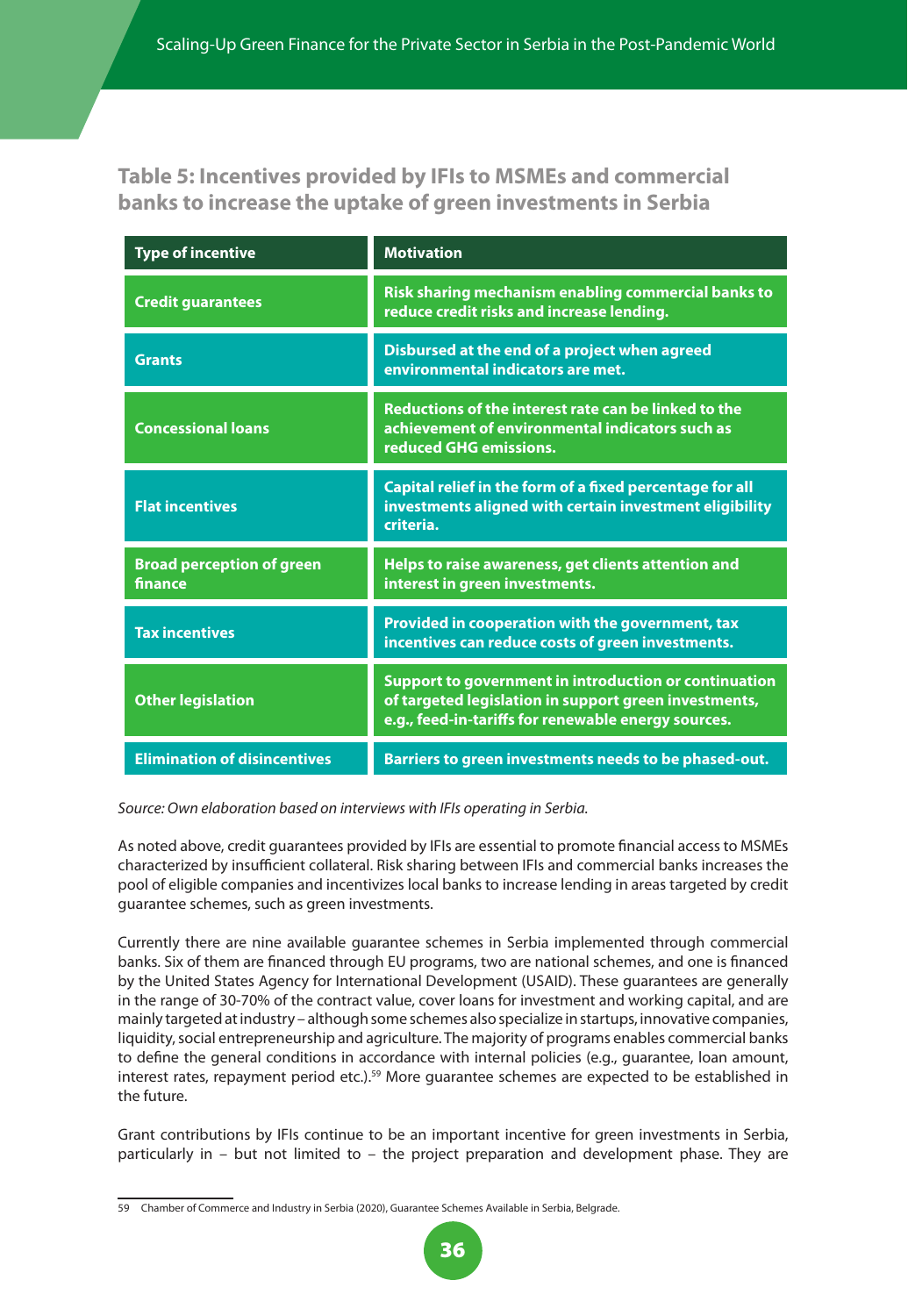<span id="page-36-0"></span>often not provided directly to MSMEs but through intermediaries such as, for example, the Serbian Entrepreneurship Foundation. Grants usually need to be well justified on the basis of, for example, institutional or market failures, environmental externalities, first mover costs etc.

A problem related to grants is that they are often linked to the achievement of key (environmental) indicators at the end of a project. Differentiating the level of incentives based on the implementation success, such as the level of CO2 emissions reductions, raises the uncertainty for MSMEs as they often cannot rely on the exact amount of the incentive. A more reliable and secure alternative for such conditional grants is the introduction of flat incentives (e.g., 15% of the overall investment), which are granted to all MSMEs that are aligned with predefined investment eligibility criteria.

Incentives play an important role in investment decisions, but so do disincentives. The latter need to be better addressed to avoid situations where green investments become unprofitable because, for example, heating costs are calculated per square meter rather than on the basis of actual energy consumption. This also applies to subsidies to polluting industries or industrial activities, for example, based strongly on the use of fossil fuels.

As regards the existing challenges related to green bonds in Serbia (see above), IFIs can play an important role in providing advisory programs necessary for the improvement of the local capital market. However, the legal framework needs to be improved for more green investments to materialize in the future.

IFIs can also engage with MSMEs indirectly through partnerships with selected and prequalified municipalities, which have a track record in public-private cooperation, municipal bonds and/or cooperation with academia. This can create a space for MSMEs to propose locally implementable solutions. IFI support can also be blended with existing local funds for entrepreneur support. The recently implemented Climate Smart Urban Development project by UNDP may serve as the role model for creating local partnerships with MSMEs and academia.

# **Example of a de-risking mechanism for Green Financing: The UNDP Innovation Challenge**

UNDP is dedicated to promoting innovation in resolving complex developmental issues. Innovation Challenges are prized challenges organized with a view to soliciting innovative ideas and solutions to address development challenges, which cannot be achieved through traditional solicitation processes. The selected projects on Innovation Challenge calls could be offered awards, technical assistance and equity co-financing for developing of the bankable idea and its offer to commercial or development banks. The program thus helps to replace business-as-usual solutions for energy/heat generation, waste management, transportation, farming etc., which are considered inefficient and costly, by climate-smart solutions that provide social, economic and environmental added-value to citizens and local communities.

Since 2017, UNDP has organized complex and successful challenge calls mitigating climate change in urban areas, promoting open data, tackling COVID-19, accelerating the re-use of biowaste and improving air quality in Serbia.

The mechanism consists of several phases: identification of challenges (usually at the community level), formulation of the challenge calls, evaluation of the most innovative business ideas and projects, incubation/acceleration support and deployment of the most advanced innovative businesses and projects. UNDP's Innovation Challenge methodology created an enabling environment for public and private companies to make their investments not only bankable, but also less carbon intensive and environment friendly, and thus competitive on the local market.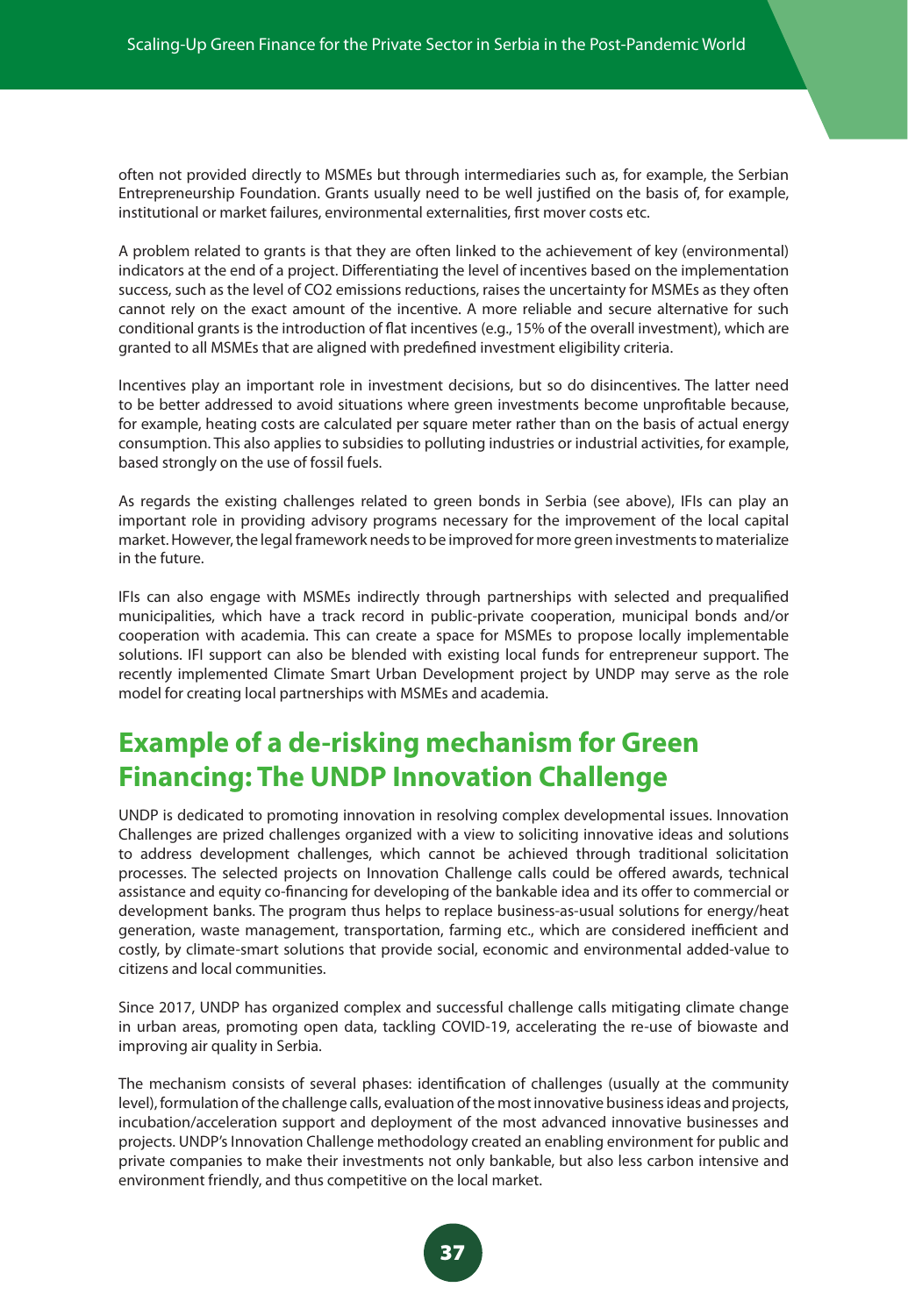An important aspect for de-risking green investments under the Innovation Challenge is incubation/ acceleration support. This is a form of technical assistance provided to innovative ideas aimed at transforming them into viable projects and businesses, ready for implementation. It includes guided mentorship, trainings, peer-to-peer learning, market research and business planning, as well as support in the elaboration of technical documentation. This type of support also includes mapping of funding opportunities. For many projects or businesses, blending of funds is considered the best option, combining private sector financing, budgetary funds, grants and loans. Many projects and businesses that complete the acceleration process became attractive for commercial or IFI loans. For projects with proven social or environmental impacts, alternative financing instruments, such as crowdfunding, can also be an option.

The innovative ideas and solutions selected in the Innovation Challenge usually require additional co-financing support in order to attract other sources of funding. Co-financing for such initiatives is conditional and can be secured in the form of Performance-Based Payment Agreements (PBPAs), which are part of the Innovation Challenge program. They constitute a partnership agreement between UNDP and the responsible party (e.g., a public of private enterprise), accompanied by the project document with clearly specified results, activities and indicators/milestones. Payments according to the PBPAs are made in tranches triggered by the successful achievement of agreed indicators/milestones.

Through the Innovation Challenge, UNDP has supported 11 climate-smart investment projects and businesses since 2019. The program mobilized private sector investments and commercial borrowing worth USD 12 million, with only USD 700,000 of seed grant funding. In addition, the initiative has created multiple environmental and economic benefits, including significant GHG emissions reductions.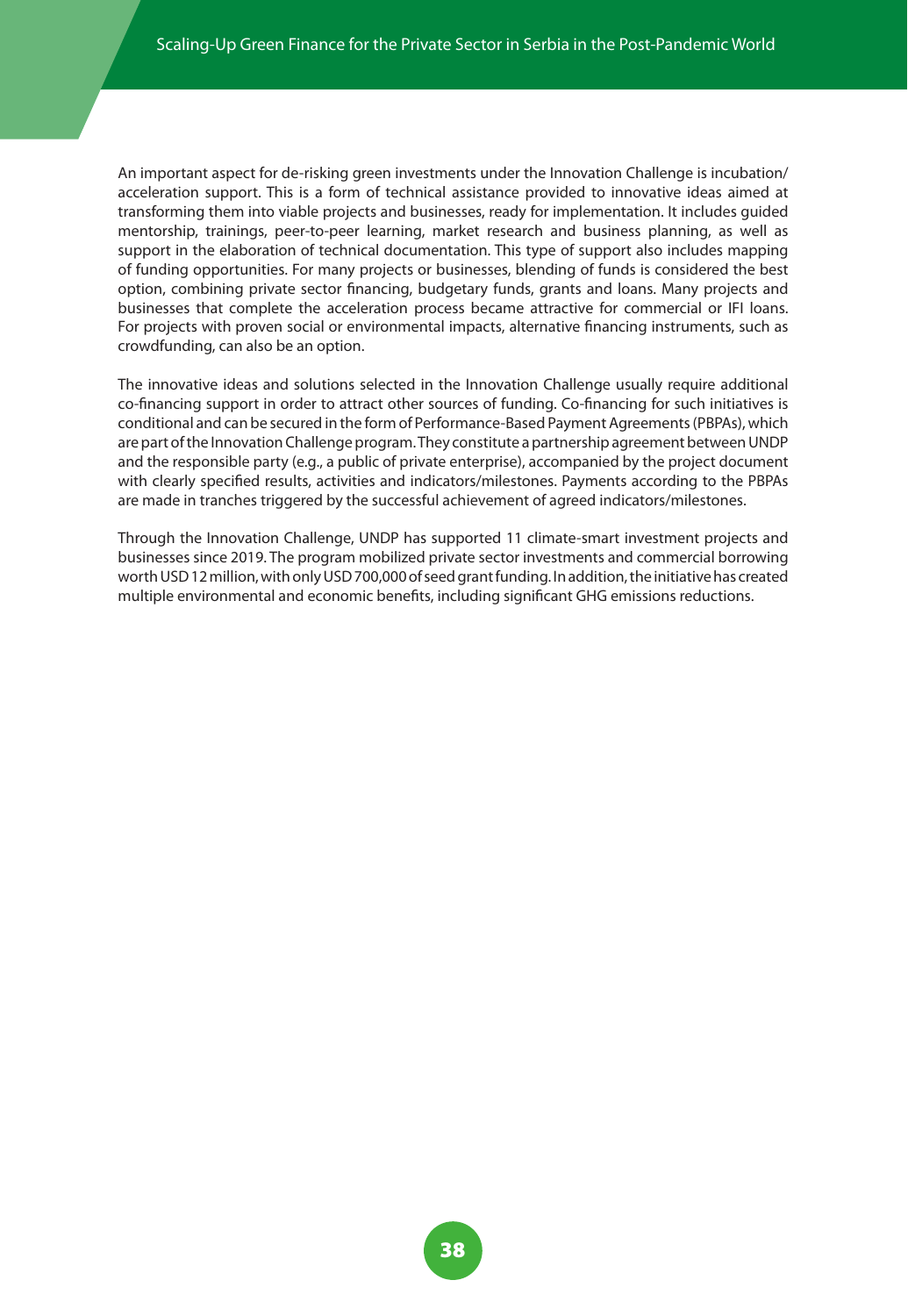# <span id="page-38-0"></span>**The Green for Growth Fund: Providing Technical Assistance to MSMEs in Serbia**

The Green for Growth Fund (GGF) is an impact investment fund established in 2009 by EIB and KfW with the task to reduce energy consumption, resource use and CO2 emissions in South Eastern Europe, the Middle East and North Africa. In the past, GGF's clients in Serbia were dominantly MSMEs (54%) in partnership with financial institutions (FIs), benefiting from targeted technical assistance. To date 35 technical assistance projects have been implemented (or are under implementation) with a budget of EUR 1.5 million. Key areas of intervention in relation to MSMEs in Serbia include:

- Impact analysis & holistic energy audits Impact assessments of FI clients' investments to verify eligibility for GGF financing and measure the impact achieved. Holistic energy audits to provide FI clients with suggestions forpotential green investments to achieve energy efficiency and/or reduce CO2 emissions in theiroperations.
- Environmental & social risk assessments Contribution to adequate E&S risk management practices forFI's end-borrowers. Support to FIs to conduct E&S assessments and due diligence of end-borrowers and their projects.
- Awareness raising campaigns Increasing end-borrowers awareness for green products and practices, focusing among others on MSME clients.
- Energy efficiency/renewable energy workshops-Promotion of green investment opportunities among FI's existing and potential clients and introduction to local green product/solutions providers. For example, GGF held a workshop on EE finance in the agricultural sector with the Association of Serbian Banks.
- Market studies Sector or topic-specific relevant studies, to get a better understanding of market status, trends and potentials for green investments. For example, a study on water, waste and resource management technologies was conducted for an FI, to promote resource efficient technologies and practices among itsclients, with a focus on MSMEs.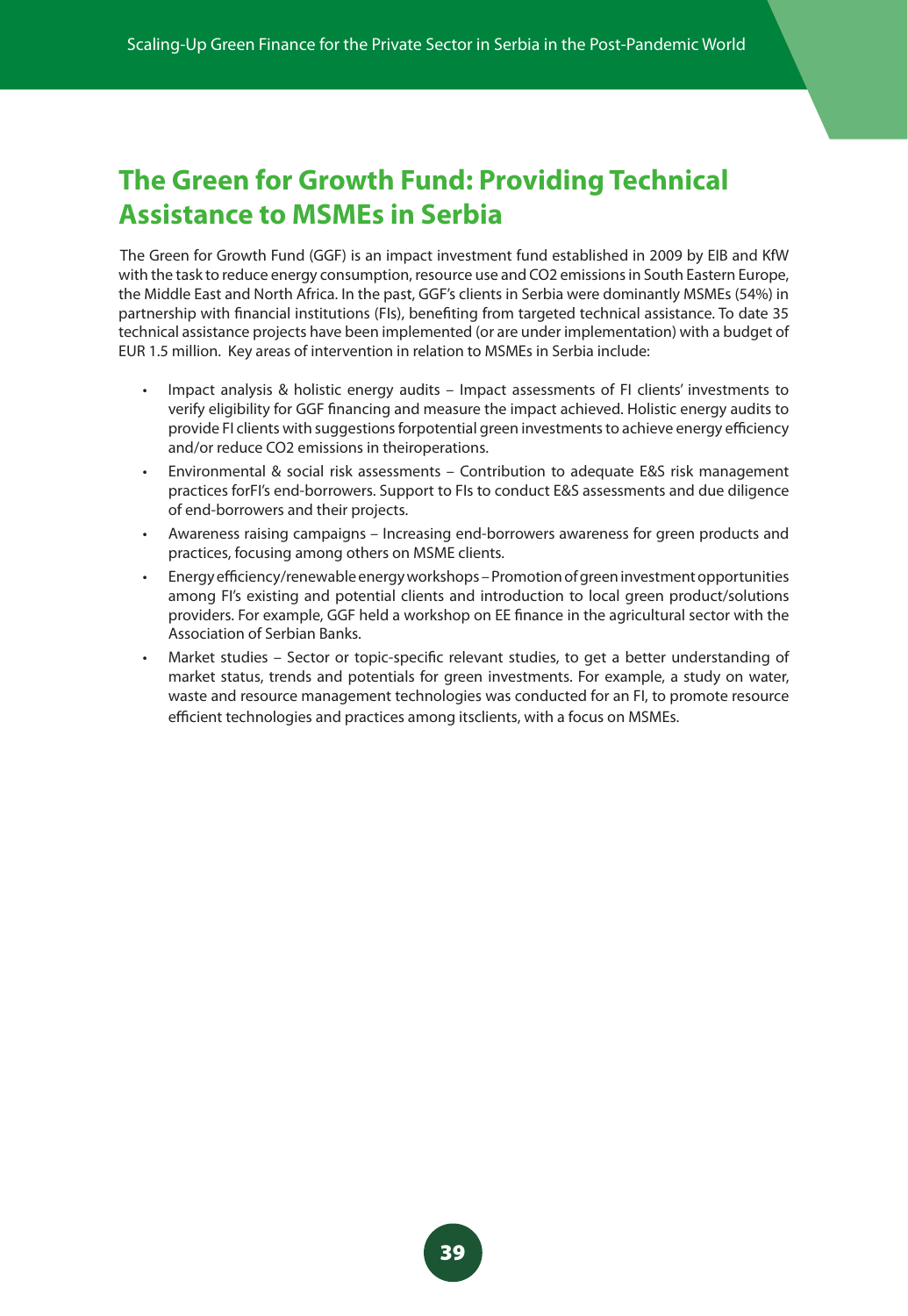# <span id="page-39-0"></span>Annex: Methodology

The results presented in this report are based on both quantitative and qualitative methods. In an effort to collect representative quantitative data, an online survey has been conducted among Serbian MSMEs. This data has been used to draw general conclusions regarding the demand side of green finance. This quantitative approach has been complemented with online interviews aimed at collecting qualitative information from the supply side of green finance (commercial banks and IFIs) and gaining more in-depth insights about MSME views that could not be obtained by the surveys.

Survey and interviews were conducted between September 2020 and February 2021 in cooperation between the EU Delegation to Serbia and the UNDP Office in Serbia.

# **Quantitative approach – A survey among Serbian MSMEs**

The majority of research data on the demand side was collected by means of a survey, which was implemented by the Chamber of Commerce and Industry of Serbia.

The aim of the survey was to collect a wide range of data from green SMEs in pursuit for answers to the following questions:

- • Appetite among MSMEs for green investments,
- Barriers for green investments,
- Preferences of MSMEs for green incentives and loan conditions, and
- • Awareness of relevant EU legislation.

The first part of the questionnaire covered basic generic questions. The second section consisted of 5-point Likert scale questions regarding the respondent's attitude towards green investments (energy efficiency, renewable energy, waste management and circular economy). The third part of the survey focused on preferences regarding incentives and access to finance, while the fourth section focused on questions about the respondent's familiarity with relevant EU strategies and regulations. In total, the questionnaire comprised of 64 questions.

The questionnaire, originally developed in English, was translated into Serbian and then translated back into English by a second party in order to prove the accuracy of the translation.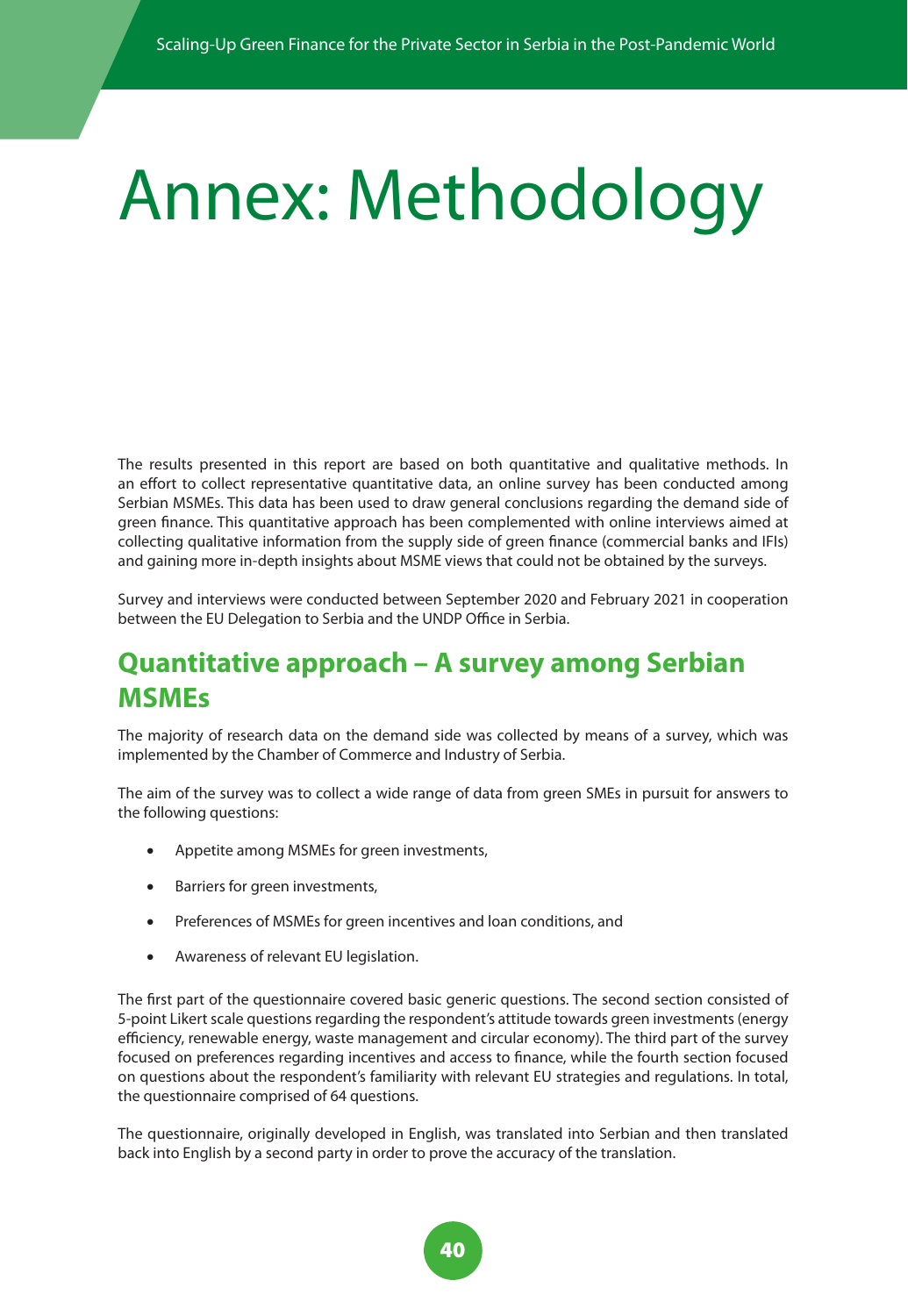<span id="page-40-0"></span>The final version of the questionnaire was distributed by the Chamber of Commerce based on the classification of SME business activity. Data collection was done online. A total of 146 companies completed and returned the questionnaire between 21-29 September 2020.

# **Qualitative approach – Online interviews**

The second part of the research consisted of a series of online interviews, conducted by UNDP, with the aim to get more qualitative information about the challenges and opportunities related to Serbian MSMEs' green investments.

Interviews were conducted with:

- Twelve MSMEs with green business models and long experience with green investments, selected from UNDP's database of green MSMEs. These interviews were conducted between 7-18 September 2020 and 15-19 February 2021.
- Seven commercial banks operating on the Serbian market, including (in alphabetical order) Banca Intesa, Erste Bank, Komercijalna banka, Procredit Bank, Sberbank, Unicredit Bank and Vojvodjanska banka. These interviews were conducted from 5-7 October 2020 based on a questionnaire with 15 questions on sustainable banking in Serbia.
- Four multilateral and bilateral IFIs, including the European Bank for Reconstruction and Development (EBRD), European Investment Bank (EIB), International Finance Corporation (IFC, member of the World Bank Group), and the German KfW promotional bank, as well as with the country office of the International Monetary Fund (IMF) in Serbia. These interviews were conducted from 12-16 October 2020.
- Fiscal Council of the Republic of Serbia, conducted on 01 October 2020.
- Chamber of Commerce and Industry of Serbia (Department for Circular economy and Department for Economic Support Programmes and SMEs), conducted on 18 February 2021.

All interviews were conducted online (via Zoom) in Serbian, recorded, transcribed and translated into English afterwards.

### **Ethics**

All research participants received all relevant information regarding the research objectives, data collection, processing and presentation prior to their participation. Participants were made aware of the reasons why they were selected and confidentiality was agreed to avoid allocating individual statements to individual business entities. Participants were invited to contact the research team directly in case they had any additional questions regarding the research and their participation in it. In this way, all participants were provided with a maximum of transparency and information in order to freely decide whether to participate in the research or not.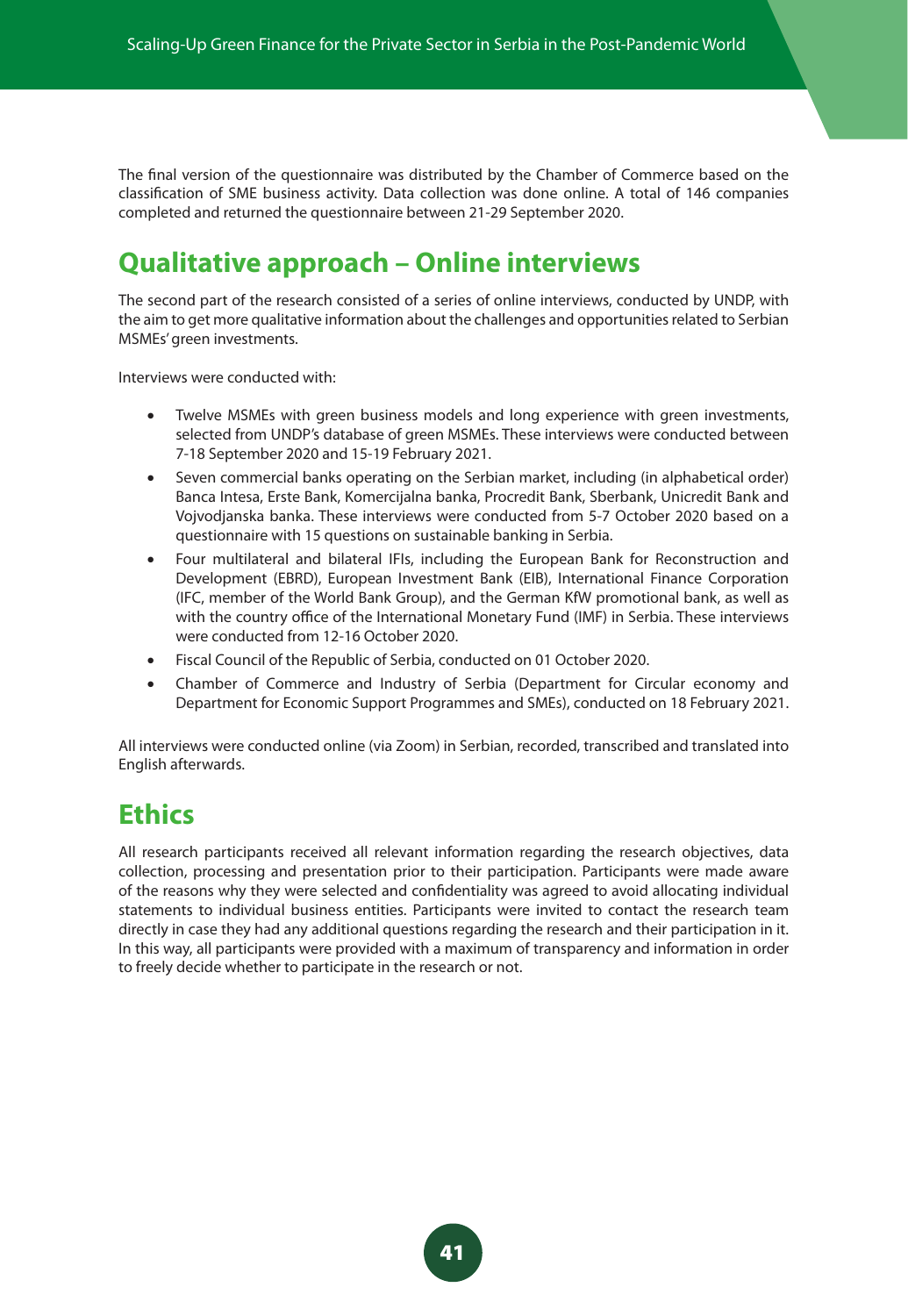#### **Lead Author**

#### **Dr Arno Behrens**

Dr Arno Behrens is an independent International Sustainability Adviser consulting international organizations on environmental policies with particular focus on circular economy, climate change, energy transition and green recovery. Currently working as international consultant at the World Bank's Global Practice on Environment, Natural Resources and Blue Economy, Arno is also the lead author of the UNDP Study on "Scaling-Up Green Finance for the Private Sector in Serbia in the Post-Pandemic World". Previously, Arno worked for the OSCE, UNIDO, the European Commission and the German Federal Foreign Office. For over 10 years, he worked as Head of Energy and Sustainable Resources at the Centre for European Policy Studies (CEPS) in Brussels, Belgium. He is also visiting professor on EU environment and energy policy at LUISS University in Rome, Italy. Arno holds a PhD in environmental economics.

#### **Lead Researcher**

#### **Mr Milan Lakicević**

Milan Lakićević is Sustainable Financing Specialist at UNDP Serbia. Milan spent ten years working in private sector as an investment analyst, internal audit manager and management consultant in Energoprojekt Holding plc. He also spent two years working as a public investment advisor to the minister of finance, where he managed the introduction of new public investment management system in the Republic of Serbia. Milan is an economist by education and holds a bachelor's degree from the Faculty of Economics at Belgrade University, Level 7 Diploma in Strategic Management & Leadership from Chartered Management Institute and Executive MBA diploma from the Sheffield University, UK.

#### **Researchers**

#### **Mr Vladimir Krušković**

Mr. Vladimir Kruskovic has seventeen years of development advisory practice out of which twelve were spent in sustainable finance development facilities. As of 2009, he has been working in projects developing energy efficiency and renewable energies in both private and public sectors (technoeconomic modelling and selection of the most appropriate financing instruments). He has extensive knowledge of bank procedures for energy efficiency and renewable energy project assessment, and of the design, implementation, management and monitoring of financial sector projects. He has been involved in IFI advisory programs in the Southeast Europe, the Middle East and the Caucasus. In 2014, he took part in the preparation of the Third National Energy Efficiency Action Plan (NEEAP) for the Republic of Serbia, an in-depth policy research and a complete overview of the domestic developments in the field, including harmonization of practices with EU best standards. As of 2018, Mr.Kruskovic is a consultant with EBRD's Western Balkan Green Economy Financing Facility (GEFF – Residential), program designed to promote improvements in the area of energy efficiency in the national residential sector. Mr.Kruskovic holds a Bachelor's degree in Management received at the Faculty of Organizational Sciences, University of Belgrade. Speaks English and German.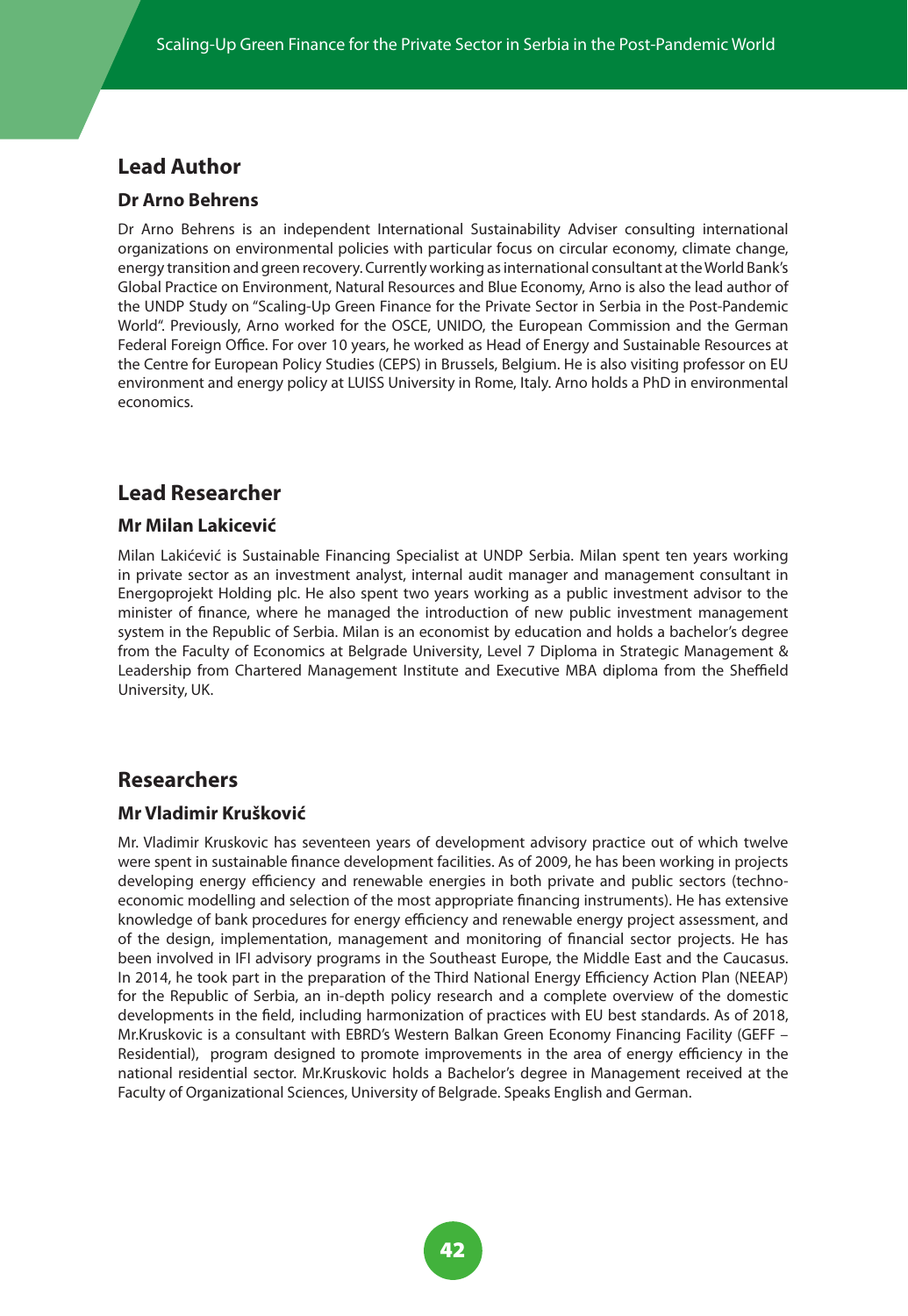#### **Mr Zoran Pavlović**

Mr Zoran Pavlović is an experienced Senior Corporate Banker with demonstrated history of working in the banking industry. Engaged as independent consultant and owner of consultancy company Prudent Capital since 2018, with main focus on Financial Consulting of corporate clients in the area of Banking, Investments, Project Financing-Renewable and Real estate projects, Sales Management, Company Development and Improvement. Prior to this Zoran Pavlović had been working in the banking industry for a period of 14 years. Starting from 2012 until 2018 Zoran Pavlovic had been engaged as a Head of SME and Project Finance Department in Sberbank Srbija, responsible for the organization, planning and performance of all activities within the Department (cooperating with all legal entities with turnover between 1 and 50 EUR million, including domestic and international clients as well as project finance (real estate and renewable energy projects) and clients within public sector). Within a period 2005-2012 Zoran had been working in Volksbank Serbia as a Corporate Relationship Manager (2005-2009) and Deputy Head of Corporate Department (2009-2012). Zoran has a Bachelor of Education focused in Finance, Banking and Insurance from the Faculty of Economics, Belgrade University, Serbia. Speaks fluent English and has basic knowledge of Russian.

#### *Concept and Contributors*

#### **Mr Žarko Petrović**

Žarko Petrović is the team Leader of the Resilient Development Cluster in UNDP Serbia since 2016. This Cluster combines Nature, Climate, Energy and Resilience issues, as well as support to the Government of Serbia in implementing complex and granular development projects and support to Government's cooperation with international finance institutions (IFIs). Prior to this post Žarko managed UNDP recovery and disaster risk reduction projects in UNDP Serbia, focusing on recovery post 2014 floods and the managing the consequences of the migration wave 2016-2015 period, and, before that, he worked on governance issues in 2014-2012 period. Before UNDP, Žarko worked on international scene on conflict and security issues (for EU in Kyrgyzstan and Central Asia 2011-2010 and for OSCE in Georgia/South Ossetia 2009-2008 and for UN Peacekeeping in Georgia/Abkhazia 2008-2007). Žarko started his career in his native Serbia, as a practicing attorney-at-law, working primarily on human rights cases in early 2000s. Žarko is a lawyer by education and holds MSt in International Human Rights Law from Oxford University, UK and is a graduate of the Diplomatic Academy of the Serbian Ministry of Foreign Affairs. Speaks fluently English and Russian and has basic knowledge of German.

#### **Mr Antoine Avignon**

Antoine Avignon was born in Paris, France, in 1975, and spent part of his childhood in the Alps, where he learnt about the Alpine fauna and flora, before moving to Toulouse, where his passion for cooperation and development continued to grow. In 2003, he moved to work with the European Union in Africa on large portfolio of infrastructures, water supply/sanitation and wildlife conservation. He co-founded in 2013 the first Environmental Film Festival in Albania (EFFA) to support environmental awareness and young filmmakers. Since 2017 based in Belgrade, Antoine works at the European Union Delegation to Serbia in charge of the environment and climate action portfolio.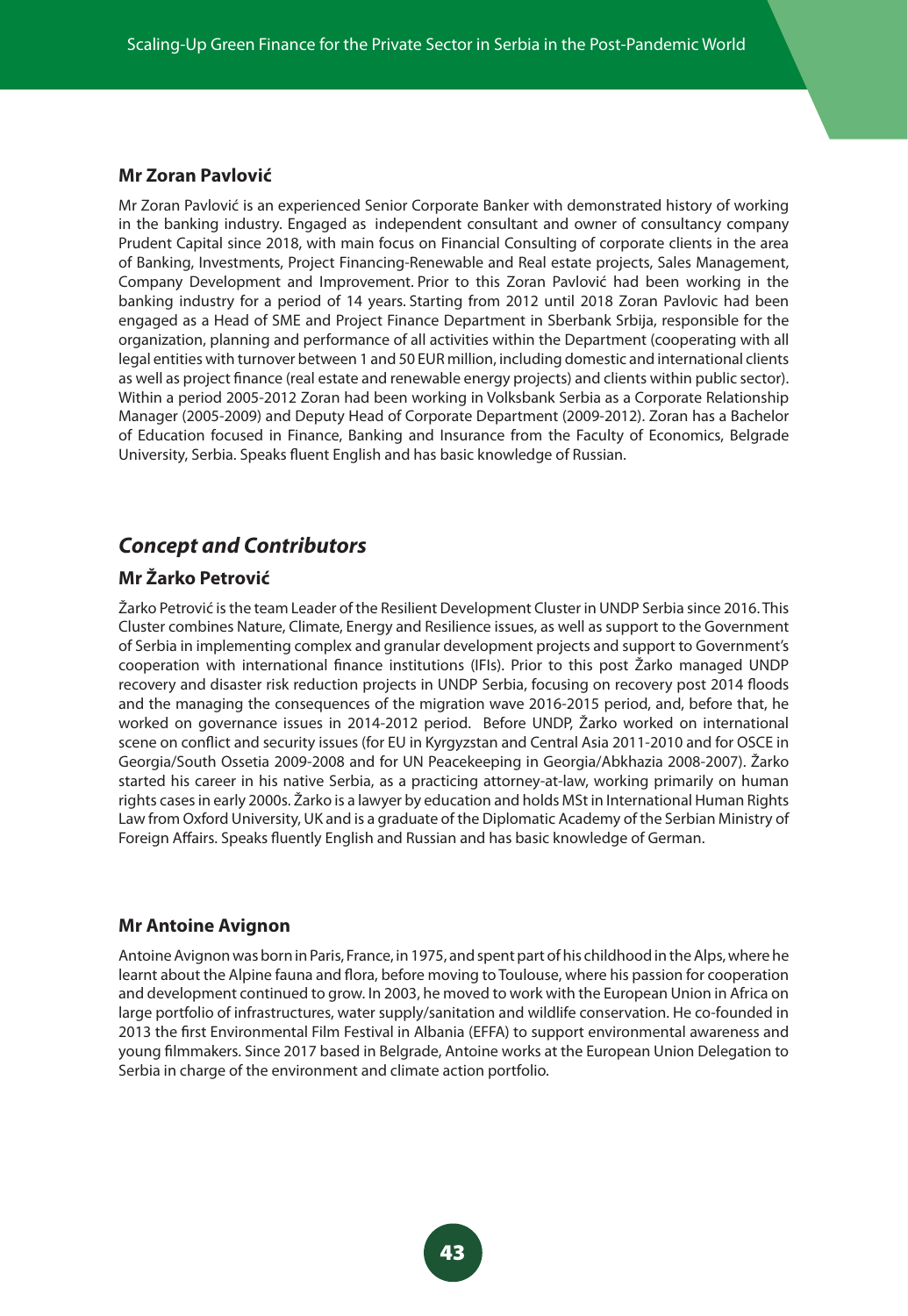#### *Contributors:*

#### **Mr Stevan Pechitch**

Stevan Pechitch is a French economist and lawyer (with degrees from the ESCP Europe business school and the Pantheon-Assas University in Paris). Stevan has more than fifteen years of professional experience in project management, in particular of EU pre accession projects. His track record includes managerial positions in large projects including as project manager of the IPA funded project "EU for better environment" supporting alignment of the Serbian strategic, institutional and implementation framework with the part of the EU Environmental acquis related to the Air, Chemicals and Horizontal sectors.

#### **Mr Slobodan Perović**

Slobodan Perović is consultant in the area of environment and engineering with experience in international development projects. Prior to this Slobodan managed Sector for Strategic Planning and Projects, of the Ministry of Environmental Protection from 2017 to 2020 in the capacity of Assistant Minister, working on accession driven investment planning in the field of environment, circular economy and management of IPA funds. Before MEP, Slobodan worked as development expert with the Continental Wind Partners for six years, developing Serbia largest wind farm, assuming roles in managing technical and environmental side of project development, financing and procurement. Slobodan experience also includes work on USAID disaster risk reduction projects in Serbia from 2006 to 2011, focusing on institutional reform in the field of emergency management at local and national level and managing the consequences of the natural and man-made disasters. Slobodan started his career in Serbia, as a teaching assistant at University of Belgrade in 1998, local councilor and spokesperson to City Council in early 2000s and National Democratic Institute (US) regional trainer from 2003 on. Slobodan is a engineer by education, holds MSc in Petrology and Geochemistry from Belgrade University, Serbia and is an alumni and Steering Committee member of the Petnica Science Center. Speaks fluently English and has basic knowledge of German and French.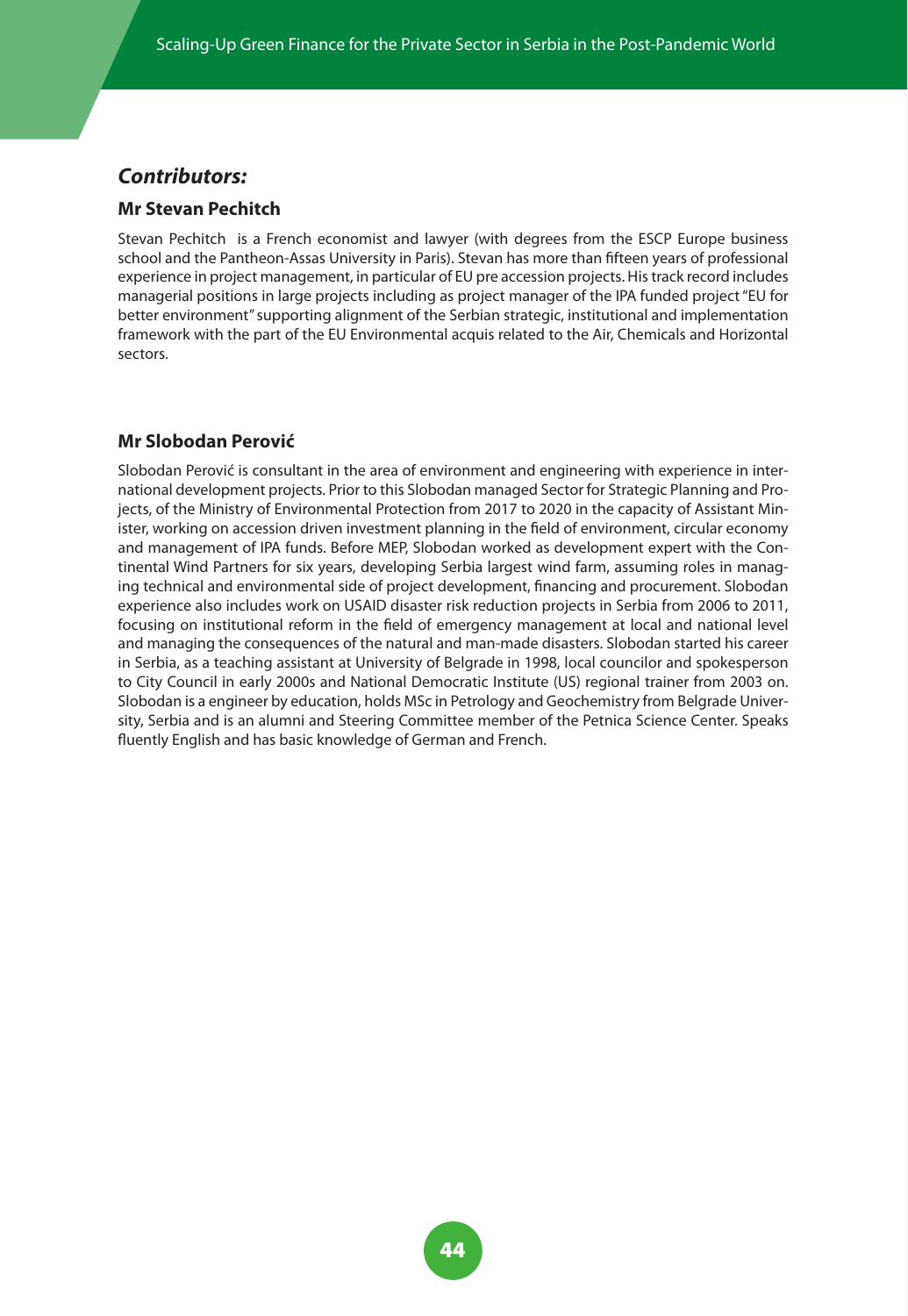# **Notes**

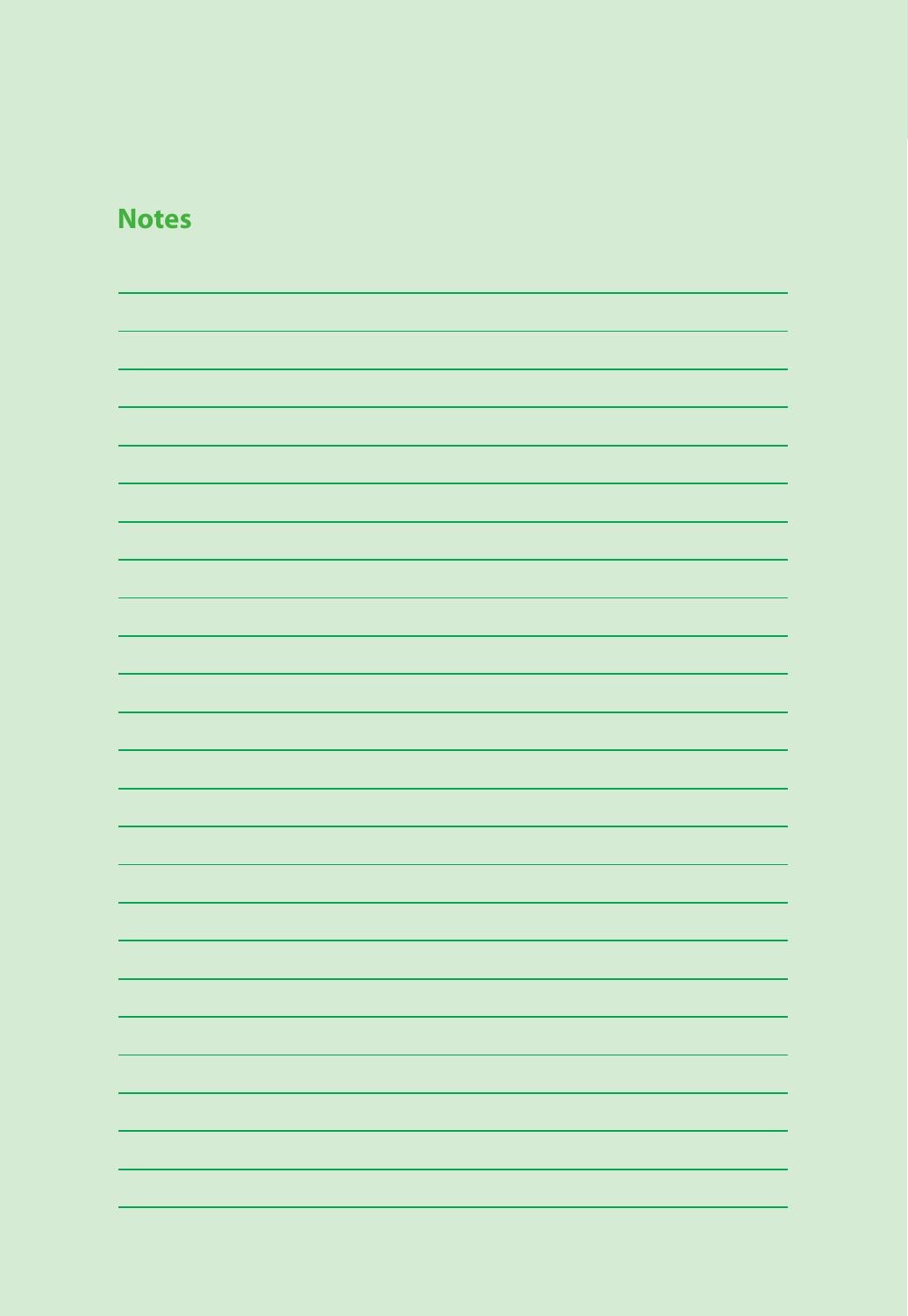# **Notes**